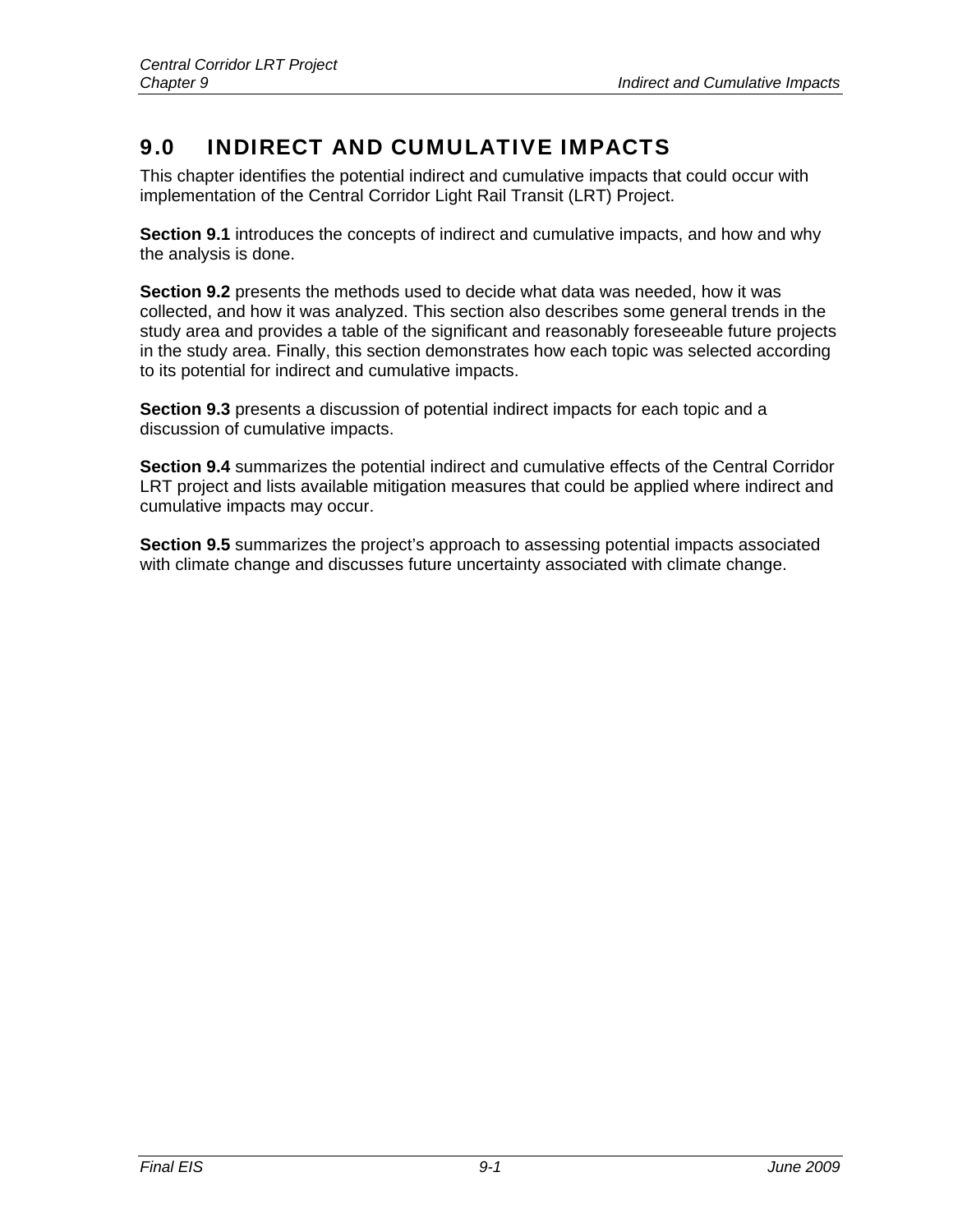# **9.1 Introduction**

This section provides an analysis of indirect and cumulative impacts and describes the potential for indirect effects and cumulative impacts from the Preferred Alternative in combination with other past, present, and future actions. Direct impacts of the proposed project are discussed in the previous chapters of this Final Environmental Impact Statement (FEIS). These are defined by the Council on Environmental Quality's (CEQ) regulations (40 Code of Federal Regulations (CFR) 1500–1508) as effects "which are caused by the action and occur at the same time and place (40 CFR 1508.8)." The same section of the CEQ regulations defines indirect effects as those that are caused by the action and are later in time or farther removed in distance, but are still reasonably foreseeable. Further:

Indirect effects may include growth inducing effects and other effects related to induced changes in the pattern of land use, population density or growth rate, and related effects on air and water and other natural systems, including ecosystems.

Examples of indirect effects include new development and land use changes such as residential, commercial, and industrial development (or redevelopment) that could occur due to transit improvements. They also include the associated changes in population density from additional residents and labor, and any effects to natural features from the land use change. When an improvement action enables indirect effects, it does not directly cause the change but, along with other factors, helps to provide more opportunities for change.

Cumulative impacts are not causally linked to the Preferred Alternative, but are the total effect of actions with similar impacts in a broader geographic area. The purpose of a cumulative impacts analysis is to look for impacts that may be minimal and therefore neither significant nor adverse when examined within the context of a single proposed action, but that may accumulate and become both significant and adverse over a large number of actions. The CEQ regulations define cumulative effects as:

"Cumulative impact" is the impact on the environment which results from the incremental impact of the action when added to other past, present, and reasonably foreseeable future actions regardless of what agency (Federal or non-Federal) or person undertakes such other actions. Cumulative impacts can result from individually minor but collectively significant actions taking place over a period of time (40 CFR 1508.7).

The Central Corridor LRT project may cause indirect and cumulative impacts through improvements to transit service and mobility. It is important to note that transportation improvements are but one of the many factors that influence land-use decisions and development patterns. Other factors that influence land use include the supply and demand for developable property (which is a fixed resource), institutional factors such as land-use controls (zoning and subdivision regulations for example), and the economic health of the community. For development and redevelopment to occur, demand for developable property, supplies of developable property, and institutional requirements must be compatible and must be present at the same time and place. The Central Corridor study area (Figure 1-1) has demonstrated that this is the case—some redevelopment has occurred.

The following discussion of indirect and cumulative impacts is based on the information presented in previous sections of this FEIS, with implementation of the Preferred Alternative.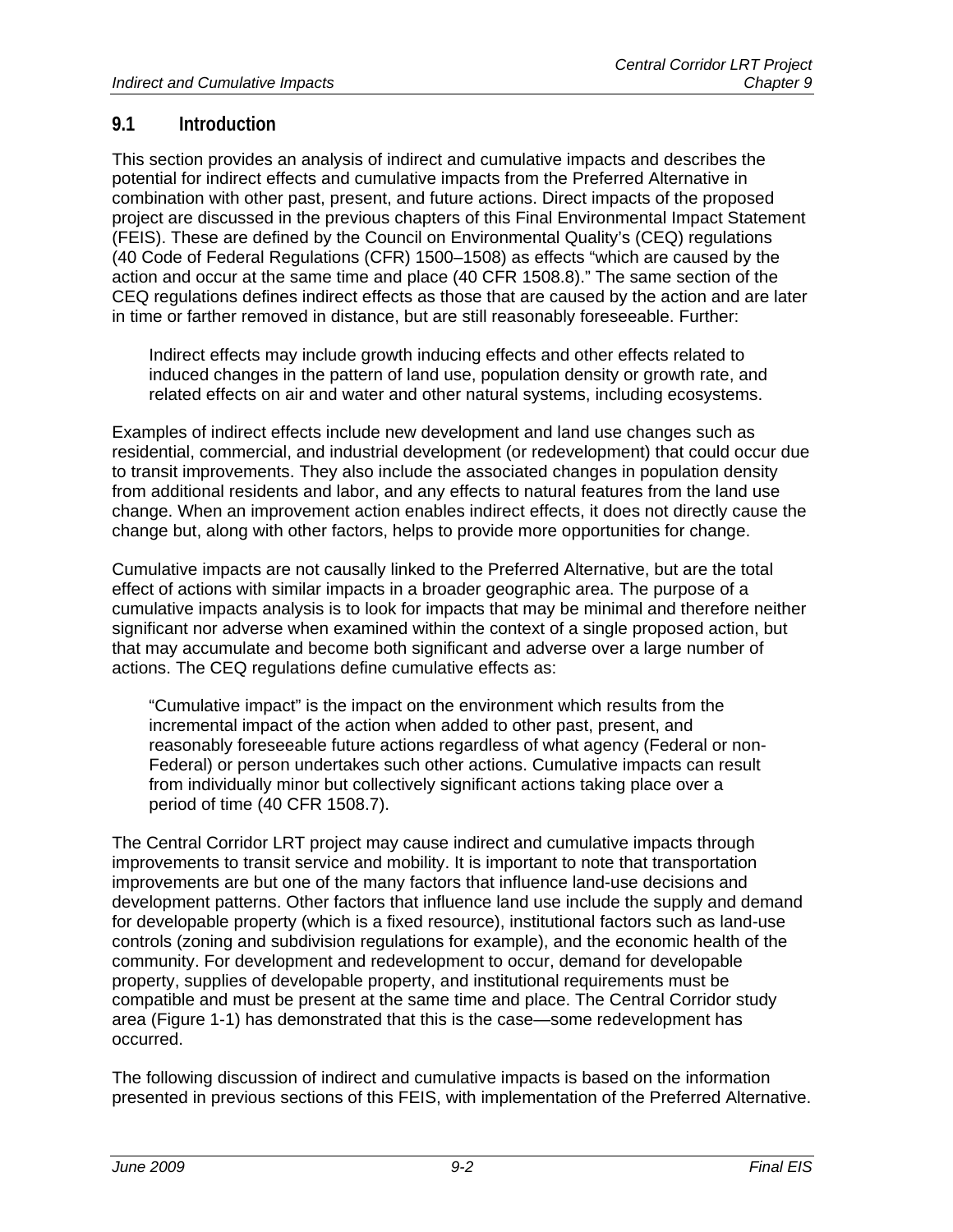# **9.2 Methodology**

## **9.2.1 Study Area Definition**

The FEIS typically uses an area of 0.5 mile on each side of the project alignment to study effects on most resources. The indirect and cumulative impacts analyses, however, require a somewhat broader geographic area to be considered. This allows the indirect effects that occur at a distance from the project and the combined effects of reasonably foreseeable future projects to be considered. These analyses also allow the analyst to take into account political and natural resource boundaries. For this analysis, the study area was expanded to include an area of about one mile on each side of the Preferred Alternative alignment.

#### **9.2.2 Time Frame**

Many of the potential impacts considered in this analysis are related to direct effects of changes to and intensification of, land use and associated infrastructure. Cumulative impacts analysis suggests considering past conditions and activities and present day actions, as well as reasonably foreseeable future changes. In general, past conditions and activities have been addressed under existing conditions; therefore, this analysis starts with existing conditions and includes foreseeable developments to the year 2030. The year 2030 represents the current extent of transportation and land-use planning in the Twin Cities metropolitan region, as well as available demographic forecasts and analyses.

#### **9.2.3 Factors Considered**

The following factors were taken into account in the analysis of the potential for indirect, and, especially, cumulative impacts:

- Existing condition of each potentially affected resource and how it has been affected by other actions (public or private) described in the previous chapters of the FEIS
- Impacts from the Preferred Alternative on the resources described in the previous chapters of the FEIS
- Present actions and reasonably foreseeable future actions and their possible impacts on the resource
- Potential for indirect impacts on the resource including special designations or standards that relate to the resource, ongoing regulatory authority, policies and plans that afford some measure of protection to the affected resource, and measures that could avoid or minimize negative effects on the resource
- Potential for cumulative impacts on the resource including special designations or standards that relate to the resource, ongoing regulatory authority, policies and plans that afford some measure of protection to the affected resource, and measures that could avoid or minimize negative effects on the resource
- Status/viability and historical context of each potentially affected resource and how these may affect the potential for indirect and cumulative impacts

#### **9.2.4 Existing Conditions and Development Trends**

Much of the Central Corridor is being redeveloped and revitalized with a mix of uses—some of the recent and ongoing development has been done in anticipation of the implementation of the proposed Central Corridor LRT (an indirect effect) and in accordance with local plans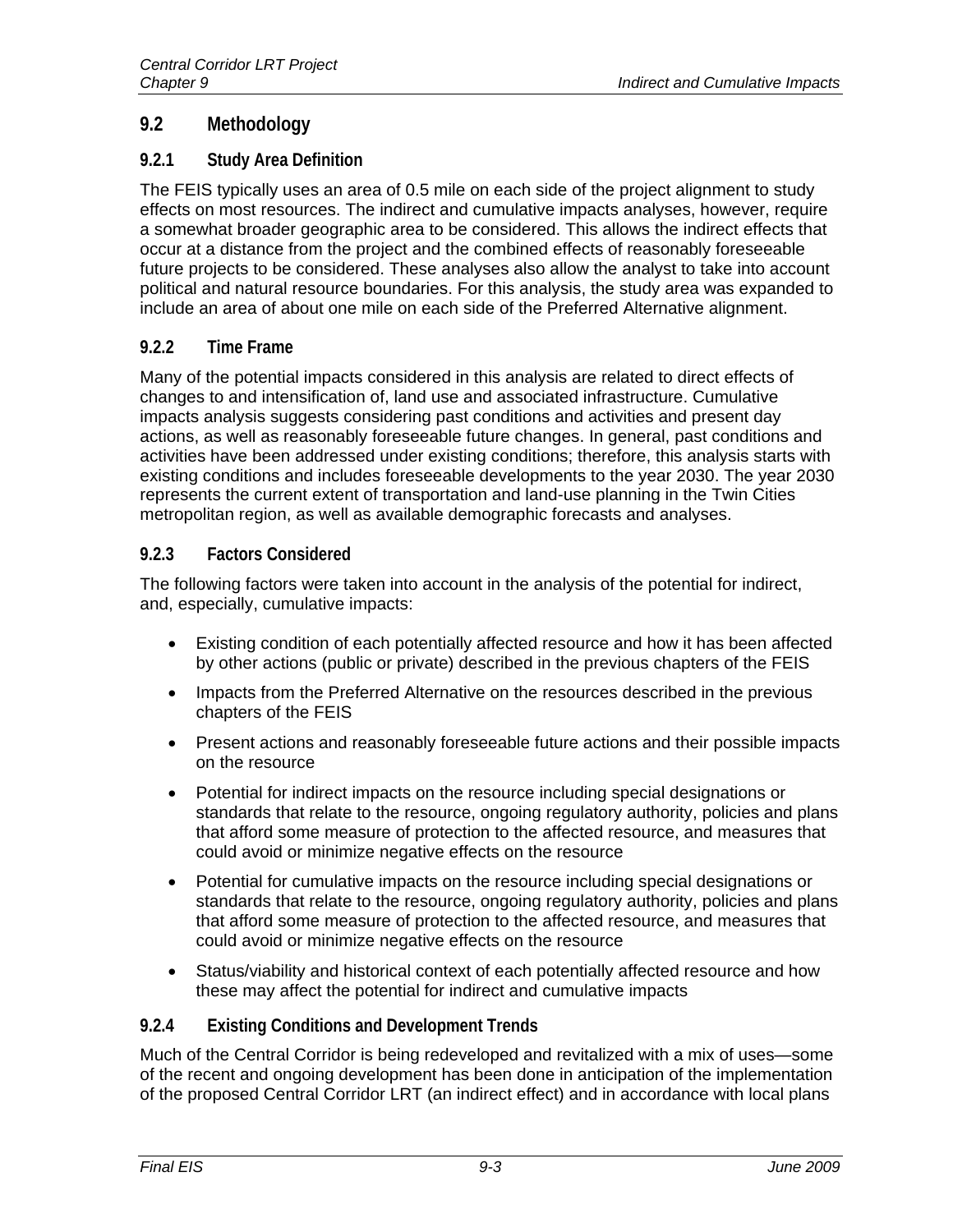that encourage higher density near proposed station locations. As a result, in some areas where once there were only cultural, industrial, and institutional uses and buildings, populations of residents and employees mingle in mixed-use neighborhoods. Buildings that previously had primarily industrial or commercial uses now have numerous multifamily units (condominiums and apartments), which are the result of redevelopment activities. Activities in the development and redevelopment sector can be described as infill, intensification of land use, and integration of commercial and residential uses in revitalized neighborhoods. Some vacant lots in commercial districts are being filled with new businesses, some parking lots are being developed into new retail spaces or parks, and new community gathering places, such as the Rondo Community Outreach Library, are bringing new focus to old neighborhoods.

The Central Corridor is also the home of "hundreds of nonprofits" including Minnesota Health and Housing Alliance, YMCA-Midway Branch, HealthEast Foundation, and Children's Miracle Network of the Upper Midwest (Minneapolis-St. Paul Business Journal, January 2008).

Since 2000, 12,900 residential units have been completed or are under construction in the Central Corridor and another 7,000 are proposed and approved by the two cities. The University of Minnesota – Twin Cities Campus (U of M) began development of its East Gateway District campus expansion in 2005, and to date has completed or has under construction five new research buildings and TCF Bank Stadium, which will be open by September 2009 (U of M Presentation to Central Corridor Management Committee, December 13, 2006). East Gateway district campus development will continue beyond 2009. Table 9-1 presents the population changes that are expected to take place through 2030 as these business and residential development and redevelopment trends continue, which is indicative of the indirect and cumulative effects of the Central Corridor LRT Project.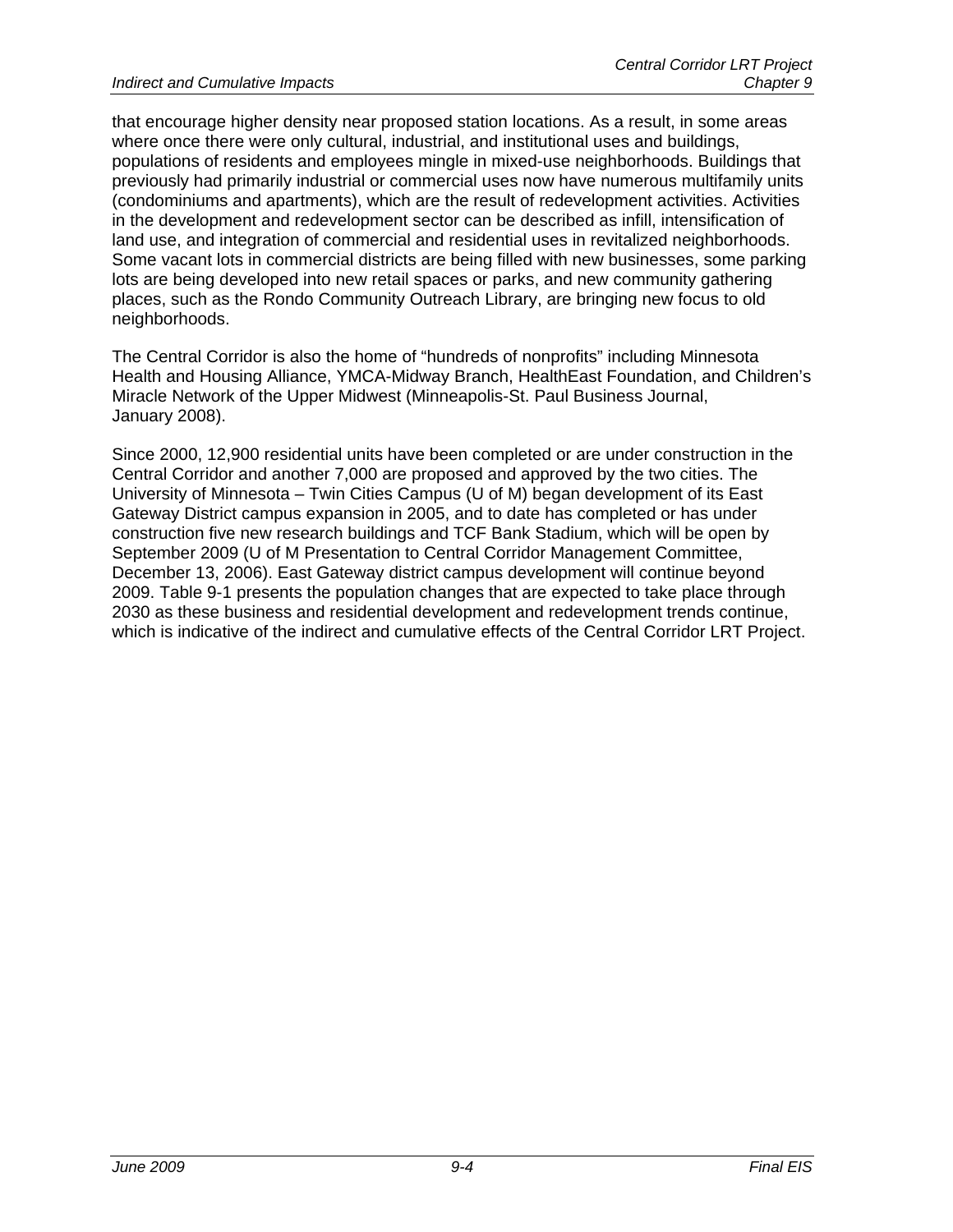|                                       | <b>Population</b> |          |                                |                                                 | <b>Households</b> |        |                   |                                                 |
|---------------------------------------|-------------------|----------|--------------------------------|-------------------------------------------------|-------------------|--------|-------------------|-------------------------------------------------|
| <b>Planning</b><br><b>Segment</b>     | 1990              | $2000^a$ | Projected<br>2030 <sup>b</sup> | <b>Percent</b><br>Change<br><b>From</b><br>2000 | 1990              | 2000   | Projected<br>2030 | <b>Percent</b><br>Change<br><b>From</b><br>2000 |
| <b>Downtown</b><br>St. Paul           | 5,455             | 7,320    | 16,060                         | 119                                             | 2,509             | 3,560  | 8,430             | 137                                             |
| <b>Capitol Area</b>                   | 5,915             | 5,820    | 7,820                          | 34                                              | 2,633             | 2,580  | 3,460             | 34                                              |
| <b>Midway East</b>                    | 42,826            | 45,500   | 51,360                         | 13                                              | 16,542            | 16,630 | 18,740            | 13                                              |
| <b>Midway West</b>                    | 17,816            | 18,110   | 23,610                         | 30                                              | 7,220             | 7,330  | 9,750             | 33                                              |
| <b>University</b>                     | 28,901            | 32,670   | 37,500                         | 15                                              | 10,292            | 10,940 | 13,330            | 22                                              |
| <b>Downtown</b><br><b>Minneapolis</b> | 18,601            | 19,850   | 31,870                         | 61                                              | 11,231            | 11,040 | 19,620            | 78                                              |
| <b>Total</b>                          | 119,514           | 129,270  | 168,220                        | 30                                              | 50,427            | 52,080 | 73,330            | 41                                              |

#### **Table 9-1 Past and Future Population Growth by Project Segment**

<sup>a</sup> State of Minnesota's Department of Administration, Land Management Information Center<br><sup>b</sup> Year 2020 napulation and bausebeld prejections are derived from Treffic Anglysis Zene (T

<sup>b</sup> Year 2030 population and household projections are derived from Traffic Analysis Zone (TAZ) data provided by the Metropolitan Council, which are based on Census 2000 numbers. In order to project the population and number of households by planning segment, the TAZ within the study area were overlaid with the previously identified planning segments. The existing total and future projected totals for population and households were summed for that area. When overlap with other planning segments occurred, the entire TAZ was allocated to the planning segment that contained the majority of the TAZ land area.

## **9.2.5 Anticipated (Reasonable Foreseeable Future) Actions**

The actions listed in Table 9-2 and discussed in the remainder of this chapter include development currently anticipated in state, county, and city plans, known private development actions, and planned and funded roadway and other infrastructure projects in, or within an area of influence of, the six planning segments. Because specific details about possible land development proposals are not comprehensively available for the geographic area and time period covered by this analysis, a general description of the type and amount of development as anticipated in county and local land use plans is used. Data used in Table 9-2 was obtained from the Metropolitan Council, city and county plans, the State of Minnesota, and from interviews with city, county, and regional officials. Additional information was also obtained from various sections of the Metropolitan Council's *Central Corridor LRT Draft New Starts Application* (September 4, 2008), and internet searches.

The FEIS identifies numerous current and future projects that would contribute to cumulative effects (Table 9-2). The overall effects of these actions are incorporated in the analysis of impacts on individual resources in Section 9.3 and Table 9-3, which presents impacts from the past, present, and reasonably foreseeable future projects that may interact with the project in such a way as to cause cumulative potential effects.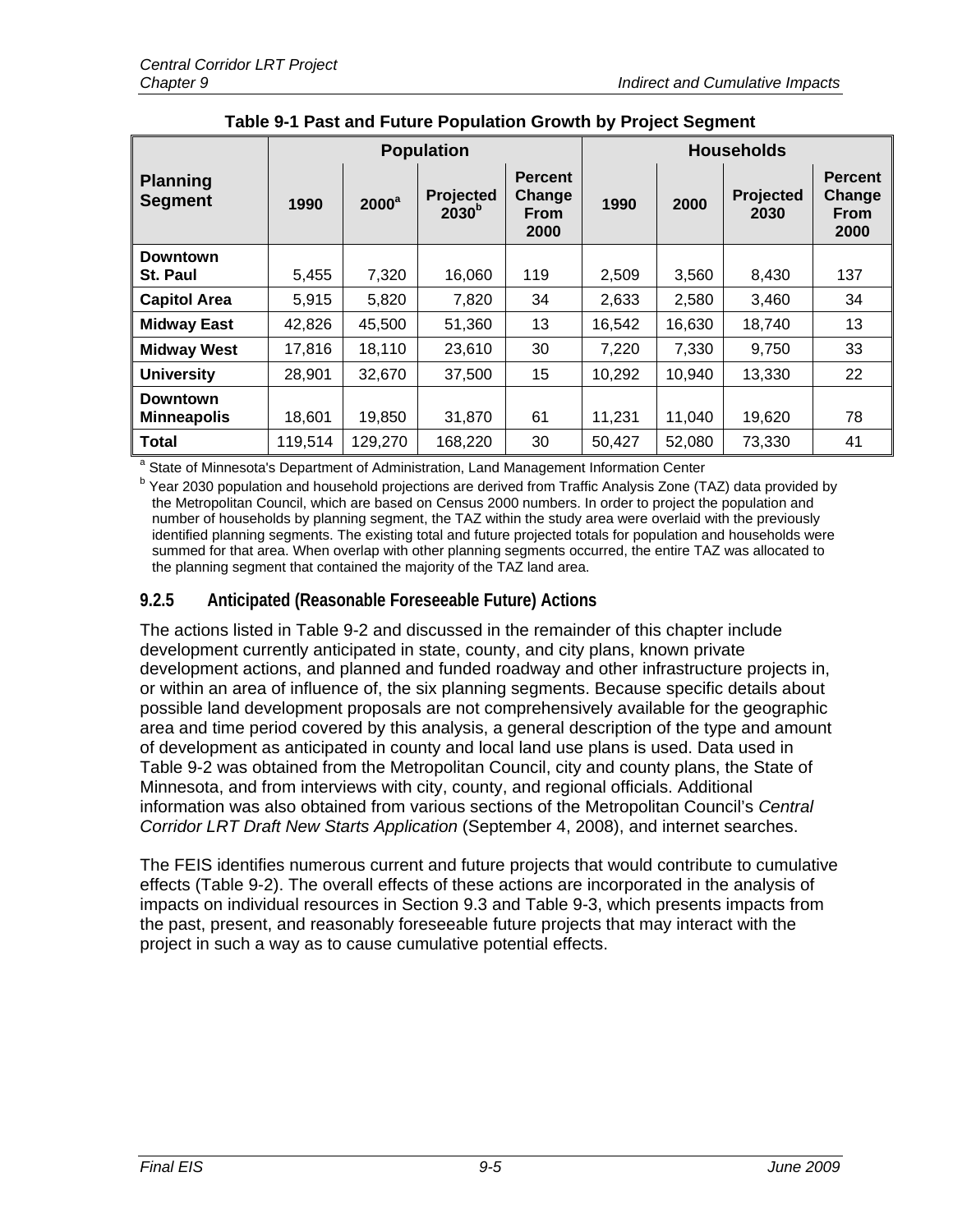| <b>Location and Action</b>                                                                                                                                                                                                                                                          | <b>Description of Action</b>                                                                                                                                                                                                                                                                                                                                                                                                                                                                                                                                                                                                                                            |  |  |  |  |  |  |
|-------------------------------------------------------------------------------------------------------------------------------------------------------------------------------------------------------------------------------------------------------------------------------------|-------------------------------------------------------------------------------------------------------------------------------------------------------------------------------------------------------------------------------------------------------------------------------------------------------------------------------------------------------------------------------------------------------------------------------------------------------------------------------------------------------------------------------------------------------------------------------------------------------------------------------------------------------------------------|--|--|--|--|--|--|
| <b>Federal and State Actions</b>                                                                                                                                                                                                                                                    |                                                                                                                                                                                                                                                                                                                                                                                                                                                                                                                                                                                                                                                                         |  |  |  |  |  |  |
| U.S. Highway 52 Bridge<br>reconstruction                                                                                                                                                                                                                                            | The Minnesota Department of Transportation (MnDOT) intends<br>to reconstruct the Lafayette Bridge (State Trunk Highway 52).<br>The structure would be expanded from two lanes in each<br>direction to three lanes in each direction.<br>Construction is expected to begin in 2010 with completion<br>in 2012.                                                                                                                                                                                                                                                                                                                                                           |  |  |  |  |  |  |
| <b>Washington Avenue</b><br>Bridge retrofit                                                                                                                                                                                                                                         | Hennepin County, MnDOT, and the U of M are evaluating the<br>proposed structural strengthening of the outside columns<br>supporting the upper (pedestrian) deck of the Washington<br>Avenue Bridge to make it less prone to catastrophic collapse in<br>the event of a structural failure.<br>Construction work associated with this project is anticipated to<br>be completed in 2009.                                                                                                                                                                                                                                                                                 |  |  |  |  |  |  |
|                                                                                                                                                                                                                                                                                     | <b>County Actions - Hennepin County</b>                                                                                                                                                                                                                                                                                                                                                                                                                                                                                                                                                                                                                                 |  |  |  |  |  |  |
| <b>Target Field ballpark</b><br>(between 5th Street and<br>7th Street and southeast of<br>the Burlington Northern<br>Santa Fe (BNSF) Railroad)<br>"North Loop Village"<br>(bounded by the BNSF<br>Railroad and Washington,<br>Glenwood, Royalston, and<br>3rd Avenues) <sup>q</sup> | Twins ballpark (\$522 million) with 41,875 seats<br>$\qquad \qquad -$<br>Multimodal Station served by Hiawatha LRT and Northstar<br>$\qquad \qquad -$<br><b>Commuter Rail</b><br>Phase A (beginning 2010): North of 5th Street to Washington<br>$\overline{\phantom{0}}$<br>Avenue:<br>- 1,250 residential units in nine buildings<br>- A 230-room hotel in one of the buildings<br>- 120,000 sq ft of office space<br>- 45,000 sq ft of retail<br>- Below ground parking for 1,000 cars<br>Phase B: Between 7th Street and Glenwood/Royalston<br>intersection<br>- 1,000 residential units<br>- 142,000 square feet of retail<br>- Below ground parking for 2,100 cars |  |  |  |  |  |  |
|                                                                                                                                                                                                                                                                                     | <b>County Actions - Ramsey County</b>                                                                                                                                                                                                                                                                                                                                                                                                                                                                                                                                                                                                                                   |  |  |  |  |  |  |
| Union Depot Intermodal<br><b>Transit Facility</b>                                                                                                                                                                                                                                   | The Federal Highway Administration (FHWA), MnDOT, and<br>$\qquad \qquad -$<br>Ramsey County are evaluating the proposed conversion of a<br>portion of Union Depot to serve as a regional intermodal transit<br>facility.                                                                                                                                                                                                                                                                                                                                                                                                                                                |  |  |  |  |  |  |
| Ramsey County-owned<br>Kellogg and Wabasha site<br>redevelopment <sup>b</sup>                                                                                                                                                                                                       | 6 acres owned by Ramsey County for sale to developers<br>Redevelopment of adult detention center and former West<br>Publishing sites<br>Two development proposals under consideration (as of<br>$\qquad \qquad$<br>12-7-07); both propose condominiums, hotel, and office uses                                                                                                                                                                                                                                                                                                                                                                                          |  |  |  |  |  |  |
| <b>Union Depot</b><br>redevelopment                                                                                                                                                                                                                                                 | Over the next decade, Union Depot will be transformed into a<br>regional transit hub and focal point of the Lowertown<br>neighborhood                                                                                                                                                                                                                                                                                                                                                                                                                                                                                                                                   |  |  |  |  |  |  |

# **Table 9-2 Reasonably Foreseeable Future Actions**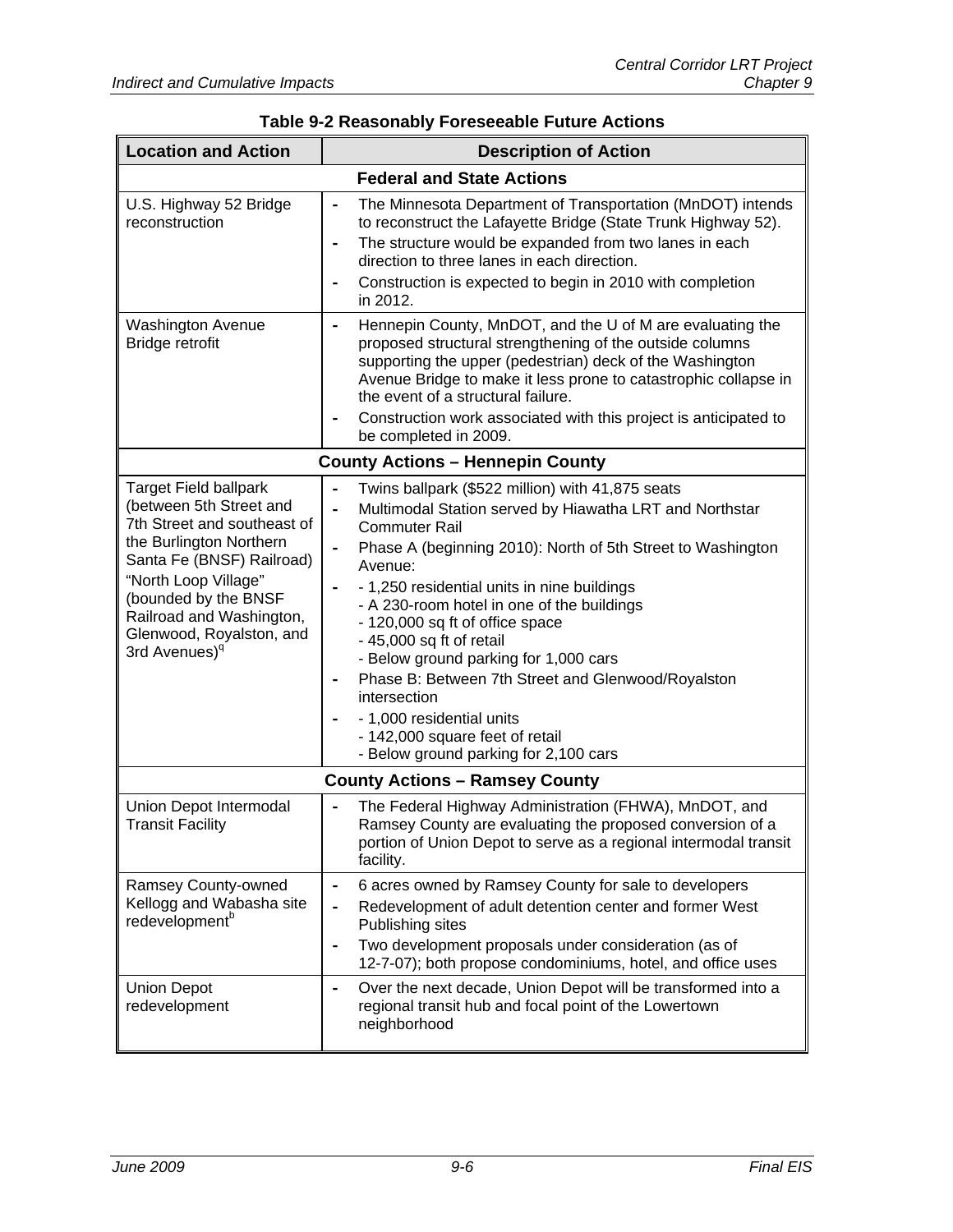| <b>Location and Action</b>                                     | <b>Description of Action</b>                                                                                                                                                |
|----------------------------------------------------------------|-----------------------------------------------------------------------------------------------------------------------------------------------------------------------------|
| Snelling/University Area<br>Capacity Improvements <sup>t</sup> | Snelling/University area capacity improvements to<br>-<br>accommodate future growth to year 2030.                                                                           |
|                                                                | Cooperative study by Ramsey County Regional Railroad<br>Authority, Ramsey County Public Works, St. Paul Public Works,<br>MnDOT, and Metropolitan Council/Metro Transit.     |
|                                                                | City Actions - St. Paul                                                                                                                                                     |
| Hmong Market Garden<br>establishment <sup>a</sup>              | New public square and open space is envisioned between<br>-<br>Arundel and Marion streets<br>Establish the focal point of proposed World Cultural Heritage<br>-             |
|                                                                | <b>District</b>                                                                                                                                                             |
| Dale Street Village<br>- active senior housing                 | City of St. Paul redevelopment northeast corner of University<br>$\qquad \qquad -$<br>and Dale intersection                                                                 |
| development                                                    | Will implement the University-Dale Transit Oriented<br>-<br>Development (TOD) Study-first time a TOD plan will be<br>implemented                                            |
|                                                                | Four-story development<br>-                                                                                                                                                 |
|                                                                | Approximately 20,800 sq ft of commercial space<br>-<br>46 units of affordable housing on second, third, and fourth                                                          |
|                                                                | floors.                                                                                                                                                                     |
| Lexington-Chatsworth<br>Block open space                       | Opportunity for open space to provide a focus for infill<br>development                                                                                                     |
| development <sup>a</sup>                                       | Expected to provide identity to the cluster of cultural uses in the<br>area                                                                                                 |
| Dickerman Park<br>reconstruction <sup>a</sup>                  | Reconstruction is proposed for a significant open space and<br>-<br>improved meeting place along the Central Corridor at University<br>Avenue and Fairview Avenue           |
|                                                                | Expected to establish an identity for the area and create a focus<br>-<br>for local area residents and workers                                                              |
|                                                                | Funding received from Dickerman family members; City of<br>-<br>St. Paul has recommended \$30,000 in Neighborhood Sales<br>Tax Revitalization (STAR) grant funds            |
| Raymond Village Park<br>development <sup>a</sup>               | Potential redevelopment may consider a new open space in the<br>northeast quadrant of the intersection of Raymond and Charles<br>avenues (currently used as a parking lot). |
|                                                                | Expected to create an outdoor community meeting place, public<br>-<br>art venue, and provide a focus for new buildings that face<br><b>Charles Avenue</b>                   |
| University Avenue Park at<br>Raymond development <sup>a</sup>  | A new green space is envisioned on the north side of University<br>Avenue approximately 1/2 block west of its intersection with<br>Raymond Avenue.                          |
|                                                                | Venue for public art and open space                                                                                                                                         |
|                                                                | Expected to create a focal point for new development                                                                                                                        |
| Public spaces in the<br>Marketplace development <sup>a</sup>   | Public spaces internal to the block and along the corridor<br>proposed                                                                                                      |
|                                                                | Spaces expected to provide a focus for new development                                                                                                                      |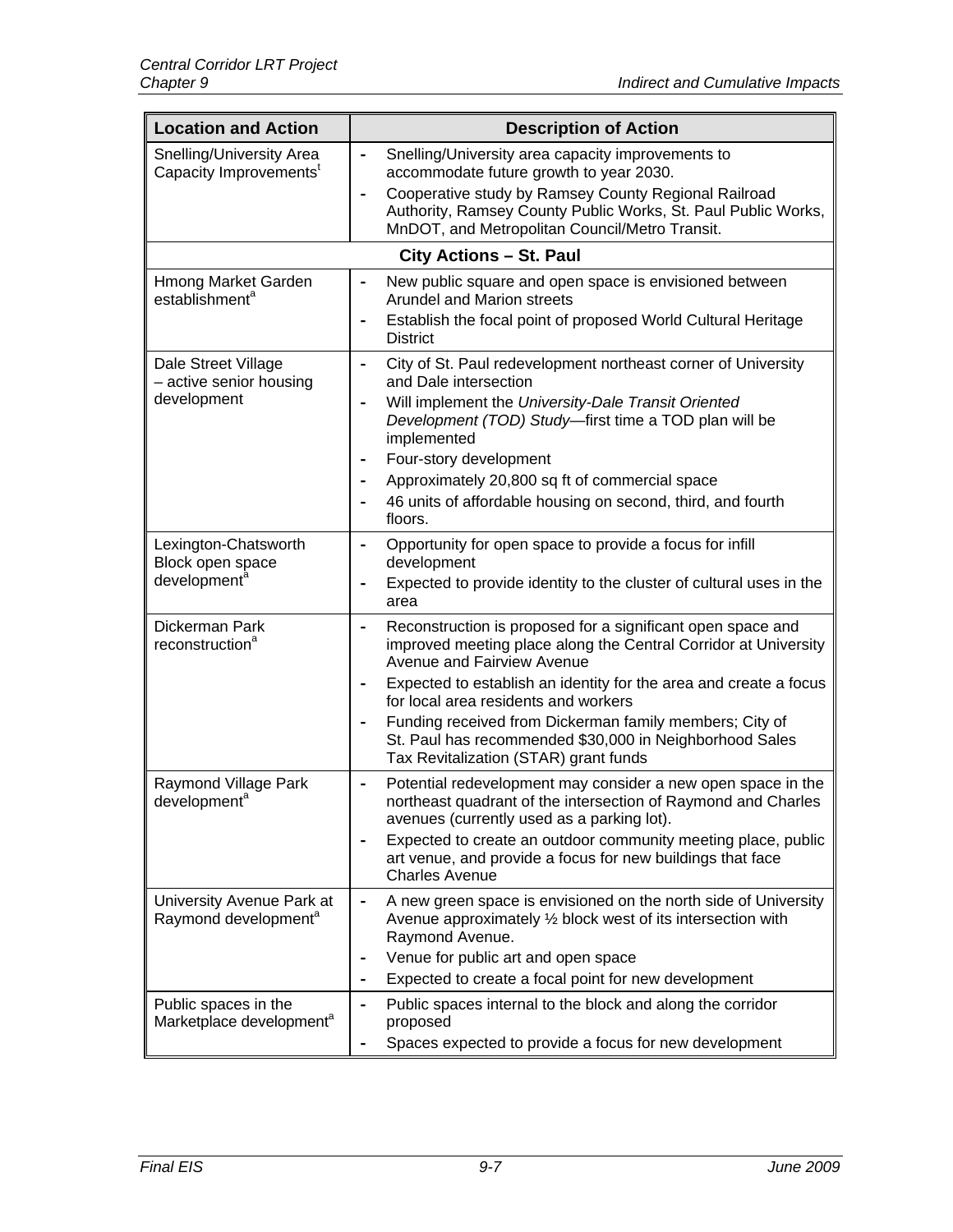| <b>Location and Action</b>                                                              | <b>Description of Action</b>                                                                                                                                                                                                                                                                                                                                                                                             |  |  |  |  |
|-----------------------------------------------------------------------------------------|--------------------------------------------------------------------------------------------------------------------------------------------------------------------------------------------------------------------------------------------------------------------------------------------------------------------------------------------------------------------------------------------------------------------------|--|--|--|--|
| <b>Lexington University</b><br>Development Block mixed-<br>use development <sup>b</sup> | The large block located at the southwest corner of University<br>-<br>Avenue and Lexington Parkway will be undergoing extensive<br>changes over the next few years.<br>New retail<br><b>Relocation of the Wilder Foundation</b>                                                                                                                                                                                          |  |  |  |  |
|                                                                                         | Planned new residential<br>-                                                                                                                                                                                                                                                                                                                                                                                             |  |  |  |  |
| Lexington Park<br>development <sup>a</sup>                                              | A new green space is envisioned in the vicinity of the<br>-<br>intersection of Lexington Parkway and University Avenue<br>A new green space would act as a focus for new development.<br>-                                                                                                                                                                                                                               |  |  |  |  |
| Rondo Square<br>park development <sup>a</sup>                                           | An opportunity for new open space could be incorporated as<br>-<br>part of future redevelopment of Unidale Mall<br>Across from the Rondo Community Outreach Library<br>-<br>Act as a focus for redevelopment and a gathering place for the<br>-<br>community                                                                                                                                                             |  |  |  |  |
| <b>Fitzgerald Park</b><br>development <sup>a</sup>                                      | New open space<br>-<br>Will act as the activity center of the emerging Fitzgerald Park<br>-<br>neighborhood<br>Help focus development<br>$\qquad \qquad -$                                                                                                                                                                                                                                                               |  |  |  |  |
| Mears Park development <sup>a</sup>                                                     | Continued investment in Mears Park in Lowertown is expected<br>-<br>to provide green space for this growing neighborhood                                                                                                                                                                                                                                                                                                 |  |  |  |  |
| <b>Episcopal Homes Park</b><br>development <sup>a</sup>                                 | Create access from University Avenue to stormwater<br>-<br>management pond and related open space                                                                                                                                                                                                                                                                                                                        |  |  |  |  |
| Pierce Butler eastern<br>extension of the Granary<br>Road <sup>s</sup>                  | Pierce Butler eastern extension of the Granary Road proposal,<br>$\qquad \qquad -$<br>Will help create an industrial parkway district, as well as a<br>-<br>greenway/stormwater collector<br>Part of the St. Paul Central Corridor Study<br>-                                                                                                                                                                            |  |  |  |  |
| Kittson Street Connection                                                               | Kittson Street connection between Warner Road and University<br>-<br>Avenue in downtown St. Paul<br>Possibility of connections to 4 <sup>th</sup> and 5 <sup>th</sup> Streets                                                                                                                                                                                                                                            |  |  |  |  |
|                                                                                         | <b>Minneapolis Park and Recreation Board</b>                                                                                                                                                                                                                                                                                                                                                                             |  |  |  |  |
| Greenway-Grand Rounds<br>Scenic Byway Connection                                        | Grand Rounds Missing Link route alignment approved on<br>-<br>Sept. 3, 2008 <sup>f</sup><br>The approved plan will connect East River Parkway with<br>-<br>St. Anthony Parkway providing Northeast and Southeast<br>Minneapolis and adjoining communities access to parks, trails,<br>paths and green space <sup>r</sup><br>Estimated to be completed over 10 years at a (preliminary) cost<br>-<br>of \$105 million $e$ |  |  |  |  |
| East River Parkway<br>extension                                                         | Planned trail reconstruction along East River Parkway<br>$\qquad \qquad$<br>Plans include replacement of the pedestrian pathway south of<br>-<br>Franklin Avenue to the south city limits, and reconstruction of<br>both pedestrian and bike trails north of Franklin Avenue to<br>approximately 1,200 ft north of the intersection of East River<br>Parkway and Fulton Street SE <sup>K</sup>                           |  |  |  |  |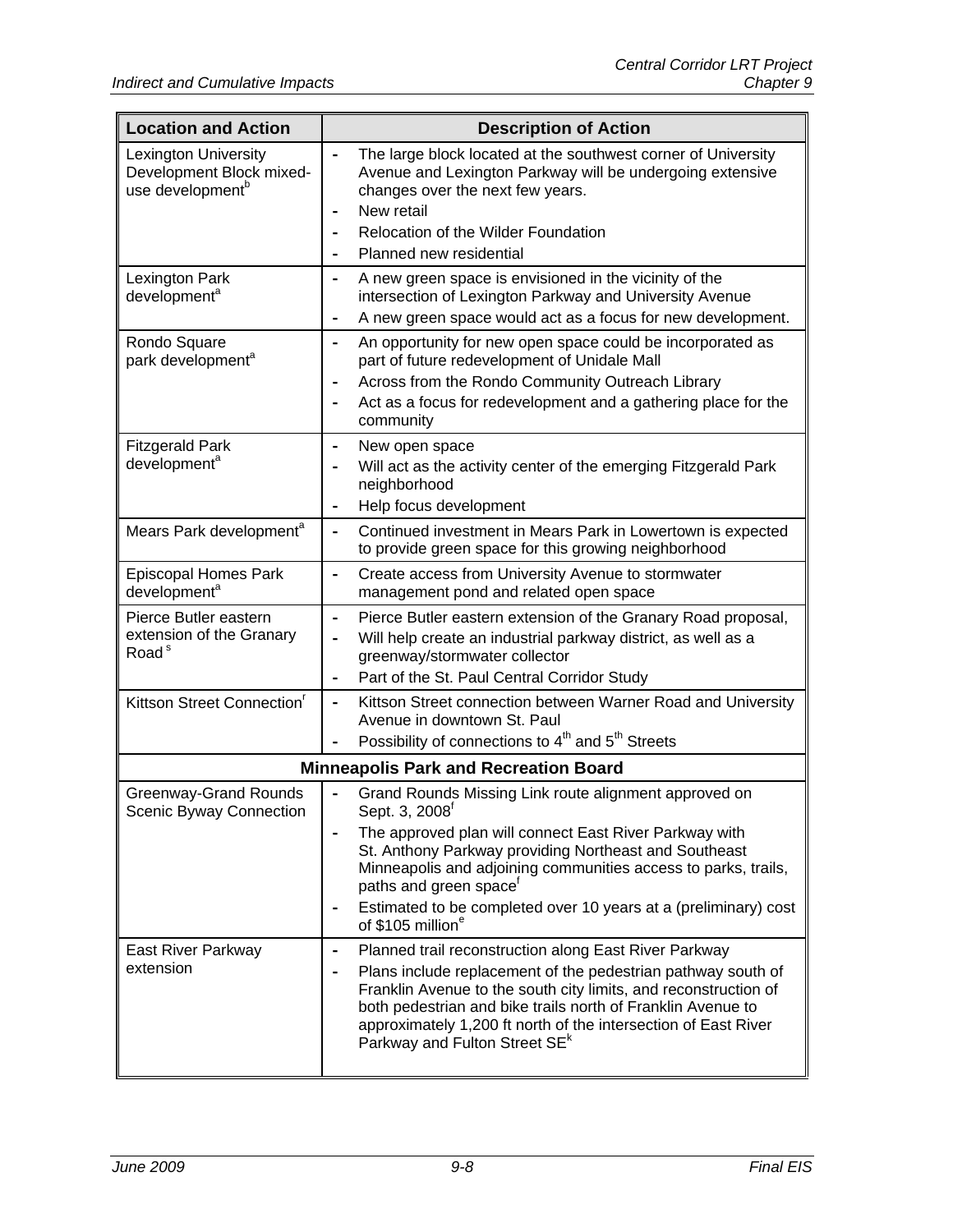| <b>Location and Action</b>                                                                    | <b>Description of Action</b>                                                                                                                                                                                                                                                                                                                                                                                                                      |  |  |  |  |  |
|-----------------------------------------------------------------------------------------------|---------------------------------------------------------------------------------------------------------------------------------------------------------------------------------------------------------------------------------------------------------------------------------------------------------------------------------------------------------------------------------------------------------------------------------------------------|--|--|--|--|--|
| <b>City Actions - Minneapolis</b>                                                             |                                                                                                                                                                                                                                                                                                                                                                                                                                                   |  |  |  |  |  |
| Urban Partnership<br>Agreement (UPA) Project                                                  | Funding for reconstruction<br>$\qquad \qquad$<br>Dual bus lane operations along 2nd and Marquette avenues in<br>$\overline{\phantom{0}}$<br>Downtown Minneapolis-both of these avenues intersect with<br>5th Street LRT operations<br>To be completed by the end of 2009<br>-                                                                                                                                                                     |  |  |  |  |  |
| Minnesota Vikings<br>Stadium                                                                  | May require state, county, city, and private action. Site would<br>-<br>include mixed-use office/retail/entertainment complex. Includes<br>blocks around Downtown East station <sup>c</sup>                                                                                                                                                                                                                                                       |  |  |  |  |  |
| Southeast Minneapolis<br>Industrial (SEMI) lands<br>redevelopment - mixed-<br>use development | A mix of residential, commercial, office and light industrial<br>$\qquad \qquad -$<br>Focus of intense job growth in partnership with U of M, north<br>-<br>of Intercampus Transitway and west towards campus <sup>d</sup>                                                                                                                                                                                                                        |  |  |  |  |  |
| Washington and Nicollet<br>mixed-use development <sup>b</sup>                                 | Nicollet hotel block<br>-<br>City Request for Proposal (RFP) out for 1.7-acre site purchased<br>-<br>by city<br>Joint development site<br>$\overline{a}$                                                                                                                                                                                                                                                                                          |  |  |  |  |  |
| U of M Bike Trail extension                                                                   | Extend the U of M Bike Trail across Bridge 9 eastward to<br>$\qquad \qquad -$<br>Dinkytown                                                                                                                                                                                                                                                                                                                                                        |  |  |  |  |  |
| <b>Granary Park development</b>                                                               | SEMI Refined Master Plan recommends developing a major<br>$\qquad \qquad -$<br>park with ponds and recreational amenities at the natural low<br>elevation point in SEMI <sup>9</sup>                                                                                                                                                                                                                                                              |  |  |  |  |  |
| <b>Granary Road</b><br>development                                                            | Granary Road is part of the plan for the Southeast Minneapolis<br>-<br>Industrial/University Research Park (SEMI/URP) plans <sup>h</sup><br>Still in the conceptual stages, Granary Road would be located<br>$\qquad \qquad$<br>on the south side of the proposed Granary Park. Although it is<br>planned for both trucks and local traffic, it is designed to be<br>narrow $-26$ ft wide $-$ and speeds are intended to be kept low <sup>1</sup> |  |  |  |  |  |
| 27th Avenue Amenity Link<br>and stormwater<br>management strategies                           | SEMI refined master plan recommends extension of existing<br>-<br>27th Avenue SE<br>Bridal Veil main stem replacement and linear wetlands<br>4th Street urban wetlands<br>Rain gardens and biofiltration systems<br>-                                                                                                                                                                                                                             |  |  |  |  |  |
|                                                                                               | <b>University of Minnesota Actions</b>                                                                                                                                                                                                                                                                                                                                                                                                            |  |  |  |  |  |
| <b>TCF Bank Stadium at</b><br>U of M                                                          | \$288 million TCF Bank Stadium<br>The 50,000-seat on-campus horseshoe-style stadium is under<br>-<br>construction and planned to be completed for the 2009 football<br>season<br>Will be used for classes and administration offices as well as for<br>games                                                                                                                                                                                      |  |  |  |  |  |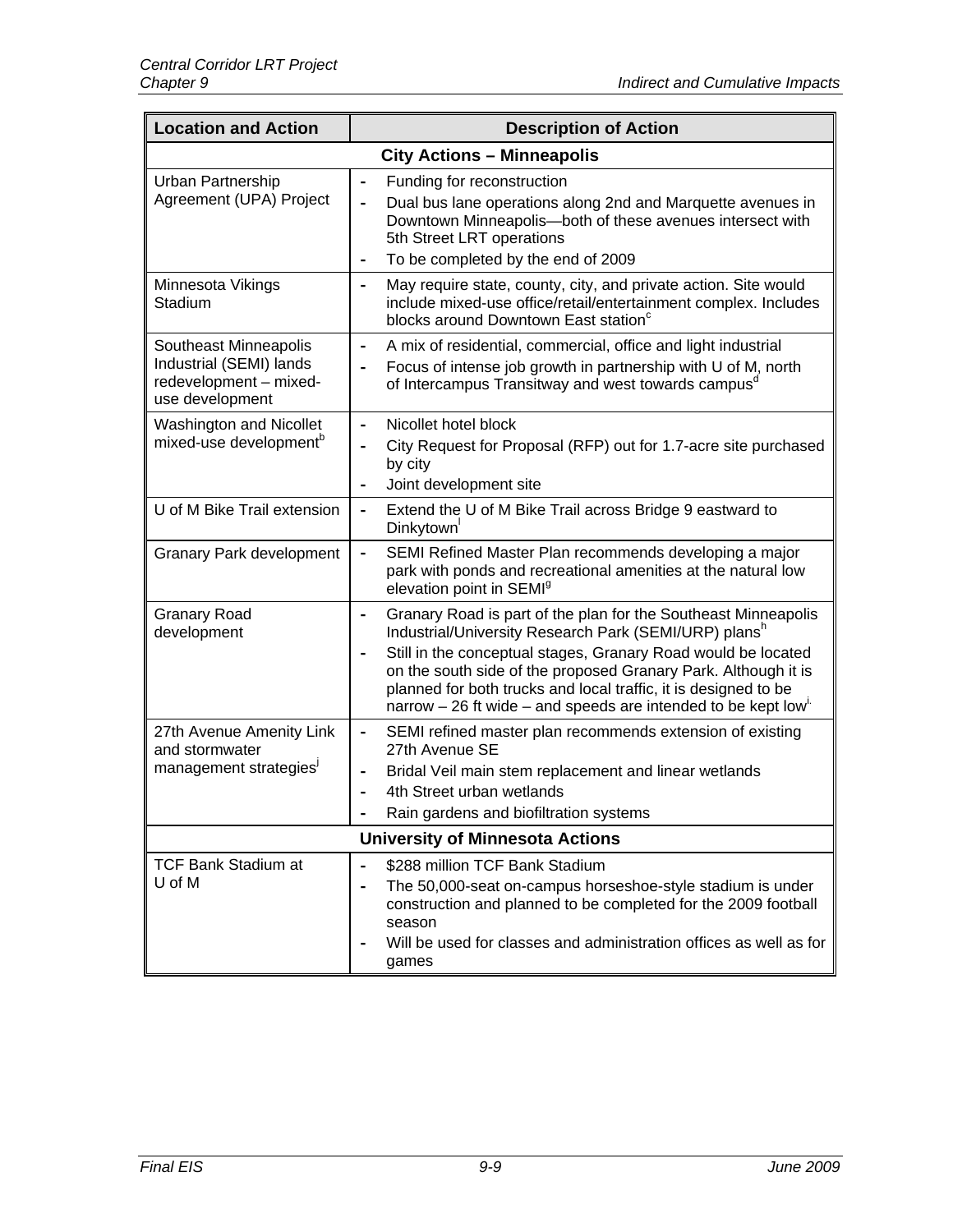| <b>Location and Action</b>                                                                                                       | <b>Description of Action</b>                                                                                                                                                                                                                                                                                                                                                                                                                                                                                                                                                                                    |  |  |  |  |
|----------------------------------------------------------------------------------------------------------------------------------|-----------------------------------------------------------------------------------------------------------------------------------------------------------------------------------------------------------------------------------------------------------------------------------------------------------------------------------------------------------------------------------------------------------------------------------------------------------------------------------------------------------------------------------------------------------------------------------------------------------------|--|--|--|--|
| <b>East Gateway District</b><br>research park<br>development <sup>m</sup><br>U of M Campus<br>Multimodal transportation          | 65-acre site (including TCF Bank Stadium) <sup>n</sup><br>$\qquad \qquad$<br>Eight to 10 new research buildings-one to be built every two<br>years<br>A total of 750,000 sq ft was authorized in 2006 (including<br>medical biosciences building, which is under construction)<br>Includes multimodal transportation hub (near Central Corridor<br>$\qquad \qquad$<br>LRT station)<br>\$310 million bond<br>$\overline{\phantom{0}}$<br>Attracts \$20 million/year in new research dollars<br>$\qquad \qquad$<br>Potential for a mixed used activity center around the station that<br>$\overline{\phantom{a}}$ |  |  |  |  |
| hub development<br>U of M Campus                                                                                                 | could incorporate bus transfer, parking, bike center, retail,<br>entertainment, housing, and U of M academic programs<br>including transportation studies <sup>o</sup>                                                                                                                                                                                                                                                                                                                                                                                                                                          |  |  |  |  |
|                                                                                                                                  | <b>Private Actions</b>                                                                                                                                                                                                                                                                                                                                                                                                                                                                                                                                                                                          |  |  |  |  |
| 10th and Minnesota<br>The Penfield mixed-use,<br>condo/hotel development <sup>b</sup>                                            | Potential for 200 market-rate rental units<br>160-room Hyatt Place hotel<br>$\overline{\phantom{0}}$<br>30,000 sq. ft. Lund's Grocery store<br>$\qquad \qquad -$<br>Redevelopment of 2-acre Department of Public Safety and<br>$\qquad \qquad$<br>St. Paul Police site<br>\$80 million development<br>$\qquad \qquad -$                                                                                                                                                                                                                                                                                         |  |  |  |  |
| 69 W. Exchange<br>St. Joseph's Hospital<br>expansion <sup>b</sup>                                                                | Large 5-story expansion of current 401-bed hospital in St. Paul<br>$\overline{\phantom{a}}$<br>\$100 million expansion on 15-acre site with more patient space,<br>$\overline{\phantom{0}}$<br>expanded emergency dept., new heart and neuroscience<br>centers<br>Development from 2005 to 2010 - ongoing<br>$\overline{a}$                                                                                                                                                                                                                                                                                     |  |  |  |  |
| <b>Campus Crossroads</b><br>mixed-use development <sup>p</sup><br><b>Washington Avenue</b><br>between Oak and Ontario<br>streets | Eight-story building near U of M East Bank<br>$\overline{\phantom{a}}$<br>175 apartments<br>$\qquad \qquad -$<br>25,000 sq ft of retail space<br>$\overline{\phantom{0}}$<br>Includes a fitness center, study and game rooms, and a cyber<br>café<br>Opus Corporation expects completion by Fall 2010                                                                                                                                                                                                                                                                                                           |  |  |  |  |
| 932 12th Ave. S<br>Project for Pride in Living<br>Housing residential<br>development <sup>b</sup>                                | Van Cleve Court (2.93 acres); the site is occupied by a vacant<br>grain elevator, silos, and offices owned by Bunge Elevator<br>Company<br>The developer intends to demolish the existing buildings and<br>$\overline{a}$<br>construct 100 homeownership units and 90 rental units<br>Affordable housing will make up 20 percent of the<br>$\qquad \qquad$<br>homeownership units and nearly all of the rental units                                                                                                                                                                                            |  |  |  |  |
| 4th St. and Marquette<br>mixed-use development <sup>o</sup>                                                                      | Redevelopment of Powers/Ritz block with 250 condos and<br>$\qquad \qquad$<br>office or hotel with first floor retail<br>Hiawatha LRT Nicollet station expansion to accommodate<br>$\overline{a}$<br>redevelopment                                                                                                                                                                                                                                                                                                                                                                                               |  |  |  |  |
| 219 Third Ave. N<br>Monte Carlo site mixed-<br>use development <sup>b</sup>                                                      | The Pacific - 80 homes on the Monte Carlo block with a<br>$\qquad \qquad -$<br>150-room upscale hotel, retail and rentals; 325 to<br>400 condominiums, 150 to 225 rental apartments, and<br>60,000 to 80,000 sq ft of retail space<br>Another 25-story residential tower in future<br>$\qquad \qquad$                                                                                                                                                                                                                                                                                                           |  |  |  |  |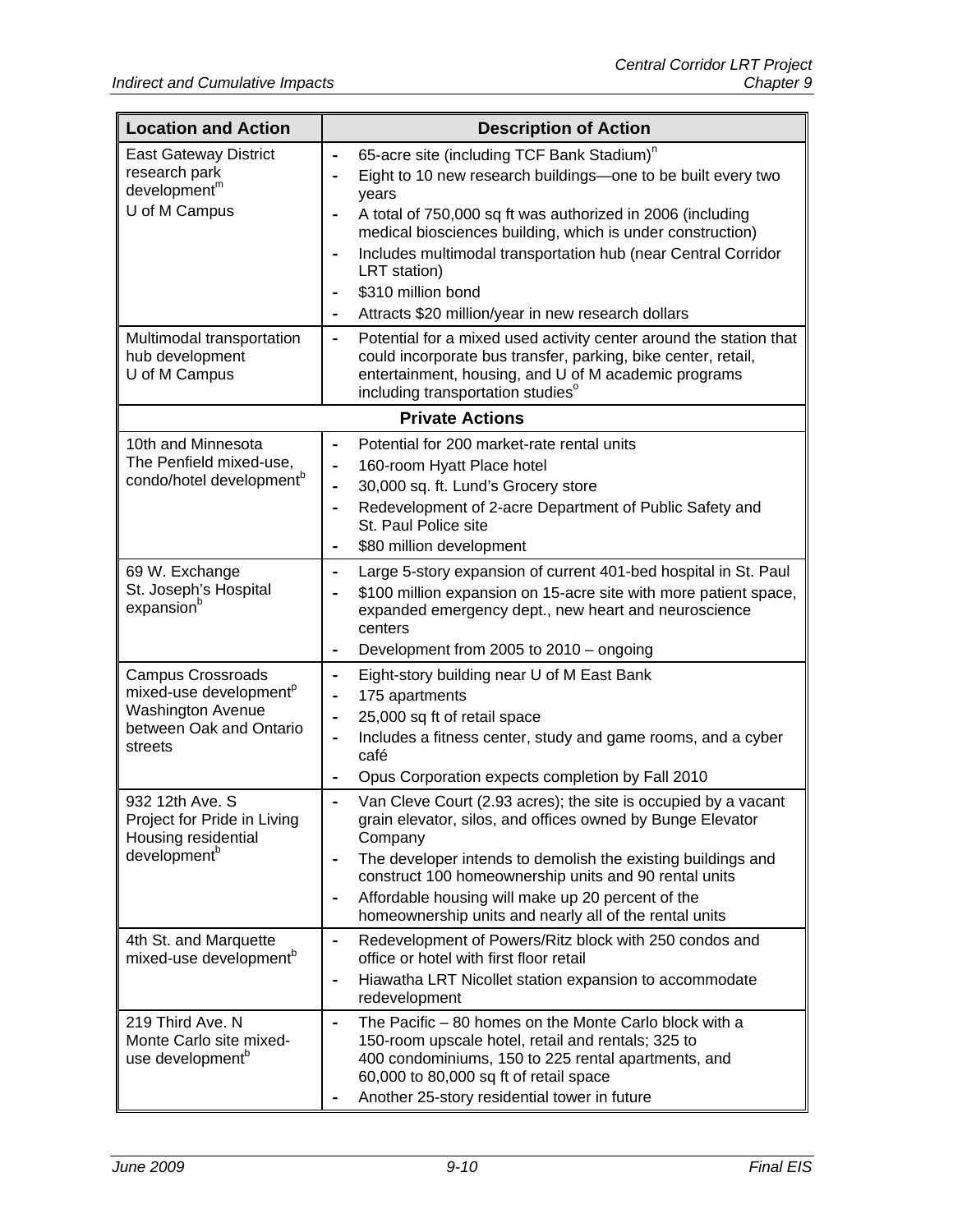| <b>Location and Action</b>                                                                                              | <b>Description of Action</b>                                                                                                                                                                                                                                                                                                                                                        |
|-------------------------------------------------------------------------------------------------------------------------|-------------------------------------------------------------------------------------------------------------------------------------------------------------------------------------------------------------------------------------------------------------------------------------------------------------------------------------------------------------------------------------|
| 240 Hennepin Ave. S<br>residential development <sup>b</sup>                                                             | Two high-rise residential towers (24 and 32 stories with<br>$\qquad \qquad -$<br>505 dwelling units) and rooftop gardens                                                                                                                                                                                                                                                            |
| Washington/Hennepin/<br>N. 2nd Street<br>The Market Place -<br>residential development <sup>b</sup>                     | Whole Foods grocery, retail space, 1.25-acre green space<br>$\qquad \qquad$<br>76,000 sq ft grocery; 6,500 sq ft retail<br>$\overline{\phantom{0}}$<br>35-story condo tower, with retail and grocery; includes four- and<br>$\overline{\phantom{0}}$<br>eight-story buildings.<br>On Jaguar site northwest corner of Hennepin and Washington<br>$\overline{\phantom{0}}$<br>avenues |
| 719 Hennepin Ave -<br><b>Skyway Theater Tower -</b><br>residential development <sup>b</sup>                             | 300 dwelling units<br>$\overline{\phantom{a}}$                                                                                                                                                                                                                                                                                                                                      |
| 88 S. 10th St., 10th and<br>Nicollet to 1009 Nicollet<br>Avenue<br>The Nicollet residential<br>development <sup>b</sup> | Street-level commercial (18,000 sq. ft.) with housing above<br>$\qquad \qquad -$<br>50-floor condominium; 1/3 pre-sold by Dec. 2005 - has been<br>$\overline{\phantom{0}}$<br>put on hold while developers bring in a new partner to study a<br>mixed-use project                                                                                                                   |
| 1367 Willow and<br>1368 LaSalle Ave. - Eitel<br>Hospital Site/Allina -<br>mixed-use development <sup>b</sup>            | 275 condos in 39-story building<br>$\overline{\phantom{a}}$<br>215 apartments in 5-story building with street-level retail on<br>park                                                                                                                                                                                                                                               |
| 315 1st Ave. NE<br><b>Superior Plating Site</b><br>residential development <sup>b</sup>                                 | Future residential tower                                                                                                                                                                                                                                                                                                                                                            |
| New mixed-use<br>developments in the<br>Marketplace (Urban<br>Villages $)$ <sup>b</sup>                                 | Several sites exist where both uses and intensity can be added<br>$\overline{\phantom{a}}$<br>to the marketplace. These include the site of the former Metro<br>Transit bus barn and the former parking lot of the Target big-<br>box store<br>This area is adjacent to the site of the new western district<br>police station                                                      |

a Central Corridor Development Strategy, Section 2.4, 90 Initiatives for the Corridor, City of St. Paul, April 2007.<br>b Attochment 11 B. Development Prejecte Minnespelie/St. Devi Central Cerridor, Cenetrusted as Prepeaded.

**b** Attachment 11-B, Development Projects – Minneapolis/St. Paul Central Corridor, Constructed or Proposed 2000-2006. Metropolitan Council, January 17, 2008.

 $\textdegree$  Land Use Planning – Central Corridor LRT in Minneapolis:

www.metrocouncil.org/transportation/ccorridor/CAC/CACMplsLandUsePlansMay172007.pdf d<br>Land Use Planning – Central Corridor LRT in Minneapolis:

- www.metrocouncil.org/transportation/ccorridor/CAC/CACMplsLandUsePlansMay172007.pdf <sup>e</sup> Missing Link Development Study Report, Minneapolis Park and Recreation Board et al, May 21, 2008.
- http://www.minneapolisparks.org/documents/design/missing/CAC\_study.pdf<br><sup>f</sup> Minneapolis Parks and Pecreation Board Web site: http://www.minneapolisp

Minneapolis Parks and Recreation Board Web site: http://www.minneapolisparks.org/default.asp?PageID=996.

- <sup>g</sup> City of Minneapolis & Minneapolis Community Development Agency, SEMI Refined Master Plan, May, 2001, pages 32-33.
- <sup>h</sup> Southeast Minneapolis Industrial/University Research Park (SEMI/URP), City of Minneapolis Community Planning and Economic Development and Public Works.

http://thegrandrounds.com/documents/design/missing/road\_development.pdf<br>
City of Minnesonalia & Minnesonalia Community Development Agency, CEMLD

 City of Minneapolis & Minneapolis Community Development Agency, SEMI Refined Master Plan, May, 2001, pages 32-33.

k News from Cam Gordon, Council Member, Second Ward, March 2008. http://www.ci.minneapolis.mn.us/council/ward2/

j City of Minneapolis & Minneapolis Community Development Agency, SEMI Refined Master Plan, May, 2001, pages 35.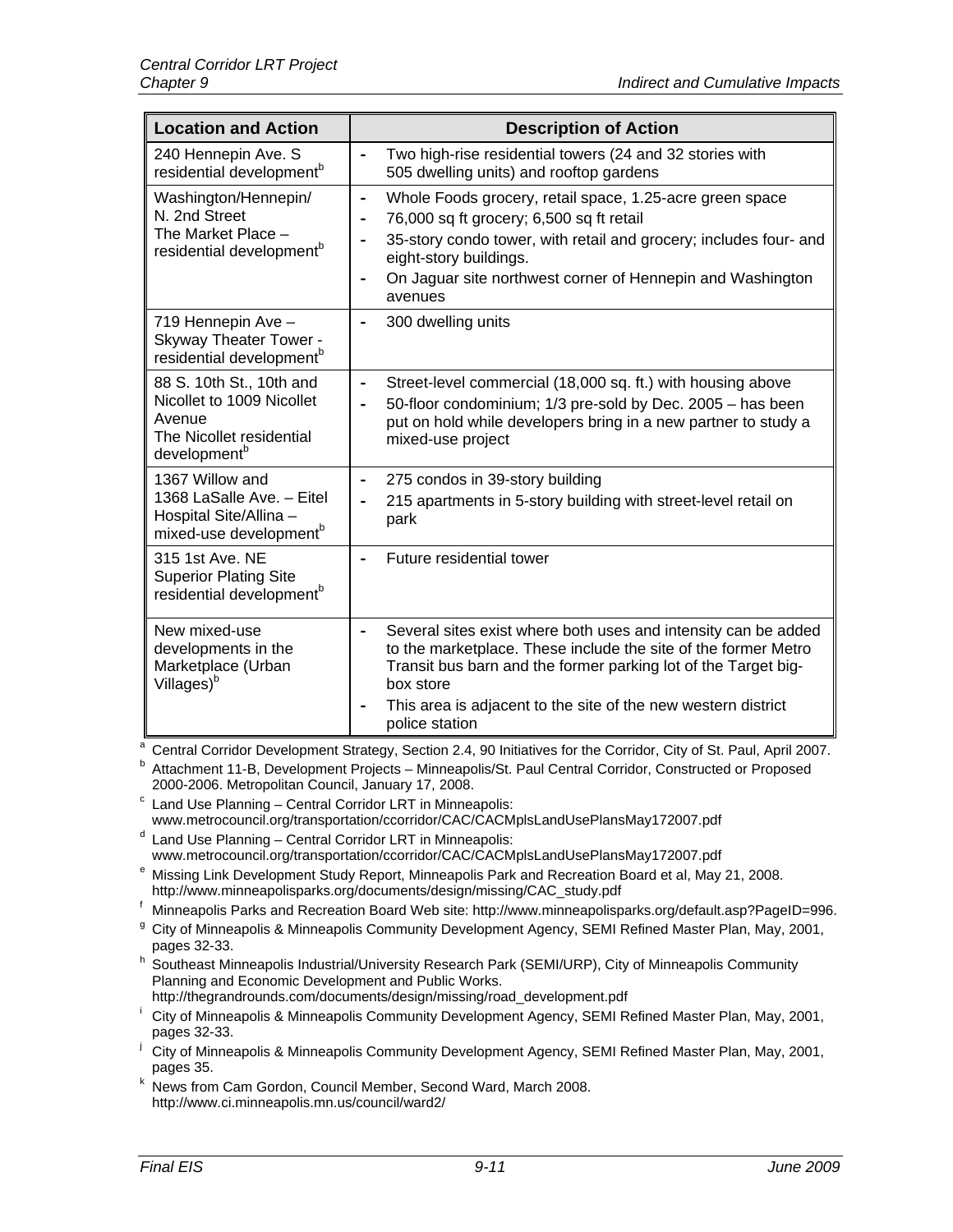- 
- <sup>1</sup> Second Ward, Minneapolis, http://secondward.blogspot.com/2008/02/bridge-9-extension.html<br><sup>m</sup> U of M Twin Cities Campus and the Central Corridor: Upcoming Developments, Preferred Alternatives, and Design Principles, Presentation to Central Corridor Management Committee, December 13, 2006.
- n UMN news: U of M Regents hear plan for future of Northrop Auditorium, new East Gateway campus district. News Releases 2/9/2007.
- ° www1.umn.edu/pts/graphics/UofM\_LRT\_Design\_050207.pdf, slide 26/30<br><sup>P</sup>http://www.startribune.com/business/22796419.html
- 
- <sup>q</sup> North Loop Village: A New Urban Development, http://www.twinsballpark.org/vertical/Sites/%7B5C9093EC-4FFF-49F4-90B7-6CBB0269E792%7D/uploads/%7B0AD71CD5-73F0-49A4-9212-62882A149283%7D.PDF
- r Report of the Diamond Product Task Force, December 16, 2005. http://www.stpaul.gov/DocumentView.asp?DID=3101
- <sup>s</sup> Center for Transportation Studies, University of Minnesota, July 2003. St. Paul Central Corridor Study: Pierce Butler Industrial Redevelopment Plan. Pages 1-2.
- <sup>t</sup> Metropolitan Council, 2007. Snelling-University Capacity Study. http://www.metrocouncil.org/transportation/ccorridor/CCMC/SnellingUnivStudyMar07.pdf

# **9.2.6 Resource Identification**

Table 9-3 presents brief descriptions of the potential for indirect and cumulative effects of the following environmental resources:

- Land use and socioeconomics
- Neighborhoods, community services, and community cohesion
- Cultural resources
- Parklands and recreation areas
- Visual quality and aesthetics
- Environmental justice populations
- Water resources
- Economic conditions
- Station area development
- Transit effects
- Hazardous/regulated materials
- Roadways
- Other transportation facilities and services
- Greenhouse gas emissions (GHG)
- Section 4(f) properties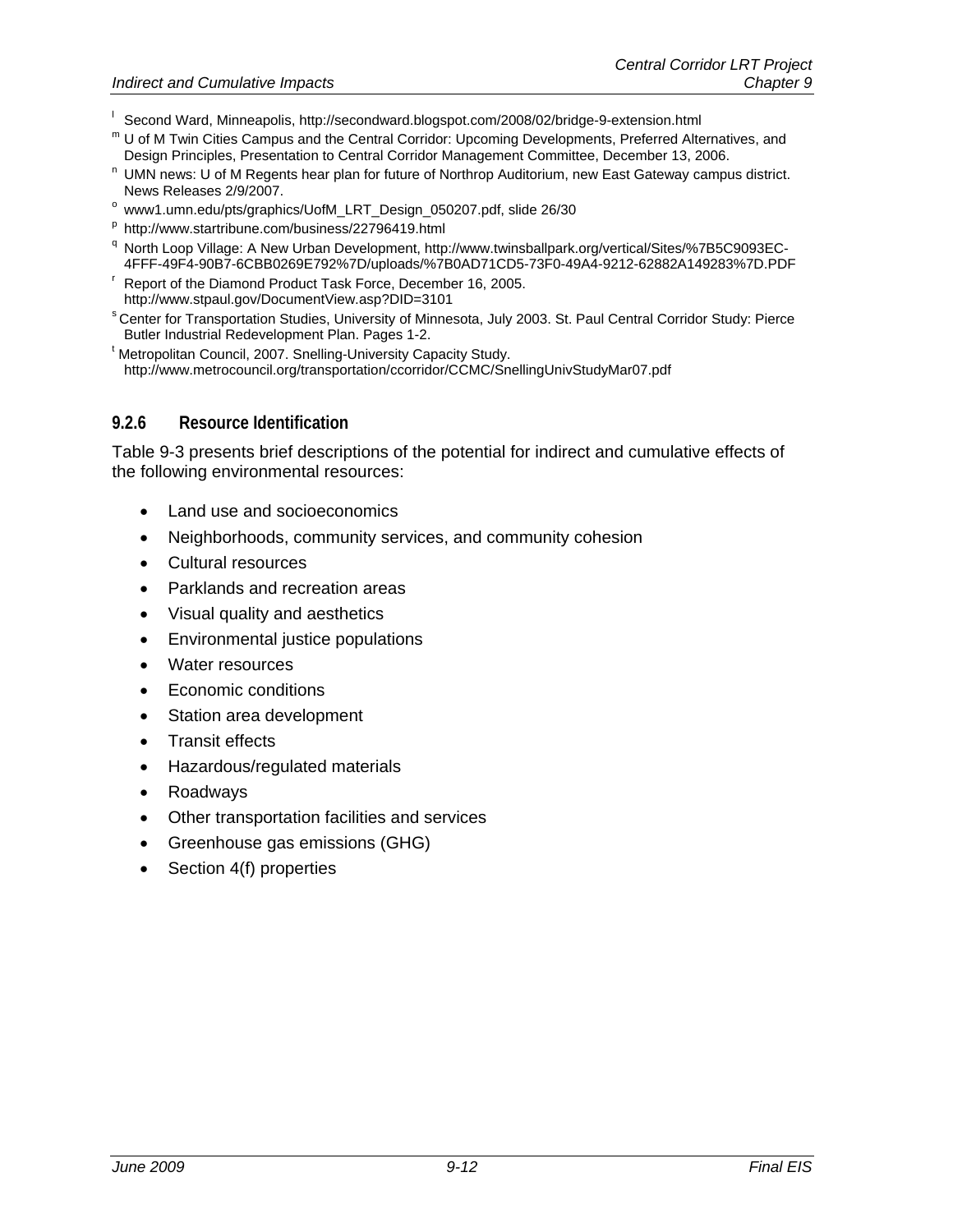# **9.3 Potential for Indirect Impacts and Cumulative Effects**

The resources selected for analysis in the indirect and cumulative impacts chapter met one or more of the factors considered and listed in Section 9.2.3. The potential effects are shown in Table 9-3.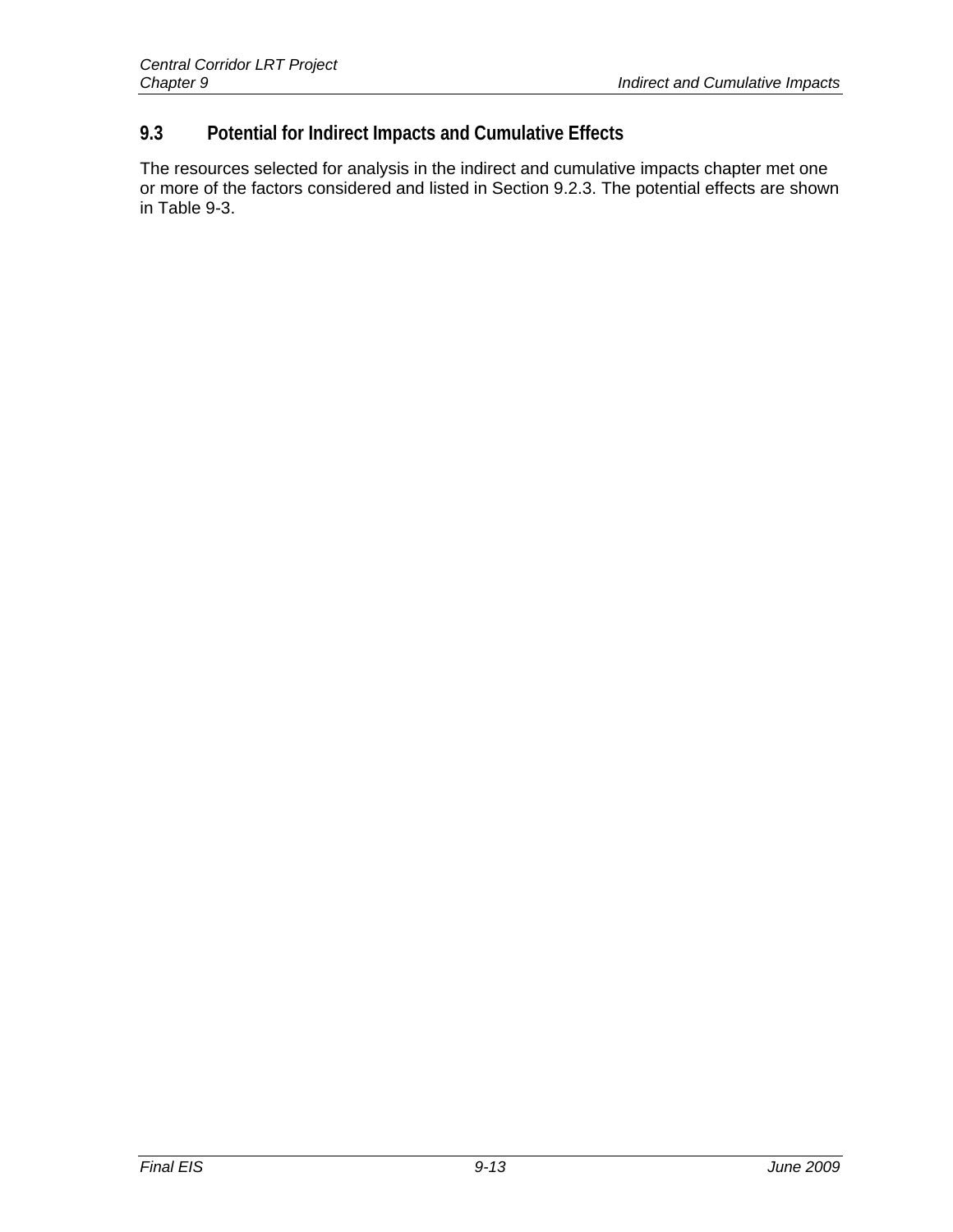# This page left blank intentionally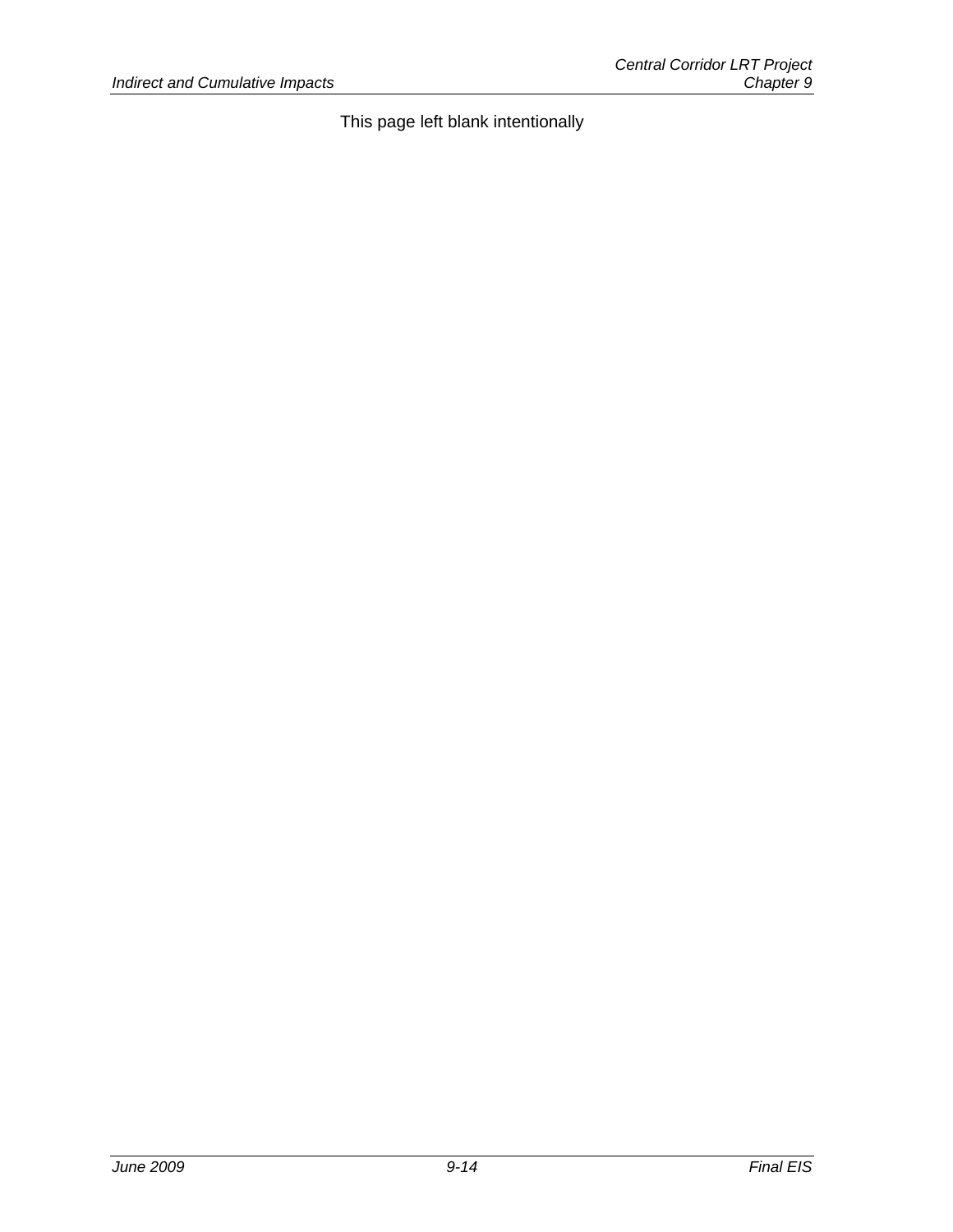# **Table 9-3 Potential for Indirect Impacts and Cumulative Effects**

| <b>Resource</b>                | <b>Existing Condition and How It</b><br>Has Been Affected by Other<br><b>Actions</b>                                                                                                                                                                                                                                                                                                                                                                                                                                                                                                                                                                                                                                                                                                                                            | <b>Impacts from Preferred</b><br><b>Alternative</b>                                                                                                                                                                                                                                                                                                                                                                                                                                                                                                                                                                                                                                                                                                                                                                                                                                                                                | <b>Present and Reasonably</b><br><b>Foreseeable Future Actions</b><br><b>Possible Impacts</b>                                                                                                                                                                                                                                                                                                                                                                                                                                                                                                                                                                                                                                                                            | <b>Potential for Indirect Impacts</b>                                                                                                                                                                                                                                                                                                                                                                                                                                                                                                                                                                                                                                          | <b>Potential for Cumulative Impacts</b><br>on the Resource                                                                                                                                                                                                   |
|--------------------------------|---------------------------------------------------------------------------------------------------------------------------------------------------------------------------------------------------------------------------------------------------------------------------------------------------------------------------------------------------------------------------------------------------------------------------------------------------------------------------------------------------------------------------------------------------------------------------------------------------------------------------------------------------------------------------------------------------------------------------------------------------------------------------------------------------------------------------------|------------------------------------------------------------------------------------------------------------------------------------------------------------------------------------------------------------------------------------------------------------------------------------------------------------------------------------------------------------------------------------------------------------------------------------------------------------------------------------------------------------------------------------------------------------------------------------------------------------------------------------------------------------------------------------------------------------------------------------------------------------------------------------------------------------------------------------------------------------------------------------------------------------------------------------|--------------------------------------------------------------------------------------------------------------------------------------------------------------------------------------------------------------------------------------------------------------------------------------------------------------------------------------------------------------------------------------------------------------------------------------------------------------------------------------------------------------------------------------------------------------------------------------------------------------------------------------------------------------------------------------------------------------------------------------------------------------------------|--------------------------------------------------------------------------------------------------------------------------------------------------------------------------------------------------------------------------------------------------------------------------------------------------------------------------------------------------------------------------------------------------------------------------------------------------------------------------------------------------------------------------------------------------------------------------------------------------------------------------------------------------------------------------------|--------------------------------------------------------------------------------------------------------------------------------------------------------------------------------------------------------------------------------------------------------------|
| Land use and<br>socioeconomics | The University Avenue corridor is<br>traditionally nonresidential and, for retail<br>and business use, is often considered first<br>when siting a business. As described<br>above, multiple public and private actions<br>have been undertaken in the corridor. The<br>large stock of old warehouses, however,<br>continues to present redevelopment<br>opportunities not associated with Central<br>Corridor LRT.<br>The large stock of historic buildings such as<br>warehouses and distribution structures has.<br>in part, also spurred development of the<br>Lowertown neighborhood in downtown<br>St. Paul over the last 25 years. Adaptive<br>reuse of the warehouse and distribution<br>structures has led to a mix of housing,<br>offices, retail stores, services, high tech<br>firms, art galleries, and other uses. | Although two nonresidential properties,<br>including a portion of the Diamond Property<br>site to be used for the Operations and<br>Maintenance facility (OMF), will be taken,<br>generally speaking, the Preferred<br>Alternative will not affect existing land uses.<br>No residential relocations will be necessary.<br>A total of 24 access impacts will occur.<br>These include driveway access impacts<br>along 4 <sup>th</sup> Street between Wacouta and<br>Broadway streets, and curb cuts on Cedar<br>Street and on University Avenue between<br>Marion and Robert streets. In addition, the<br>Central Presbyterian Church alley access<br>will be limited. These driveways will be<br>closed unless no other alternative means<br>are available for accessing the property, in<br>which case, vehicles will be allowed to<br>cross the LRT tracks to and from the<br>driveway. See Section 3.3 for further<br>details. | As described in Table 9-2, multiple public<br>and private actions have been planned to<br>take place in the corridor-none of these<br>are part of the Preferred Alternative. Of<br>particular note are U of M development<br>activities, Minneapolis' plans for SEMI<br>lands, <sup>b</sup> and Union Depot redevelopment.<br>The City of St. Paul Central Corridor<br>Development Strategy (CCDS) (April 2007)<br>contains a Resources for Implementation<br>Strategy that outlines ways to fund public<br>infrastructure, housing, and other<br>improvements proposed in the plan.<br>Pierce Butler eastern extension of the<br>Granary Road proposal, will help create an<br>industrial parkway district, as well as a<br>greenway/stormwater collector. <sup>9</sup> | Implementation of the Preferred Alternative<br>is expected to encourage the market to<br>continue current development and<br>redevelopment trends in the corridor. In<br>effect, the Preferred Alternative will<br>encourage implementation of Minneapolis<br>and St. Paul land-use plans, TOD<br>proposals, and economic development<br>initiatives. Not all of those plans would be<br>implemented adjacent to the Central<br>Corridor LRT corridor and none of them are<br>part of the Preferred Alternative.<br>The expected changes in intensity and<br>density of land uses around the proposed<br>station sites will be among the long-term<br>effects on the corridor. | The Preferred Alternative's indirect effects.<br>in combination with the multiple public and<br>private developments in the Central<br>Corridor LRT corridor, will have mostly<br>positive cumulative effects including<br>economic and development effects. |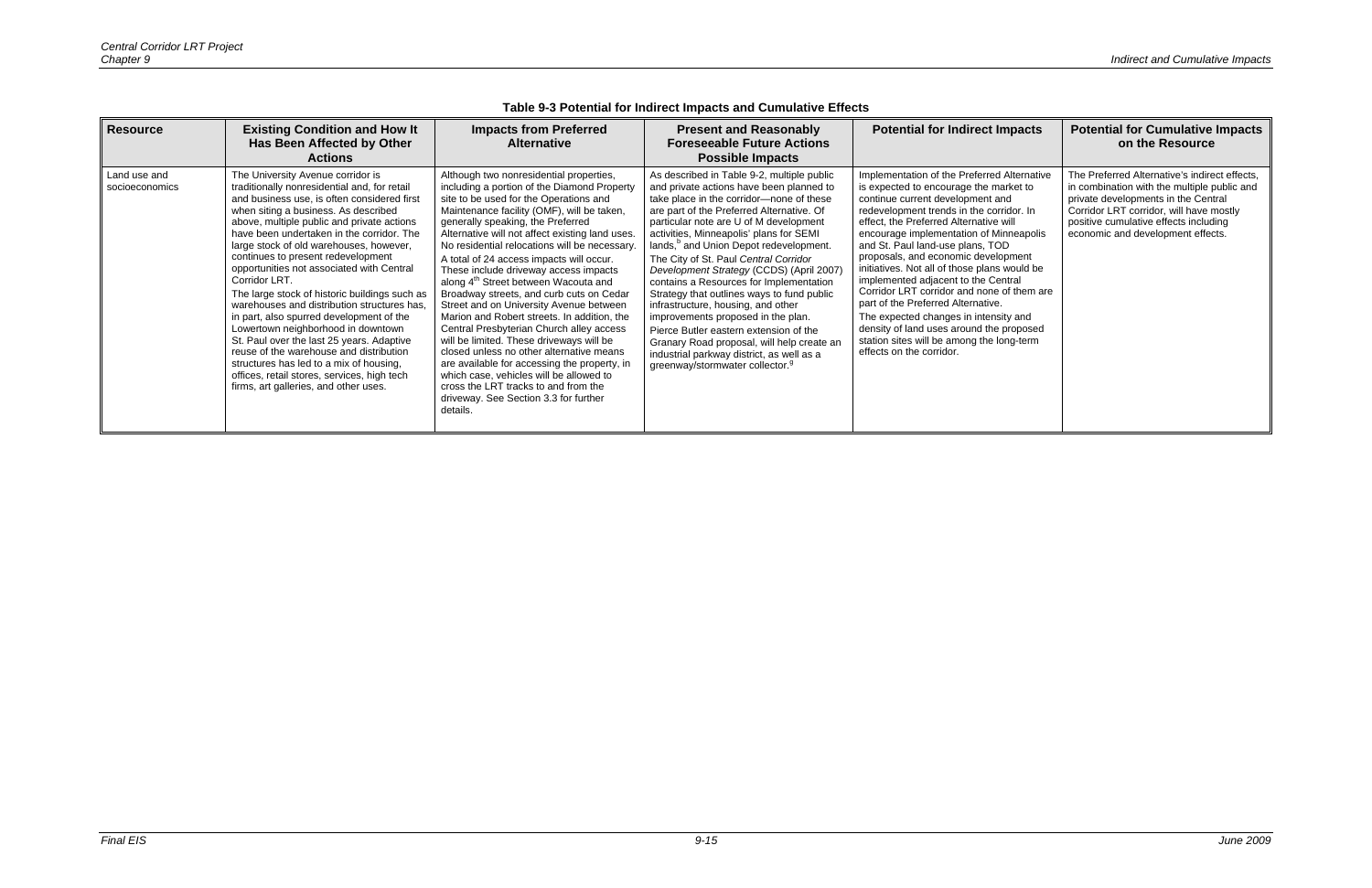| <b>Resource</b>                                                | <b>Existing Condition and How It</b><br>Has Been Affected by Other<br><b>Actions</b>                                                                                      | <b>Impacts from Preferred</b><br><b>Alternative</b>                                                                                                                                                                                                                                                                                                                                                                                                                                                                                                                                                                                                                                                                                                                                                                                                                                                                                                                                                                                                                                                                                                                                                                                                                                                                                                                                                                                                                                                                                                                                                                                                                                                                                                                                                                                                                                                                                                                                                                                                                                                                                                                                                                                                                                                                                                                                   | <b>Present and Reasonably</b><br><b>Foreseeable Future Actions</b><br><b>Possible Impacts</b>                                                                                                                                                                                                                                                                                                                                                                                                                                                                                                                                                                                                                                                                                                                                                                                                                                                                                                                                    | <b>Potential for Indirect Impacts</b>                                                                                                                                                                                                                                                                                                                                                                                                                                            | <b>Potential for Cumulative Impacts</b><br>on the Resource                                                                                                                                                                                                                                                                                                                                                                                                                                                                                                                                                                                                                                                                                                                                             |
|----------------------------------------------------------------|---------------------------------------------------------------------------------------------------------------------------------------------------------------------------|---------------------------------------------------------------------------------------------------------------------------------------------------------------------------------------------------------------------------------------------------------------------------------------------------------------------------------------------------------------------------------------------------------------------------------------------------------------------------------------------------------------------------------------------------------------------------------------------------------------------------------------------------------------------------------------------------------------------------------------------------------------------------------------------------------------------------------------------------------------------------------------------------------------------------------------------------------------------------------------------------------------------------------------------------------------------------------------------------------------------------------------------------------------------------------------------------------------------------------------------------------------------------------------------------------------------------------------------------------------------------------------------------------------------------------------------------------------------------------------------------------------------------------------------------------------------------------------------------------------------------------------------------------------------------------------------------------------------------------------------------------------------------------------------------------------------------------------------------------------------------------------------------------------------------------------------------------------------------------------------------------------------------------------------------------------------------------------------------------------------------------------------------------------------------------------------------------------------------------------------------------------------------------------------------------------------------------------------------------------------------------------|----------------------------------------------------------------------------------------------------------------------------------------------------------------------------------------------------------------------------------------------------------------------------------------------------------------------------------------------------------------------------------------------------------------------------------------------------------------------------------------------------------------------------------------------------------------------------------------------------------------------------------------------------------------------------------------------------------------------------------------------------------------------------------------------------------------------------------------------------------------------------------------------------------------------------------------------------------------------------------------------------------------------------------|----------------------------------------------------------------------------------------------------------------------------------------------------------------------------------------------------------------------------------------------------------------------------------------------------------------------------------------------------------------------------------------------------------------------------------------------------------------------------------|--------------------------------------------------------------------------------------------------------------------------------------------------------------------------------------------------------------------------------------------------------------------------------------------------------------------------------------------------------------------------------------------------------------------------------------------------------------------------------------------------------------------------------------------------------------------------------------------------------------------------------------------------------------------------------------------------------------------------------------------------------------------------------------------------------|
| Neighborhood,<br>community services, and<br>community cohesion | The FEIS documents existing development<br>and current opportunities for infill and<br>redevelopment within a half-mile radius of<br>each potential station. <sup>6</sup> | The greatest potential for neighborhood<br>traffic changes is along Washington Avenue<br>through the U of M campus (University/<br>Prospect Park segment).<br>Median closures proposed in some<br>locations along University Avenue (Midway<br>East, Midway West, University/Prospect<br>Park segments) may make it more difficult,<br>at times, to cross University Avenue in a<br>car. Access to opposite side property will be<br>more circuitous at intersections that allow<br>right turn only. However, overall operation<br>of the roadway may be improved with<br>implementation of the Preferred Alternative.<br>Signalized and unsignalized intersections<br>will be provided with pedestrian crossing<br>amenities to ensure LRT tracks and stations<br>will not divide the neighborhoods/<br>communities. Illegal pedestrian crossings of<br>University Ave. between legal crosswalks<br>will be strongly discouraged.<br>Traction Power Substations (TPSS) and<br>signal bungalows will introduce a new visual<br>element to the residential and commercial<br>areas of the neighborhoods. Elements<br>would include TPSS buildings, signal<br>bungalows, walls, and fences. Sensitive<br>siting is vital for the TPSS and Signal<br>Bungalows to fit into the community fabric.<br>ADA access and access for specific church<br>functions would be limited at the Central<br>Presbyterian Church. Parking in front of the<br>adjacent St. Louis King of France Church<br>would be removed.<br>The expected changes in intensity and<br>density of land uses around the proposed<br>stations will be among the long-term effects<br>to the neighborhoods, which may<br>experience a change in population<br>composition.<br>In downtown St. Paul, the location of the<br>OMF may affect nearby residential and<br>commercial development due to its reuse of<br>part of the Diamond Products building. Of<br>the 388,838 square feet available, the OMF<br>will use 178,178 square feet; additional<br>acreage east of the building will be used for<br>tracks. This means that about 48 percent of<br>the building and some of the parking lots<br>will not be available for redevelopment in an<br>area where adaptive re-use of buildings has<br>been common.<br>No residents will be displaced or relocated<br>by land acquisition for the Preferred<br>Alternative. | As described in Table 9-2, multiple public<br>and private actions are planned to take<br>place in the corridor-none of these are<br>part of the Preferred Alternative. Of<br>particular note are U of M development<br>activities, City of Minneapolis plans for<br>SEMI lands, and Union Depot<br>redevelopment in St. Paul. In recent years,<br>the Midway area has grown rapidly in<br>minority-owned retail and service<br>businesses. <sup>8</sup><br>In recent years, the Midway area has<br>experienced growth in multifamily housing<br>and new commercial/office enterprises.<br>These development activities are expected<br>to continue along the corridor in response to<br>market demand.<br>The City of St. Paul CCDS (April 2007)<br>contains an Inclusive Housing strategy that<br>is intended to mitigate the potential<br>displacement of low-income individuals and<br>families from the corridor as property values<br>rise Three specific strategies are identified<br>including home ownership assistance. | The TOD trends around the proposed<br>stations will continue and residential<br>densities will likely increase over time.<br>Underutilized land and buildings near some<br>station areas will become prime<br>development and redevelopment sites. <sup>a</sup><br>Although more housing opportunities will be<br>available for current residents in the<br>corridor, population and neighborhood<br>character may change as new residents<br>and businesses move into the area. | The TOD around the proposed stations will<br>continue to exist or be developed and<br>densities will increase over time.<br>By 2030, the Twin Cities Metropolitan Area<br>is expected to add nearly 1 million people-<br>560,000 households. Many of these<br>households will occupy the higher intensity<br>development in the two central cities and<br>their downtowns. <sup>a</sup><br>Underutilized land and buildings near some<br>station areas that are now prime<br>development and redevelopment sites will<br>be built out. More housing opportunities will<br>be available for current residents in the<br>corridor, but population composition and<br>neighborhood character may change as<br>new residents move into the neighborhoods<br>(gentrification) to take advantage of transit. |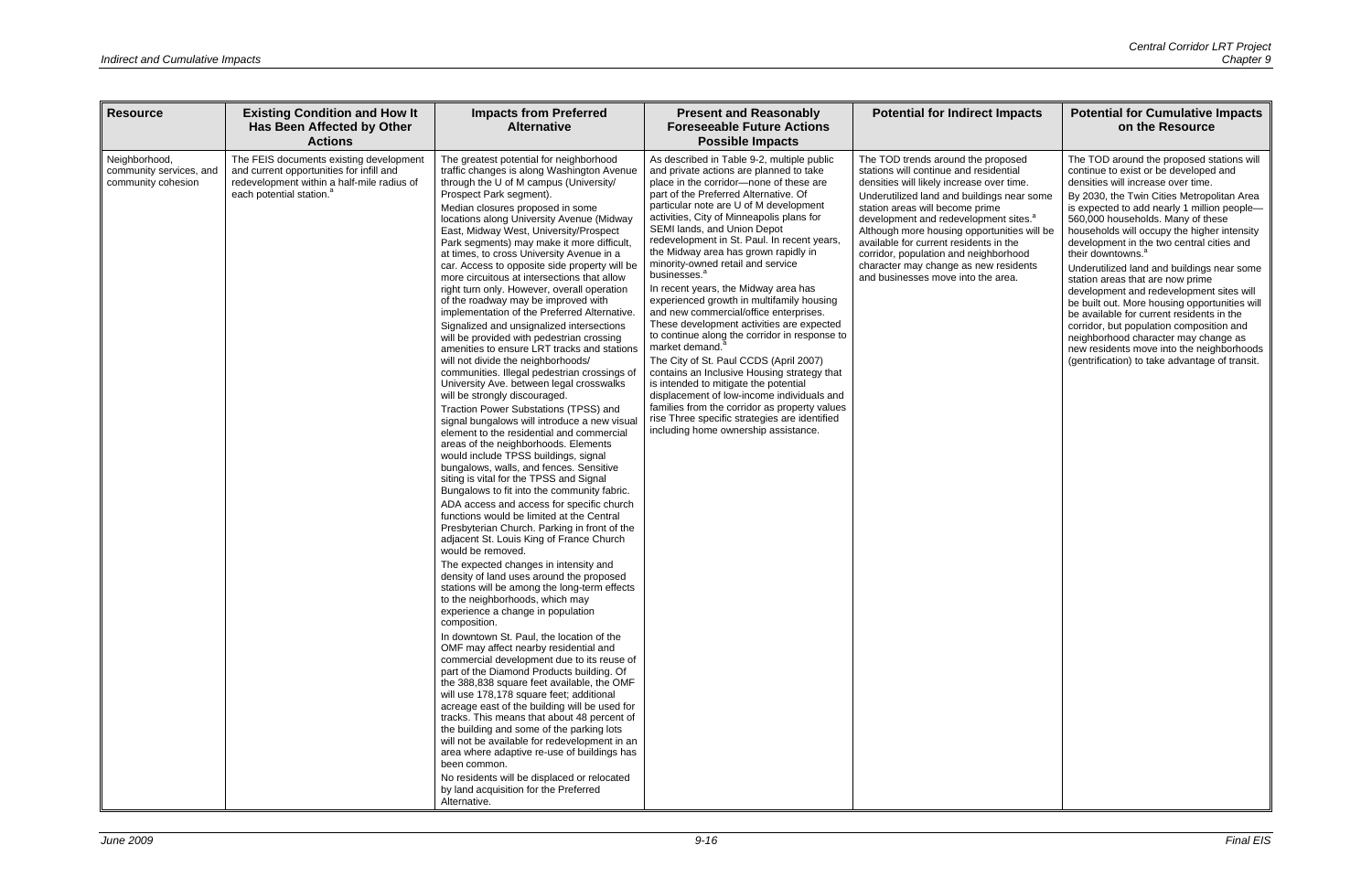| <b>Resource</b>                   | <b>Existing Condition and How It</b><br>Has Been Affected by Other<br><b>Actions</b>                                                                                                                                                                                                                                                                                                                                  | <b>Impacts from Preferred</b><br><b>Alternative</b>                                                                                                                                                                                                                                                                                                                                                                                                                                                                                                                                                                                                                                                                                                                                                                                                                                                                                                                                                                                                                                                                                                               | <b>Present and Reasonably</b><br><b>Foreseeable Future Actions</b><br><b>Possible Impacts</b>                                                                                                                                                                                                                                                                                                                                                                                                                                                                                                                                                      | <b>Potential for Indirect Impacts</b>                                                                                                                                                                                                                                                                                                                                                                                                                                                      | <b>Potential for Cumulative Impacts</b><br>on the Resource                                                                                                                                                                                                                                                                                                                                                                                                                                                                                                                                                                                                                                                                                                                     |
|-----------------------------------|-----------------------------------------------------------------------------------------------------------------------------------------------------------------------------------------------------------------------------------------------------------------------------------------------------------------------------------------------------------------------------------------------------------------------|-------------------------------------------------------------------------------------------------------------------------------------------------------------------------------------------------------------------------------------------------------------------------------------------------------------------------------------------------------------------------------------------------------------------------------------------------------------------------------------------------------------------------------------------------------------------------------------------------------------------------------------------------------------------------------------------------------------------------------------------------------------------------------------------------------------------------------------------------------------------------------------------------------------------------------------------------------------------------------------------------------------------------------------------------------------------------------------------------------------------------------------------------------------------|----------------------------------------------------------------------------------------------------------------------------------------------------------------------------------------------------------------------------------------------------------------------------------------------------------------------------------------------------------------------------------------------------------------------------------------------------------------------------------------------------------------------------------------------------------------------------------------------------------------------------------------------------|--------------------------------------------------------------------------------------------------------------------------------------------------------------------------------------------------------------------------------------------------------------------------------------------------------------------------------------------------------------------------------------------------------------------------------------------------------------------------------------------|--------------------------------------------------------------------------------------------------------------------------------------------------------------------------------------------------------------------------------------------------------------------------------------------------------------------------------------------------------------------------------------------------------------------------------------------------------------------------------------------------------------------------------------------------------------------------------------------------------------------------------------------------------------------------------------------------------------------------------------------------------------------------------|
| <b>Cultural resources</b>         | Historic properties are located in the vicinity<br>of the Central Corridor LRT.<br>A number of properties and historic districts<br>have been identified as eligible for the<br>National Register of Historic Places. Some<br>of these properties and districts are already<br>listed.<br>See Section 3.4 for a summary of all listed<br>or eligible historic districts and properties<br>along the Central Corridor. | The Union Depot Station will be constructed<br>on the north side of the Union Depot (NRL)<br>changing the circular access.<br>The diagonal alignment of the 4th and<br>Cedar station will require the removal of<br>one building that falls within the period of<br>significance for the St. Paul Urban Renewal<br>Historic District (NRE).<br>Rice Street Station will be constructed on<br>the edge of Leif Erikson lawn in State<br>Capitol Mall HD (NRE), which converts it to<br>a transportation use.<br>East River Parkway (contributing element to<br>NRE Grand Rounds HD) will require<br>installation of new turn lanes and traffic<br>signals to mitigate traffic impacts.<br>The historic (1965) Washington Avenue<br>Bridge deck would be modified to<br>accommodate LRT and to meet current<br>design requirements for bridges.<br>Station design and locations, and<br>placement of power poles and overhead<br>lines, would change the visual setting of<br>some cultural resources.<br>During construction, temporary vibration,<br>noise, traffic, and visual impacts would be<br>experienced at cultural resources<br>throughout the corridor. | As described in Table 9-2, multiple public<br>and private actions have been planned to<br>take place in the corridor-none of these<br>are part of the Preferred Alternative. Of<br>particular note are U of M development<br>activities, Minneapolis plans for SEMI lands,<br>and Union Depot redevelopment.<br>Land value increases have been uneven ir<br>the St. Paul segment, with a general<br>upward trend. Overall, such increases have<br>not been appreciably higher to-date than in<br>other commercial corridors in St. Paul. Both<br>cities have enacted zoning ordinances that<br>encourage TOD along transit corridors. <sup>a</sup> | The expected changes in intensity and<br>density of land uses around the proposed<br>stations will be among the long-term indirect<br>effects to the corridor-these changes may<br>affect the context of the cultural resources,<br>land values, and redevelopment potential.<br>It is not uncommon for projects of this type<br>to increase the awareness of the<br>importance of preserving historic properties<br>and to stimulate private parties to<br>strengthen protective actions. | The expected changes in intensity and<br>density of land uses around the proposed<br>stations may be among the long-term<br>effects to the corridor-these changes may<br>affect the context of the cultural resources.<br>Land values will continue to increase, which<br>may cause redevelopment rather than<br>preservation, of cultural resources.<br>Redevelopment is likely to occur and<br>continue, particularly in the areas<br>surrounding the proposed station sites.<br>Between the stations, redevelopment is<br>most likely to occur and continue on<br>properties immediately facing the<br>alignment. Combined with the visual effects<br>of the LRT components, these anticipated<br>developments may affect the visual context<br>of the cultural properties. |
| Parklands and recreation<br>areas | A number of parks are located in the vicinity<br>of the Central Corridor LRT, including the<br>Mississippi National River and Recreation<br>Area, and the Mississippi Gorge Regional<br>Park (see Chapter 3).                                                                                                                                                                                                         | Eight parks are located within 350 feet of<br>the proposed project. These parks may<br>experience short-term effects due to<br>construction, although it is unlikely that they<br>will experience long-term effects.<br>Changes in traffic patterns and routes will<br>affect the NRL University of Minnesota Old<br>Campus Historic District and the NRE<br>Prospect Park Residential Historic District.<br>East River Parkway will require installation<br>of new turn lanes and traffic signals to<br>mitigate traffic impacts.<br>Rice Street Station will be constructed on<br>the edge of Leif Erikson lawn, which<br>converts it to a transportation use.                                                                                                                                                                                                                                                                                                                                                                                                                                                                                                  | As described in Table 9-2, St. Paul and<br>Minneapolis have plans for the creation of<br>new parks in the corridor, including those<br>that could act as community focal points or<br>redevelopment catalysts that will enhance<br>transit stations-none of these are part of<br>the Preferred Alternative.                                                                                                                                                                                                                                                                                                                                        | Underutilized land and buildings near some<br>station areas will become prime<br>development and redevelopment sites. <sup>a</sup><br>With more housing opportunities available<br>in the corridor, more demand for parkland<br>and recreation facilities is likely.                                                                                                                                                                                                                       | By 2030, the Twin Cities Metropolitan Area<br>is expected to add nearly 1 million people-<br>560,000 households. Many of these<br>households will occupy the higher intensity<br>development in the two central cities and<br>their downtowns. <sup>a</sup> Demand for parks and<br>recreation facilities will increase.<br>Underutilized land and buildings near<br>station areas will continue to be prime<br>development and redevelopment sites. With<br>more housing opportunities available in the<br>corridor, increased demand for parkland<br>and recreation facilities will continue.                                                                                                                                                                                |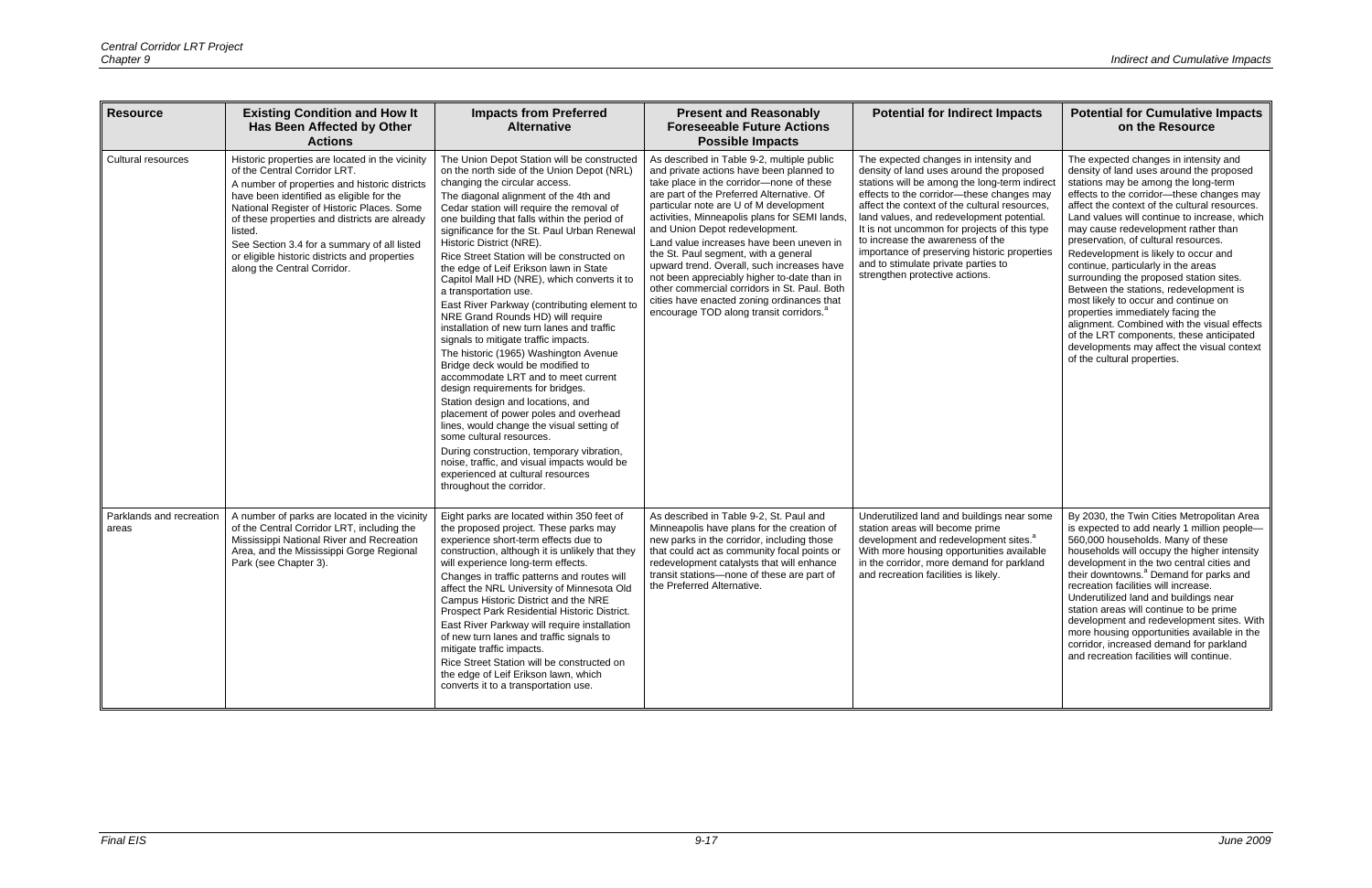| <b>Resource</b>                  | <b>Existing Condition and How It</b><br>Has Been Affected by Other<br><b>Actions</b>                                                                                                                                                                                                                                                                                                                                                                                                                                                                                                                                                                                                                    | <b>Impacts from Preferred</b><br><b>Alternative</b>                                                                                                                                                                                                                                                                                                                                                                                                                                                                                                                    | <b>Present and Reasonably</b><br><b>Foreseeable Future Actions</b><br><b>Possible Impacts</b>                                                                                                                                                                                                                                                                                                                                                                                                                                                                                                 | <b>Potential for Indirect Impacts</b>                                                                                                                                                                                                                                                                                                                                                                            | <b>Potential for Cumulative Impacts</b><br>on the Resource                                                                                                                                                                                                                                                                                                                                                                                                                                                                     |
|----------------------------------|---------------------------------------------------------------------------------------------------------------------------------------------------------------------------------------------------------------------------------------------------------------------------------------------------------------------------------------------------------------------------------------------------------------------------------------------------------------------------------------------------------------------------------------------------------------------------------------------------------------------------------------------------------------------------------------------------------|------------------------------------------------------------------------------------------------------------------------------------------------------------------------------------------------------------------------------------------------------------------------------------------------------------------------------------------------------------------------------------------------------------------------------------------------------------------------------------------------------------------------------------------------------------------------|-----------------------------------------------------------------------------------------------------------------------------------------------------------------------------------------------------------------------------------------------------------------------------------------------------------------------------------------------------------------------------------------------------------------------------------------------------------------------------------------------------------------------------------------------------------------------------------------------|------------------------------------------------------------------------------------------------------------------------------------------------------------------------------------------------------------------------------------------------------------------------------------------------------------------------------------------------------------------------------------------------------------------|--------------------------------------------------------------------------------------------------------------------------------------------------------------------------------------------------------------------------------------------------------------------------------------------------------------------------------------------------------------------------------------------------------------------------------------------------------------------------------------------------------------------------------|
| Visual quality and<br>aesthetics | The visual character of the corridor is<br>urban, composed of vehicle (bus and<br>automobile) oriented streets, with a mix of<br>commercial/retail, industrial, and multi-unit<br>residential buildings (old, rehabilitated old,<br>and modern).<br>Areas of visual interest include parks, the<br>Mississippi River, Union Depot, the Capitol<br>and associated government facilities, and<br>the U of M campus.<br>Other elements include a small number of<br>single family residences and a large<br>number of surface parking lots.<br>The development of TCF Bank Stadium will<br>change the visual character of that part of<br>the U of M campus.                                               | The Preferred Alternative and associated<br>elements would introduce a visual change<br>of LRT vehicles, associated tracks,<br>overhead lines, TPSS, and multiple<br>stations.<br>Downtown St. Paul would have visual<br>impacts with the installation of the Diagonal<br>at Cedar/4th Streets Alternative, which<br>would create new access points to<br>downtown.<br>The At-Grade Transit/Pedestrian Mall<br>Alternative at the U of M would change the<br>visual environment from a car and bus<br>dominated avenue to an area of<br>pedestrians and transit users. | The cities of St. Paul and Minneapolis are<br>instituting processes to guide TOD,<br>including the adoption of a zoning overlay<br>district in St. Paul, which could result in<br>changes to the visual character around<br>transit stations.<br>The Union Depot in St. Paul is under<br>consideration for use as a transportation<br>hub. Changes to its visual qualities are<br>likely.<br>Continuing development of research<br>buildings near the new TCF Bank Stadium<br>and in the vicinity of the SEMI lands will<br>continue to change the visual character of<br>those U of M areas. | With an increased interest in the<br>development of areas surrounding the LRT<br>comes a heightened interest from residents<br>to make improvements in community<br>aesthetics-more emphasis will be placed<br>on parks, community art, and a clean, well-<br>lighted environment. It is possible that a<br>variety of development types will create a<br>series of distinct and diverse visual<br>environments. | Market forces in the Central Corridor are<br>likely to attract more developers in search<br>of development sites. This may result in a<br>reduction of vacant auto dealership lots and<br>similar underutilized parcels, which now<br>give a sense of openness and longer views<br>into neighborhoods along the eastern and<br>central section of University Avenue.<br>Viewsheds from the roadway are likely to<br>be reduced as infill development occurs and<br>urban development uses minimum setbacks<br>from the street. |
| Water resources                  | The quality of water resources within the<br>corridor has been negatively impacted by<br>previous development. Paving and<br>construction have increased the volume of<br>stormwater runoff by changing ground<br>surfaces from a pervious to impervious<br>condition. Additionally, these same activities<br>negatively impact water quality because<br>pollutants, deposited on impervious<br>surfaces, are readily transported to<br>receiving waters.<br>Water quantity and quality regulations have<br>been developed and have undergone<br>steady change over the past 50 years. The<br>current regulations require water resource<br>improvements for development and<br>redevelopment projects. | The Preferred Alternative and associated<br>elements would be required to install best<br>management practices (BMPs) that would<br>improve water quality as compared to<br>existing conditions. These improvements<br>would be limited in scope because they<br>would be constrained by the space<br>available and would only affect a small<br>portion of the watershed.                                                                                                                                                                                             | As described in Table 9-2, multiple public<br>and private actions have been planned to<br>take place in the corridor-none of these<br>are part of the Preferred Alternative. Of<br>particular note are U of M development<br>activities, Minneapolis' plans for SEMI<br>lands, and Union Depot redevelopment.<br>The City of St. Paul CCDS (April 2007)<br>contains a Resources for Implementation<br>Strategy that outlines ways to fund public<br>infrastructure, housing, and other<br>improvements proposed in the plan.                                                                  | Most redevelopment activities would be<br>subject to current water quality regulations,<br>and would require installation of BMPs to<br>improve water quality. Water quality<br>improvements over a broad area of the<br>Central Corridor watershed will have<br>positive indirect impacts on the receiving<br>waters. In this case, the Mississippi River is<br>the receiving water.                            | Cumulative impacts to the Mississippi River<br>include reduced sediment load and reduced<br>pollutant load. Because the area of<br>improvement is still small compared to the<br>Mississippi River watershed, however, the<br>improvements will not be measurable within<br>the Mississippi River.                                                                                                                                                                                                                             |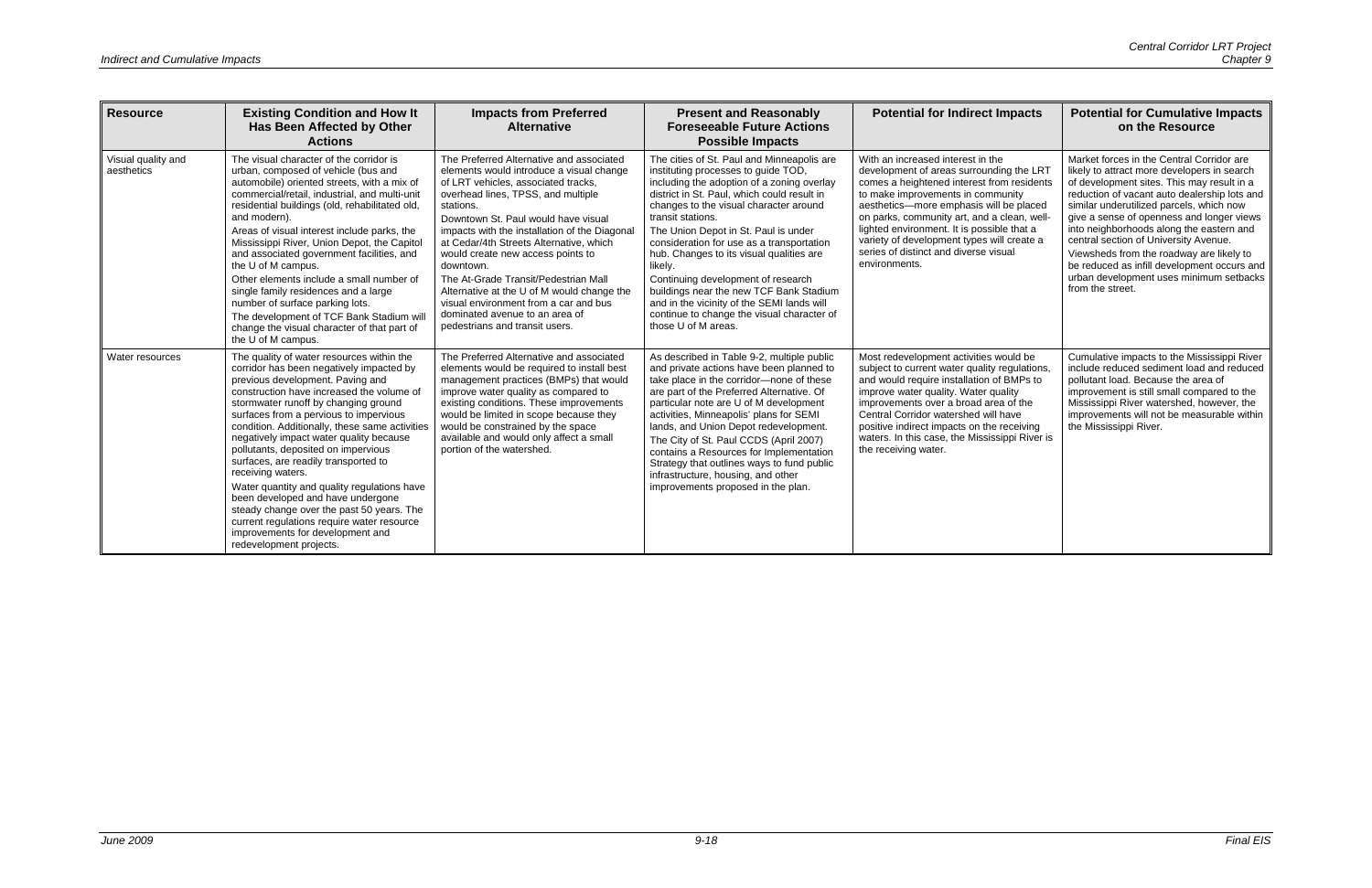| <b>Resource</b>       | <b>Existing Condition and How It</b><br>Has Been Affected by Other<br><b>Actions</b>                                                                                                                                                                                                                                                                                                                                                                                                                                                                                                                                                                                                                                                                                                                                                                                                                                                                                                                                                                                                                                                                                                                                 | <b>Impacts from Preferred</b><br><b>Alternative</b>                                                                                                                                                                                                                                                                                                                                                                                                                                                                                                                                                                                                                                                                                                                                                                                                                                                                                                                                                                                                                                                                                                                                                                                                                                                                                               | <b>Present and Reasonably</b><br><b>Foreseeable Future Actions</b><br><b>Possible Impacts</b>                                                                                                                                                                                                                                                                                                                                                                                                                                                                                                                                                                                                                                                                                                                                                                                                                                                                                                                                                                                                                                         | <b>Potential for Indirect Impacts</b>                                                                                                                                                                                                                                                                                                                                                                                          | <b>Potential for Cumulative Impacts</b><br>on the Resource                                                                                                                                                                                                                                                                                                                                                                                                                                                                                                                                                                                                                                                                                                                                                                                     |
|-----------------------|----------------------------------------------------------------------------------------------------------------------------------------------------------------------------------------------------------------------------------------------------------------------------------------------------------------------------------------------------------------------------------------------------------------------------------------------------------------------------------------------------------------------------------------------------------------------------------------------------------------------------------------------------------------------------------------------------------------------------------------------------------------------------------------------------------------------------------------------------------------------------------------------------------------------------------------------------------------------------------------------------------------------------------------------------------------------------------------------------------------------------------------------------------------------------------------------------------------------|---------------------------------------------------------------------------------------------------------------------------------------------------------------------------------------------------------------------------------------------------------------------------------------------------------------------------------------------------------------------------------------------------------------------------------------------------------------------------------------------------------------------------------------------------------------------------------------------------------------------------------------------------------------------------------------------------------------------------------------------------------------------------------------------------------------------------------------------------------------------------------------------------------------------------------------------------------------------------------------------------------------------------------------------------------------------------------------------------------------------------------------------------------------------------------------------------------------------------------------------------------------------------------------------------------------------------------------------------|---------------------------------------------------------------------------------------------------------------------------------------------------------------------------------------------------------------------------------------------------------------------------------------------------------------------------------------------------------------------------------------------------------------------------------------------------------------------------------------------------------------------------------------------------------------------------------------------------------------------------------------------------------------------------------------------------------------------------------------------------------------------------------------------------------------------------------------------------------------------------------------------------------------------------------------------------------------------------------------------------------------------------------------------------------------------------------------------------------------------------------------|--------------------------------------------------------------------------------------------------------------------------------------------------------------------------------------------------------------------------------------------------------------------------------------------------------------------------------------------------------------------------------------------------------------------------------|------------------------------------------------------------------------------------------------------------------------------------------------------------------------------------------------------------------------------------------------------------------------------------------------------------------------------------------------------------------------------------------------------------------------------------------------------------------------------------------------------------------------------------------------------------------------------------------------------------------------------------------------------------------------------------------------------------------------------------------------------------------------------------------------------------------------------------------------|
| Environmental justice | Environmental justice populations,<br>specifically low-income and minority<br>populations, live in the Central Corridor.<br>The study area is predominantly inhabited<br>by non-Hispanic Whites. Ethnic minority<br>populations, however, comprise a<br>significant portion of study area population<br>(22 percent), and account for a higher total<br>minority population percentage than<br>Hennepin County (19 percent) and slightly<br>less than Ramsey County (23 percent).<br>Within the study area, the Asian population<br>represents the greatest ethnic minority<br>group next to non-Hispanic Whites.<br>The Central Corridor includes the Rondo<br>neighborhood-the heart of St. Paul's<br>African-American community.<br>The percentage of people at poverty level<br>for the Central Corridor (one-half mile from<br>the alignment) is estimated to be nearly<br>three times greater than the region's<br>percentage. Incomes are lowest in the<br>areas surrounding the U of M, and on<br>campus, where many students reside in<br>dormitories. These students do not<br>comprise a "population" of low-income<br>residents because a college student<br>population is not necessarily "low income." | The Environmental Justice analysis<br>identified several Census blocks near the<br>proposed Western Avenue Station that<br>would experience a decrease in transit<br>levels of service.<br>Reduced access by car to businesses along<br>University Ave. Will be off-set by increased<br>access via transit. However, some local bus<br>service will be reduced. The Preferred<br>Alternative did not entirely offset this<br>adverse impact for these blocks.<br>Initial results of the noise analysis indicated<br>that 11 severe noise impacts were<br>anticipated in the environmental justice<br>community between Rice Street and<br>Lexington Avenue as a result of a track<br>crossover. Working with neighborhood<br>residents and area businesses, along with<br>project engineers, the crossover was<br>moved out of this area. Therefore, no<br>severe noise impacts are anticipated.<br>Two Category 2 and three Category 3<br>vibration impacts from track crossovers will<br>occur in environmental justice communities.<br>As a vibration mitigation measure, the<br>Metropolitan Council relocated crossovers<br>that were originally proposed to be installed<br>in the EJ neighborhoods. As a result of the<br>relocation, vibration impacts are no longer<br>predicted to occur in the environmental<br>justice neighborhoods. | As described in Table 9-2, multiple public<br>and private actions have been planned to<br>take place in the corridor-none of these<br>are part of the Preferred Alternative. Of<br>particular note are U of M development<br>activities around the new stadium, City of<br>Minneapolis' plans for SEMI lands, and<br>Union Depot redevelopment in St. Paul.<br>The City of St. Paul CCDS (April 2007)<br>contains an Inclusive Housing strategy that<br>is intended to mitigate the potential<br>displacement of low-income individuals and<br>families from the corridor as property values<br>rise. Three specific strategies are identified<br>including supply-side financial incentives,<br>supply-side regulatory incentives, and home<br>ownership assistance.<br>The Metropolitan Council has committed to<br>mitigating the identified adverse impacts<br>addressed in this FEIS as determined under<br>the FTA Title VI Circular. The Metropolitan<br>Council has also committed to working<br>toward resolution of community concerns<br>that don't rise to the level of state or federal<br>standards of adverse impacts. | The TOD trends around the proposed<br>stations will continue and residential<br>densities will likely increase over time.<br>Underutilized land and buildings near some<br>station areas will become prime<br>development and redevelopment sites. <sup>8</sup><br>Land values will continue to increase and<br>such increases could be higher than the<br>county average in some areas, particularly<br>in the Westgate area. | The TOD trends around the proposed<br>stations will continue and residential<br>densities will likely increase over time.<br>This development will further the goals<br>outlined in the CCDS - including the<br>provision of and mitigation for mixed income<br>housing opportunities.<br>The retail and service market is beginning<br>to follow the housing market around<br>proposed Central Corridor Stations.<br>By 2030, the Twin Cities Metropolitan Area<br>is expected to add nearly 1 million people-<br>560,000 households. Many of these<br>households will occupy the higher intensity<br>development in the two central cities and<br>their downtowns. <sup>a</sup><br>Improved transit mobility and connectivity<br>could result in reduced dependence on<br>private motor vehicles for low income and<br>minority populations. |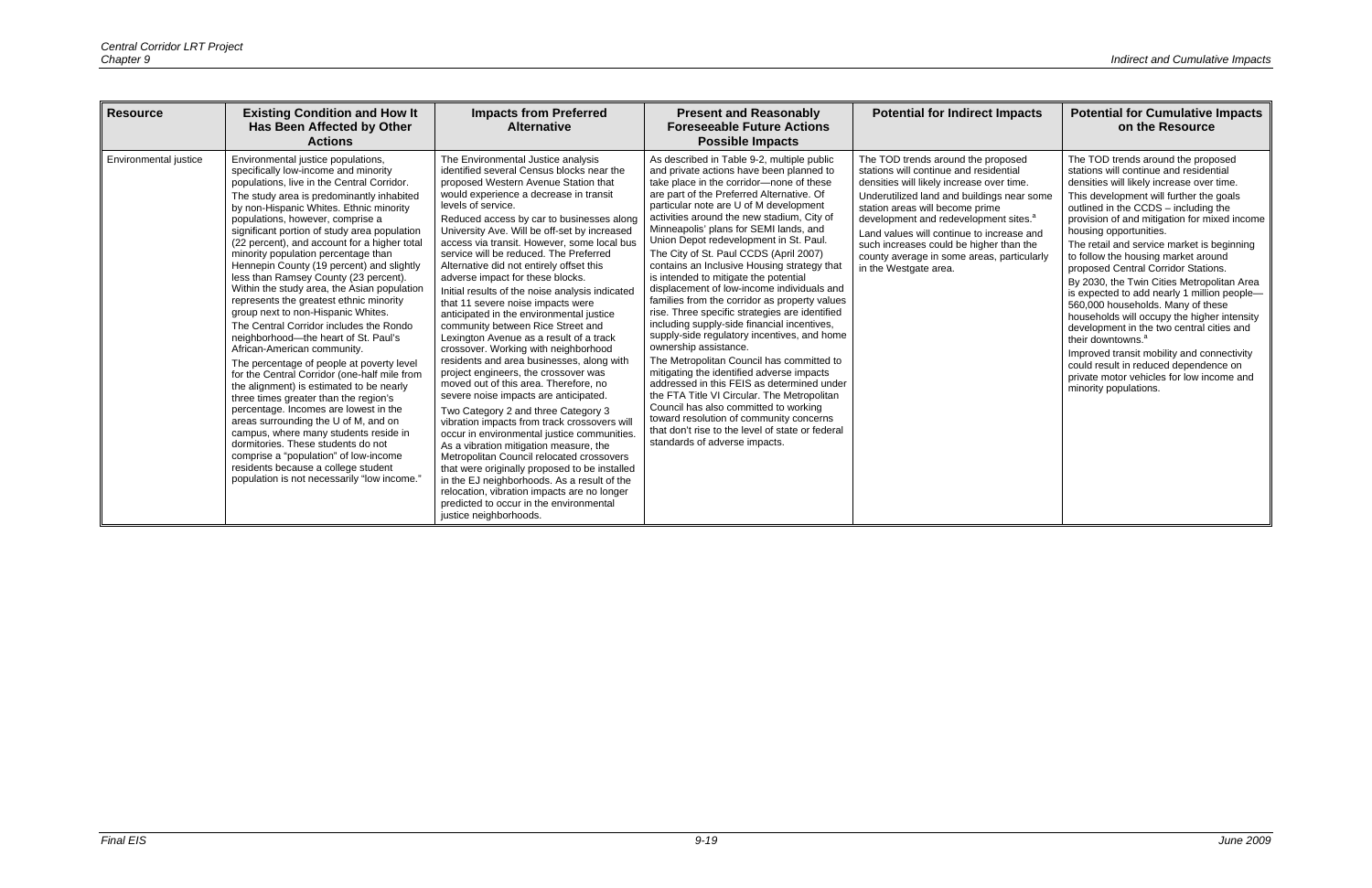| <b>Resource</b>             | <b>Existing Condition and How It</b><br>Has Been Affected by Other<br><b>Actions</b>                                                                                                                                                                                                                                                                                                                                                                                                                                                                                                                                                                                                                                                                                                                                                                                                                                                                                                                                                                                                                                            | <b>Impacts from Preferred</b><br><b>Alternative</b>                                                                                                                                                                                                                                                                                                                                                                                                                                                                                                                                                                                                                                                                                                                                                                                                                                                                                                                | <b>Present and Reasonably</b><br><b>Foreseeable Future Actions</b><br><b>Possible Impacts</b>                                                                                                                                                                                                                                                                                                                                                                                                                                                                                                                                                                                                                                                                                                                                                                                                                | <b>Potential for Indirect Impacts</b>                                                                                                                                                                                                                                                                                                                                                                                                                                                                                                                                                               | <b>Potential for Cumulative Impacts</b><br>on the Resource                                                                                                                                                                                                                                                                                                                                                       |
|-----------------------------|---------------------------------------------------------------------------------------------------------------------------------------------------------------------------------------------------------------------------------------------------------------------------------------------------------------------------------------------------------------------------------------------------------------------------------------------------------------------------------------------------------------------------------------------------------------------------------------------------------------------------------------------------------------------------------------------------------------------------------------------------------------------------------------------------------------------------------------------------------------------------------------------------------------------------------------------------------------------------------------------------------------------------------------------------------------------------------------------------------------------------------|--------------------------------------------------------------------------------------------------------------------------------------------------------------------------------------------------------------------------------------------------------------------------------------------------------------------------------------------------------------------------------------------------------------------------------------------------------------------------------------------------------------------------------------------------------------------------------------------------------------------------------------------------------------------------------------------------------------------------------------------------------------------------------------------------------------------------------------------------------------------------------------------------------------------------------------------------------------------|--------------------------------------------------------------------------------------------------------------------------------------------------------------------------------------------------------------------------------------------------------------------------------------------------------------------------------------------------------------------------------------------------------------------------------------------------------------------------------------------------------------------------------------------------------------------------------------------------------------------------------------------------------------------------------------------------------------------------------------------------------------------------------------------------------------------------------------------------------------------------------------------------------------|-----------------------------------------------------------------------------------------------------------------------------------------------------------------------------------------------------------------------------------------------------------------------------------------------------------------------------------------------------------------------------------------------------------------------------------------------------------------------------------------------------------------------------------------------------------------------------------------------------|------------------------------------------------------------------------------------------------------------------------------------------------------------------------------------------------------------------------------------------------------------------------------------------------------------------------------------------------------------------------------------------------------------------|
| Economic conditions         | The Twin Cities market is responding<br>favorably to the Hiawatha LRT corridor, with<br>new transit-supportive development in<br>several locations.<br>The Central Corridor has a unique<br>economic environment-it is anchored on<br>both ends in downtowns that are thriving,<br>and it serves the University of Minnesota<br>and the Capitol Complex-areas of high<br>employment and strong economic activity.<br>The corridor between the cities is at the<br>cusp of redevelopment and revitalization.<br>The Central Corridor, the cities of<br>Minneapolis and St. Paul, and the region<br>are experiencing significant population and<br>employment growth, which is expected to<br>continue through 2030.<br>Although the office market in both<br>downtowns has slowed, it is expected to<br>recover fully in time. The retail and service<br>market is beginning to follow the increased<br>housing market, which is pursuing<br>developments in anticipation of Central<br>Corridor LRT Stations' implementation.<br>Post-graduate educational institutions have<br>had rapid increases in enrollment. <sup>a</sup> | Implementation and construction,<br>continuing operation, and market reaction to<br>the Preferred Alternative would influence<br>economic activity in the local economy. The<br>Preferred Alternative would provide<br>increased mobility to both residents and<br>businesses within the Central Corridor and<br>is expected to contribute to economic<br>growth.<br>New transportation capacity could create<br>competitive advantages for businesses<br>located along the alignment.<br>Construction of the Preferred Alternative<br>would expand local earnings for the<br>duration of the project's construction cycle.<br>The new jobs required to operate and<br>maintain the Central Corridor LRT would be<br>a long-term recurring benefit of the project.<br>The earnings of new construction and<br>transit workers would translate into a<br>proportional increase in consumer demand<br>as these workers purchase goods and<br>services in the region. | As described in Table 9-2, multiple public<br>and private actions have been planned to<br>take place in the corridor-none of these<br>are part of the Preferred Alternative. Of<br>particular note are U of M development<br>activities around the new stadium,<br>Minneapolis' plans for SEMI lands, and<br>Union Depot redevelopment.<br>Although land values have increased in the<br>corridor, land value increases have been<br>uneven in the St. Paul segment, with a<br>general upward trend. Overall, such<br>increases have not been appreciably higher<br>to-date than in other commercial corridors<br>in St. Paul.<br>Both cities have enacted zoning ordinances<br>that encourage TOD along transit<br>corridors. <sup>a</sup> It is expected that new<br>development in this Study Area would<br>capture an increasing share of residential<br>and employment growth as densities<br>increase. | A further increase of new employment<br>across a wide variety of industrial sectors<br>and occupational classifications is expected<br>as employers hire to meet increases in local<br>consumer demand. This type of hiring<br>represents the project's indirect impact.<br>The Preferred Alternative is anticipated to<br>have positive effects on commercial and<br>residential development located near transit<br>stations, and would contribute economic<br>benefits by encouraging and supporting<br>higher-density residential and commercial<br>land uses around proposed transit stations. | The TOD around the proposed stations will<br>continue to exist or be developed and<br>densities will increase over time.<br>Underutilized land and buildings near some<br>station areas will become prime<br>development and redevelopment sites. <sup>a</sup><br>Focused development in areas with existing<br>infrastructure accrues benefits to the taxing<br>jurisdictions by using existing infrastructure. |
| Station area<br>development | The FEIS documents ample areas for infill<br>and redevelopment within a half-mile radius<br>of each potential station. <sup>a</sup><br>In recent years, the Midway section of the<br>corridor has seen rapid growth in minority-<br>owned retail and services businesses,<br>particularly Asian-owned businesses, as<br>well as construction of multi-family housing<br>and new commercial/ office enterprises.                                                                                                                                                                                                                                                                                                                                                                                                                                                                                                                                                                                                                                                                                                                 | The TOD trends around the proposed<br>stations will continue and residential<br>densities will likely increase over time.<br>Underutilized land and buildings near some<br>station areas will become prime<br>development and redevelopment sites. <sup>a</sup><br>Although more housing opportunities will be<br>available for current residents in the<br>corridor, population and neighborhood<br>character may change as new residents<br>and businesses move into the area.<br>Access to several properties will be altered,<br>and loss of on-street parking will occur.                                                                                                                                                                                                                                                                                                                                                                                     | As described in Table 9-2, multiple public<br>and private actions have been planned to<br>take place in the corridor-none of these<br>are part of the Preferred Alternative. Of<br>particular note are U of M development<br>activities, Minneapolis' plans for SEMI<br>lands, and Union Depot redevelopment.<br>Plans for redevelopment of Union Depot to<br>a multimodal hub for passenger buses,<br>commuter rail, and light rail are underway,<br>and implementation is likely by 2030.                                                                                                                                                                                                                                                                                                                                                                                                                  | The TOD around the proposed stations will<br>continue to exist or be developed and<br>densities will increase over time.<br>Underutilized land and buildings near some<br>station areas will become prime<br>development and redevelopment sites.                                                                                                                                                                                                                                                                                                                                                   | The TOD around the proposed stations will<br>continue to exist or be developed and<br>densities will increase over time.<br>By 2030, the Twin Cities Metropolitan Area<br>is expected to add nearly 1 million people-<br>560,000 households. Many of these<br>households will occupy the TOD-higher<br>intensity-developments being encouraged<br>by the two cities. <sup>5</sup>                                |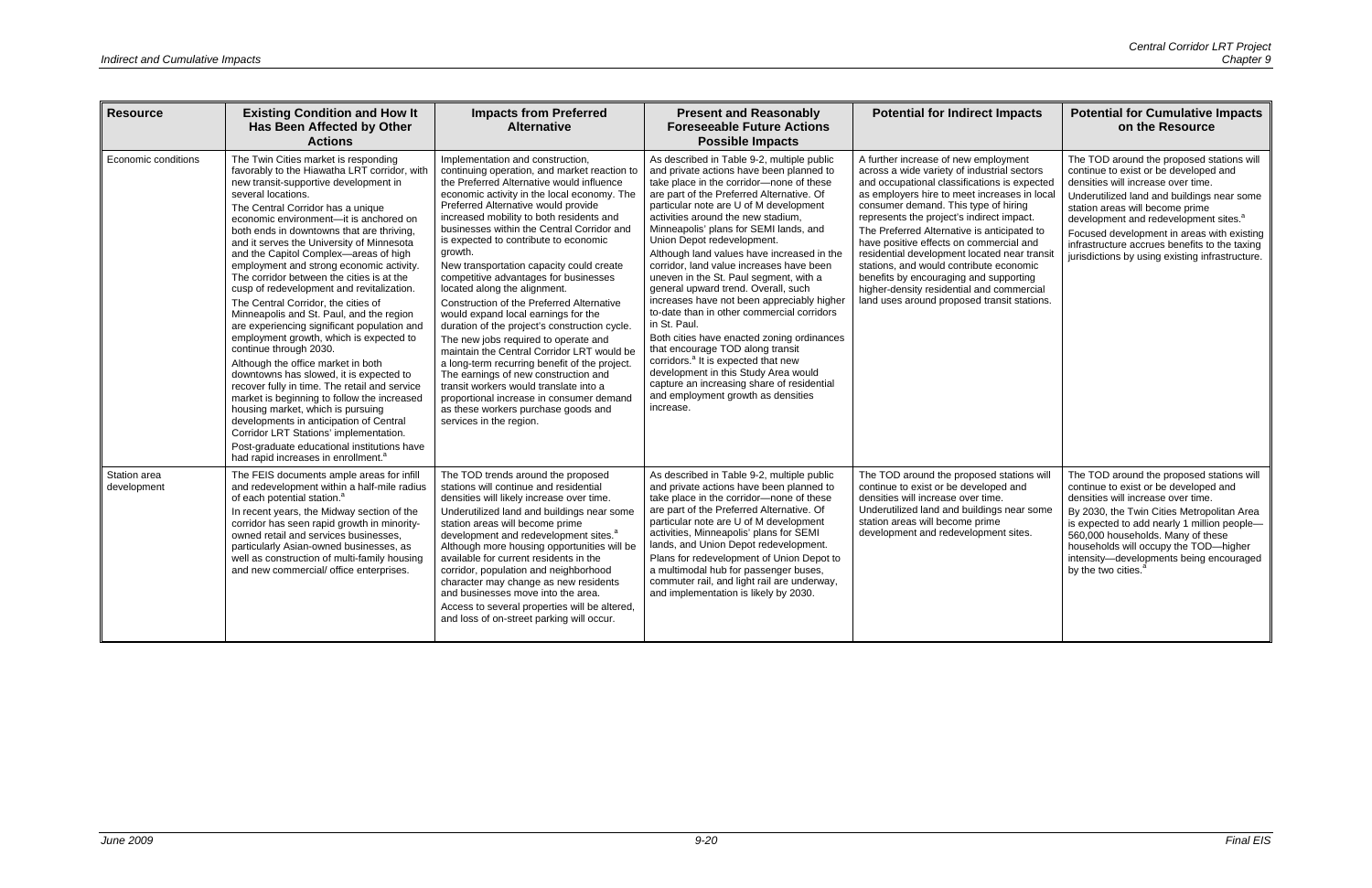| <b>Resource</b>        | <b>Existing Condition and How It</b><br>Has Been Affected by Other<br><b>Actions</b>                                                                                                                                                                                                                                                                                                                                                                     | <b>Impacts from Preferred</b><br><b>Alternative</b>                                                                                                                                                                                                                                            | <b>Present and Reasonably</b><br><b>Foreseeable Future Actions</b><br><b>Possible Impacts</b>                                                                                                                                                                                                                                                                                                                                                                                                                                                                                                                                                                                                                                                                                                                                                                                                                                                                                                                                                                                                                                                                                                                                                                                                                                                                                                                                                                                                                                                                                                                                                                                                                                                                                                                                                                                             | <b>Potential for Indirect Impacts</b>                                                                                                                                                                                                                                                                                                                                                                                                                                                                                                                                  | <b>Potential for Cumulative Impacts</b><br>on the Resource                                                                                                                                                                                                                                                                                                                                                                                                                                                                                                                                                                                                                                                                                                                                                                                                                                                                                                                                                                                                                                                                                                                                                                                                                                                                |
|------------------------|----------------------------------------------------------------------------------------------------------------------------------------------------------------------------------------------------------------------------------------------------------------------------------------------------------------------------------------------------------------------------------------------------------------------------------------------------------|------------------------------------------------------------------------------------------------------------------------------------------------------------------------------------------------------------------------------------------------------------------------------------------------|-------------------------------------------------------------------------------------------------------------------------------------------------------------------------------------------------------------------------------------------------------------------------------------------------------------------------------------------------------------------------------------------------------------------------------------------------------------------------------------------------------------------------------------------------------------------------------------------------------------------------------------------------------------------------------------------------------------------------------------------------------------------------------------------------------------------------------------------------------------------------------------------------------------------------------------------------------------------------------------------------------------------------------------------------------------------------------------------------------------------------------------------------------------------------------------------------------------------------------------------------------------------------------------------------------------------------------------------------------------------------------------------------------------------------------------------------------------------------------------------------------------------------------------------------------------------------------------------------------------------------------------------------------------------------------------------------------------------------------------------------------------------------------------------------------------------------------------------------------------------------------------------|------------------------------------------------------------------------------------------------------------------------------------------------------------------------------------------------------------------------------------------------------------------------------------------------------------------------------------------------------------------------------------------------------------------------------------------------------------------------------------------------------------------------------------------------------------------------|---------------------------------------------------------------------------------------------------------------------------------------------------------------------------------------------------------------------------------------------------------------------------------------------------------------------------------------------------------------------------------------------------------------------------------------------------------------------------------------------------------------------------------------------------------------------------------------------------------------------------------------------------------------------------------------------------------------------------------------------------------------------------------------------------------------------------------------------------------------------------------------------------------------------------------------------------------------------------------------------------------------------------------------------------------------------------------------------------------------------------------------------------------------------------------------------------------------------------------------------------------------------------------------------------------------------------|
| <b>Transit effects</b> | The Central Corridor is currently served by<br>Routes 16 and 50, and Express service on<br>Interstate 94 (I-94).<br>The success of the Hiawatha LRT has<br>inspired the development community to<br>respond to the market for more residential<br>and commercial development in the<br>corridor.<br>Ridership continues to grow as more jobs<br>are added-especially in the downtowns-<br>and as residential buildings are developed<br>in the corridor. | Ridership is likely to increase as more<br>residents, employers, and employees use<br>transit for work and personal trips.<br>Overall transit capacity in the corridor will<br>increase.<br>Mobility along the corridor will be improved<br>particularly for transit-dependent<br>populations. | As described in Table 9-2, multiple public<br>and private actions have been planned to<br>take place in the corridor-none of these<br>are part of the Preferred Alternative. Of<br>particular note are U of M development<br>activities, Minneapolis plans for SEMI lands,<br>and Union Depot redevelopment.<br>Plans for redevelopment of Union Depot to<br>a multimodal hub for passenger buses,<br>commuter rail, and light rail are underway,<br>and implementation is likely by 2030.<br>Under the Council's plan, additional<br>transitways will be built by 2020.<br>The Southwest Transitway is a proposed<br>high frequency light rail transit line<br>connecting Eden Prairie, Minnetonka,<br>Hopkins, St. Louis Park, Minneapolis<br>neighborhoods, and the Minneapolis<br>downtown area. The Transitway intends to<br>provide a connection or interline with the<br>Central Corridor LRT.<br>The Northstar Commuter Rail project is<br>being constructed along a 40-mile<br>transportation corridor that runs along<br>Highway 10 from Big Lake to downtown<br>Minneapolis using the BNSF Railroad right-<br>of-way. Project planners hope to extend the<br>line to the full 82-mile corridor in the future.<br>The Red Rock Corridor analyzed the<br>potential for commuter rail passenger<br>service between downtown Minneapolis,<br>downtown St. Paul (Union Depot Station),<br>and Hastings, Minnesota.<br>Several Transit Corridors are in various<br>stages of planning and development,<br>including the Cedar Avenue Corridor,<br>Bottineau Corridor, and Interstate 35W<br>(I-35W). The Central Corridor will serve as<br>a distributor for these corridors.<br>An additional corridor of note is the line<br>southeast from downtown St. Paul toward<br>Hastings and Red Wing, which will contain<br>the Upper Midwest High Speed Rail<br>connection from Chicago. | The implementation of LRT in the Central<br>Corridor is likely to reduce reliance on<br>single occupancy vehicles for work and<br>recreation trips for choice riders, and thus<br>help to improve air quality and congestion.<br>There will be an increase in demand on<br>connecting bus service, especially on major<br>north/south arterials.<br>Ridership would continue to increase as<br>TOD, particularly around stations, continues<br>to be developed and encouraged by both<br>cities, thus increasing density and the<br>number of potential choice riders. | Combined with planned future LRT service<br>in the region, the implementation of LRT in<br>the Central Corridor is likely to reduce<br>reliance on single occupancy vehicles for<br>work and recreation trips for choice riders in<br>the region, and thus improve regional air<br>quality and congestion.<br>Improved mobility for transit dependent<br>populations would give them access to<br>employment, which would improve the<br>overall economy in the corridor and the<br>region. Linking the Central Corridor LRT to<br>the proposed multimodal station at Union<br>Depot will increase its chances of success.<br>Ridership would continue to increase as<br>TOD, particularly around stations, continues<br>to be developed and encouraged by both<br>cities, thus increasing density and the<br>number of potential choice riders.<br>Additionally, as the demand for homes and<br>businesses increases and is satisfied by the<br>development community, more transit<br>service will be in demand.<br>Additional transportation uses would<br>strengthen the role of the Union Depot as a<br>regional transportation hub and contribute<br>to its economic viability.<br>Additional transit connectivity, including<br>Union Depot, would improve mobility for<br>area residents and intercity travelers. |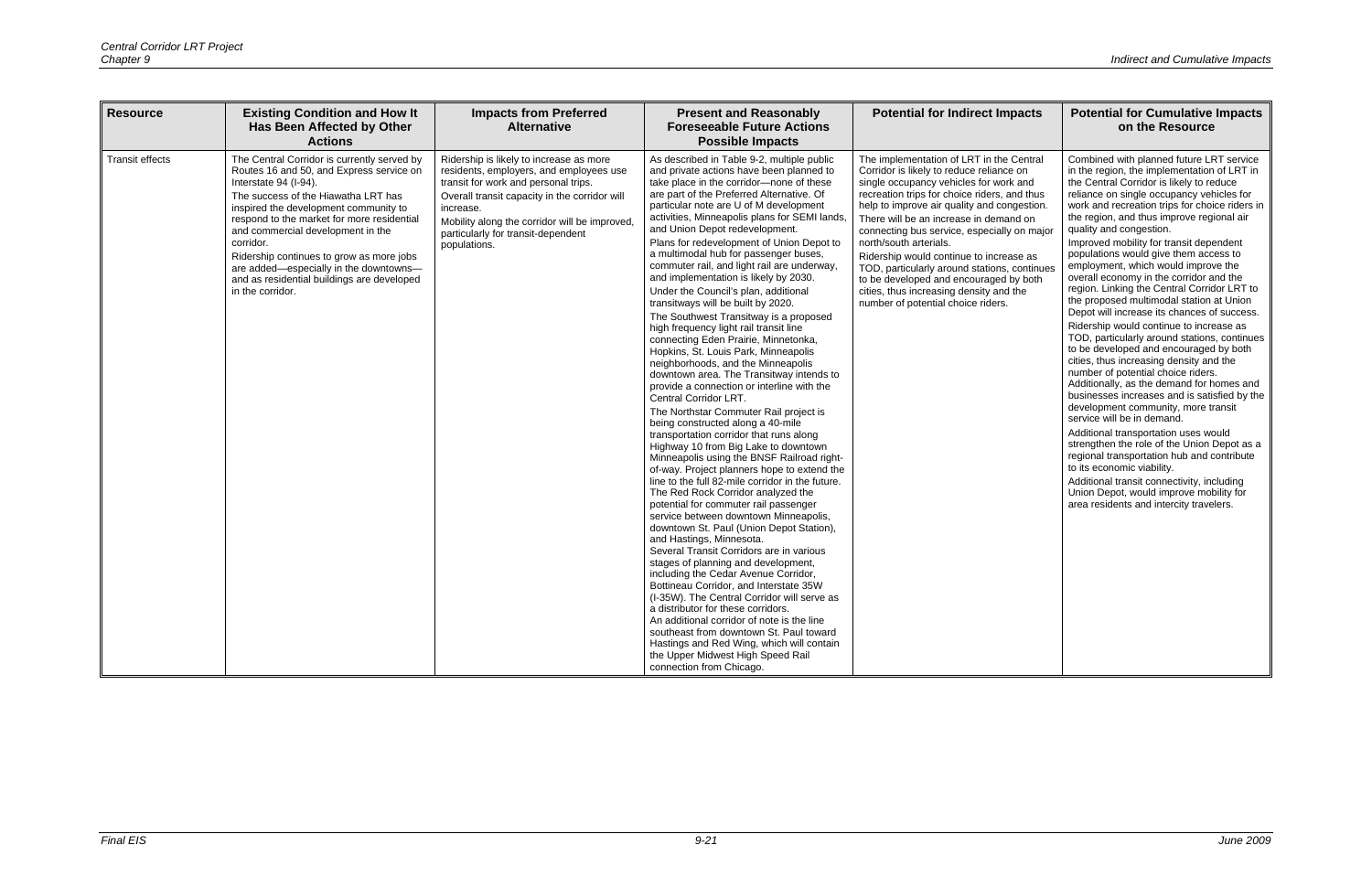| <b>Resource</b>                  | <b>Existing Condition and How It</b><br>Has Been Affected by Other<br><b>Actions</b>                                                                                                                                                                                                                                                                                                                                                                                                                                                                                                                                                                                                                                                                                                                                                                                                                                                                                                                                                                                                                                                                                                                                                                                                                                                                    | <b>Impacts from Preferred</b><br><b>Alternative</b>                                                                                                                                                                                                                                                                                                                                                                                                                                                                                                                                                                                                                                                               | <b>Present and Reasonably</b><br><b>Foreseeable Future Actions</b><br><b>Possible Impacts</b>                                                                                                                                                                                                                                                                                                                                                                                                                                                                                                                                                                                                                                                                                                                                                                                                                                                                                                                                                                                                                                                                                                                                                                                                                                                                                                                                                                                                                                                                                                                                                                                                                                                                                                                                                                                                                                                                                                                                                                                                         | <b>Potential for Indirect Impacts</b>                                                                                                                                                                                                                                                                                                                                                                                                                                                                                                                                                                                                                                                                                                                                                                                                                                                                                                                                                                                                                                                                                                                                                                                                                                                       | <b>Potential for Cumulative Impacts</b><br>on the Resource                                                                                                                                                                                                                                                                                                                                                                                                                                                                                                                                                                                                                                                                                                                                                             |
|----------------------------------|---------------------------------------------------------------------------------------------------------------------------------------------------------------------------------------------------------------------------------------------------------------------------------------------------------------------------------------------------------------------------------------------------------------------------------------------------------------------------------------------------------------------------------------------------------------------------------------------------------------------------------------------------------------------------------------------------------------------------------------------------------------------------------------------------------------------------------------------------------------------------------------------------------------------------------------------------------------------------------------------------------------------------------------------------------------------------------------------------------------------------------------------------------------------------------------------------------------------------------------------------------------------------------------------------------------------------------------------------------|-------------------------------------------------------------------------------------------------------------------------------------------------------------------------------------------------------------------------------------------------------------------------------------------------------------------------------------------------------------------------------------------------------------------------------------------------------------------------------------------------------------------------------------------------------------------------------------------------------------------------------------------------------------------------------------------------------------------|-------------------------------------------------------------------------------------------------------------------------------------------------------------------------------------------------------------------------------------------------------------------------------------------------------------------------------------------------------------------------------------------------------------------------------------------------------------------------------------------------------------------------------------------------------------------------------------------------------------------------------------------------------------------------------------------------------------------------------------------------------------------------------------------------------------------------------------------------------------------------------------------------------------------------------------------------------------------------------------------------------------------------------------------------------------------------------------------------------------------------------------------------------------------------------------------------------------------------------------------------------------------------------------------------------------------------------------------------------------------------------------------------------------------------------------------------------------------------------------------------------------------------------------------------------------------------------------------------------------------------------------------------------------------------------------------------------------------------------------------------------------------------------------------------------------------------------------------------------------------------------------------------------------------------------------------------------------------------------------------------------------------------------------------------------------------------------------------------------|---------------------------------------------------------------------------------------------------------------------------------------------------------------------------------------------------------------------------------------------------------------------------------------------------------------------------------------------------------------------------------------------------------------------------------------------------------------------------------------------------------------------------------------------------------------------------------------------------------------------------------------------------------------------------------------------------------------------------------------------------------------------------------------------------------------------------------------------------------------------------------------------------------------------------------------------------------------------------------------------------------------------------------------------------------------------------------------------------------------------------------------------------------------------------------------------------------------------------------------------------------------------------------------------|------------------------------------------------------------------------------------------------------------------------------------------------------------------------------------------------------------------------------------------------------------------------------------------------------------------------------------------------------------------------------------------------------------------------------------------------------------------------------------------------------------------------------------------------------------------------------------------------------------------------------------------------------------------------------------------------------------------------------------------------------------------------------------------------------------------------|
| Hazardous/regulated<br>materials | The Central Corridor is urban, composed of<br>vehicle (bus and automobile) oriented<br>streets, with a mix of commercial/retail,<br>industrial, and multi-unit residential<br>buildings (old, rehabilitated old, and<br>modern).<br>The University Avenue corridor is<br>traditionally nonresidential and, for retail<br>and business use, is often considered first<br>when siting a business. As described<br>above, multiple public and private actions<br>have been undertaken in the corridor-<br>much of it in anticipation of the building of<br>Central Corridor LRT.<br>The large stock of old warehouses<br>continues to present redevelopment<br>opportunities not associated with Central<br>Corridor LRT, and the Alternatives<br>Analysis/Draft Environmental Impact<br>Statement (AA/DEIS) and the Supplemental<br>Draft Environmental Impact Statement<br>(SDEIS) document ample areas for infill and<br>redevelopment within a half-mile radius of<br>each potential station. <sup>a</sup><br>A total of 1,070 hazardous/regulated<br>materials sites that could potentially affect<br>the Central Corridor LRT Study Area, and<br>the private or public development of<br>adjacent lands, were identified in October<br>2007 in the Phase I Environmental Site<br>Assessment (ESA) completed for the<br>Central Corridor LRT project. | The Central Corridor LRT roadways would<br>be rehabilitated, new crosswalks and<br>sidewalks would be constructed, and new<br>signals (where needed) would be installed.<br>The implementation of LRT would disturb<br>areas where known and unknown<br>hazardous/regulated materials contaminate<br>the construction sites and adjacent land<br>areas.<br>The expected changes in intensity and<br>density of land uses around the proposed<br>stations will be among the long-term effects<br>to the neighborhoods, which may<br>experience a change in population<br>composition. As the land near the LRT is<br>redeveloped, areas of known and unknown<br>contamination would be disturbed and<br>reclaimed. | As described in Table 9-2, multiple public<br>and private actions have been planned to<br>take place in the corridor-none of these<br>are part of the Preferred Alternative. Of<br>particular note are U of M development<br>activities, Minneapolis' plans for SEMI<br>lands, and Union Depot redevelopment.<br>Although land values have increased<br>substantially in the corridor, land value<br>increases have been uneven in the St. Paul<br>segment, with a general upward trend.<br>Overall, such increases have not been<br>appreciably higher to-date than in other<br>commercial corridors in St. Paul.<br>Both cities have enacted zoning ordinances<br>that encourage TOD along transit<br>corridors. <sup>a</sup> It is expected that new<br>development in this Study Area would<br>capture an increasing share of residential<br>and employment growth, and that densities<br>would increase.<br>Continuing development of research<br>buildings near the new TCF Bank Stadium<br>and in the vicinity of SEMI lands will<br>continue.<br>The Tax Base Revitalization Account<br>(TBRA) helps cities clean up contaminated<br>urban land for subsequent commercial and<br>industrial development, thus restoring tax<br>base and jobs near existing housing and<br>services. This program is conducted in<br>coordination with the Minnesota<br>Department of Trade and Economic<br>Development. Recent projects funded in the<br>corridor include:<br>Carleton Place Lofts - I and II -<br>asbestos and lead-based paint<br>abatement, and addressing four<br>underground storage tanks, petroleum<br>impacted soil, and contaminated<br>ground water<br>Mai Village - Phase II investigation,<br>asbestos abatement, soil corrections,<br>tank removal, and some cleanup<br>management costs<br>Schnitzer/Watkins redevelopment site -<br>remove lead, PCBs, asbestos,<br>batteries, fluorescent lights, and soil<br>contaminated with petroleum<br>derivatives and lead<br>Specialty Manufacturing Co. building<br>restoration/redevelopment - Lead paint<br>and asbestos abatement | TOD around the proposed stations will<br>continue to exist or to be developed and<br>densities will increase over time.<br>Development sites with known and<br>unknown hazardous/regulated materials<br>contamination will be cleaned up as<br>development occurs.<br>Underutilized land and buildings near some<br>station areas will become prime<br>development and redevelopment sites <sup>a</sup> and<br>those with known and unknown<br>hazardous/regulated materials<br>contamination will be cleaned up as<br>redevelopment occurs.<br>The Preferred Alternative is anticipated to<br>have positive effects on contaminated land<br>and buildings with the development and<br>redevelopment of commercial and<br>residential sites located near transit<br>stations, and would contribute to the overall<br>remediation of such sites all along the<br>Central Corridor.<br>It is not uncommon for projects of this type<br>to increase the awareness of the<br>importance of preventing contamination and<br>remediating contaminated sites, and to<br>stimulate and strengthen preventive and<br>clean up actions.<br>Use of TBRA and similar funds if available<br>will continue for rehabilitation, restoration,<br>and remediation of property along the<br>Central Corridor. | TOD around the proposed stations will<br>continue to exist or be developed and<br>hazardous/regulated materials clean up will<br>also continue to take place.<br>Underutilized land and buildings near some<br>station areas that are now prime<br>development and redevelopment sites will<br>be built out and associated<br>hazardous/regulated materials will be<br>cleaned up.<br>The project's indirect effects, in combination<br>with the multiple public and private<br>developments in the Central Corridor LRT<br>corridor will have mostly positive cumulative<br>effects in the remediation of<br>hazardous/regulated materials sites.<br>Use of TBRA funds and similar funds if<br>available will continue for rehabilitation,<br>restoration, and remediation of property<br>along the Central Corridor. |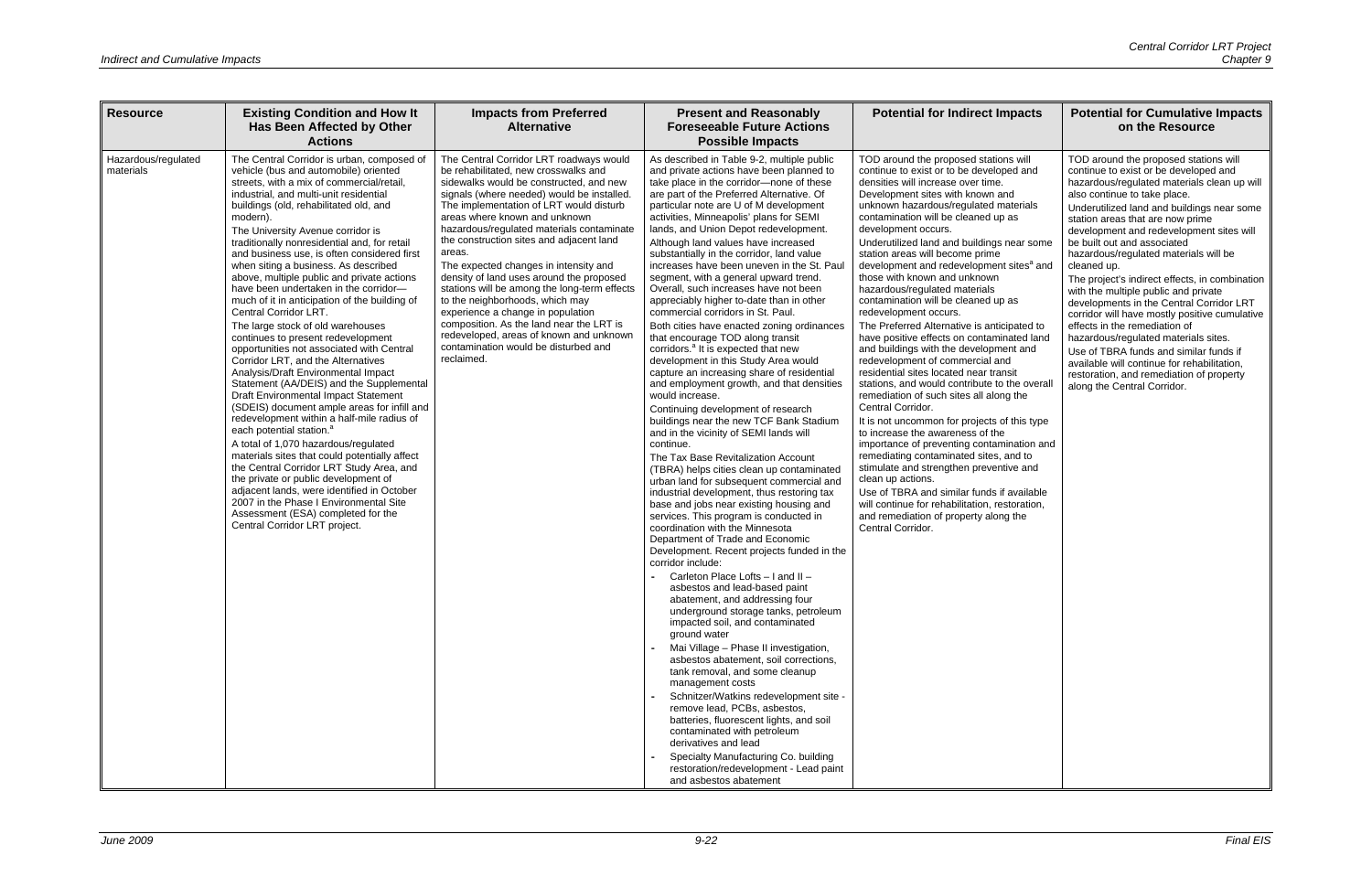| <b>Resource</b>     | <b>Existing Condition and How It</b><br>Has Been Affected by Other<br><b>Actions</b>                                                                                                                                                                                                                                                                                                                                                                                                                                                                                               | <b>Impacts from Preferred</b><br><b>Alternative</b>                                                                                                                                                                                                                                                                                                                                                                                                                                                                                                                                                                                                                                                                                                                                                                                                                                                                                                                                                                                                                                                                                                                                                                                                                                                                                                                                                                                                                                                                                                                                                                                                      | <b>Present and Reasonably</b><br><b>Foreseeable Future Actions</b><br><b>Possible Impacts</b>                                                                                                                                                                                                                                                                                                                                                                                                                                                                                                                                                                                                                                                                                                                                                                                                                                                                                                                                                                                                                                                                                                                                                                                                                                                                                                                                                                                                                                                                                                                                                                                                                                                                                                                                                                                                                                                           | <b>Potential for Indirect Impacts</b>                                                                                                                                                                                                                                                                                                                                                                                                                                                                                                                                                                                                                                                                                                                                                                                                                                                                                                                      | <b>Potential for Cumulative Impacts</b><br>on the Resource                                                                                                                                                                                            |
|---------------------|------------------------------------------------------------------------------------------------------------------------------------------------------------------------------------------------------------------------------------------------------------------------------------------------------------------------------------------------------------------------------------------------------------------------------------------------------------------------------------------------------------------------------------------------------------------------------------|----------------------------------------------------------------------------------------------------------------------------------------------------------------------------------------------------------------------------------------------------------------------------------------------------------------------------------------------------------------------------------------------------------------------------------------------------------------------------------------------------------------------------------------------------------------------------------------------------------------------------------------------------------------------------------------------------------------------------------------------------------------------------------------------------------------------------------------------------------------------------------------------------------------------------------------------------------------------------------------------------------------------------------------------------------------------------------------------------------------------------------------------------------------------------------------------------------------------------------------------------------------------------------------------------------------------------------------------------------------------------------------------------------------------------------------------------------------------------------------------------------------------------------------------------------------------------------------------------------------------------------------------------------|---------------------------------------------------------------------------------------------------------------------------------------------------------------------------------------------------------------------------------------------------------------------------------------------------------------------------------------------------------------------------------------------------------------------------------------------------------------------------------------------------------------------------------------------------------------------------------------------------------------------------------------------------------------------------------------------------------------------------------------------------------------------------------------------------------------------------------------------------------------------------------------------------------------------------------------------------------------------------------------------------------------------------------------------------------------------------------------------------------------------------------------------------------------------------------------------------------------------------------------------------------------------------------------------------------------------------------------------------------------------------------------------------------------------------------------------------------------------------------------------------------------------------------------------------------------------------------------------------------------------------------------------------------------------------------------------------------------------------------------------------------------------------------------------------------------------------------------------------------------------------------------------------------------------------------------------------------|------------------------------------------------------------------------------------------------------------------------------------------------------------------------------------------------------------------------------------------------------------------------------------------------------------------------------------------------------------------------------------------------------------------------------------------------------------------------------------------------------------------------------------------------------------------------------------------------------------------------------------------------------------------------------------------------------------------------------------------------------------------------------------------------------------------------------------------------------------------------------------------------------------------------------------------------------------|-------------------------------------------------------------------------------------------------------------------------------------------------------------------------------------------------------------------------------------------------------|
| Effects on roadways | The Metropolitan Council 2030<br>Transportation Policy Plan has been<br>adopted and includes all regional<br>transportation projects. An updated version<br>was developed and distributed for public<br>comment in late fall (November) 2008 and<br>is anticipated to be adopted by the<br>Metropolitan Council in early 2009. Two<br>projects affecting existing conditions in the<br>corridor have occurred since the AA/DEIS:<br>the collapse and replacement of the I-35W<br>bridge (the new bridge opened<br>September 18, 2008) and construction of<br>the TCF Bank Stadium. | Any street/road in which the Central<br>Corridor LRT operates would be<br>rehabilitated, new crosswalks and<br>sidewalks would be constructed, and new<br>signals, where needed, would be installed.<br>The implementation of LRT would modify<br>driving lanes. On-street parking spaces<br>along portions of the alignment will be<br>removed. Access will be affected for some<br>properties.<br>The greatest potential for traffic changes is<br>along Washington Avenue through the<br>U of M, especially with the implementation<br>of an At-Grade Transit/Pedestrian Mall<br>(University/Prospect Park segment). The<br>Transit Mall will change traffic circulation<br>patterns in the area, and eight intersections<br>will experience significant additional delay<br>and unacceptable levels of service (LOS)<br>as a result of construction of the<br>Transit/Pedestrian Mall.<br>Along University Avenue in the Midway<br>section, five intersections will experience an<br>unacceptable LOS as a result of the<br>Preferred Alternative. In downtown<br>Minneapolis, one intersection will<br>experience an unacceptable LOS due to<br>implementation of the Preferred Alternative.<br>Specific roadway treatments were<br>developed to mitigate these traffic impacts;<br>see Chapter 6 of this FEIS for further<br>details.<br>Delivery vehicles will be required to gain<br>access to businesses along the proposed<br>At-Grade Transit/Pedestrian Mall through<br>alternative means.<br>Median closures are proposed in some<br>locations along University Avenue (Midway<br>East, Midway West, University/Prospect<br>Park segments). | Greenway-Grand Rounds Scenic Byway<br>Connection Routes (the "missing link") is<br>proposed connect East River Parkway with<br>St. Anthony Parkway providing Northeast<br>and Southeast Minneapolis and adjoining<br>communities access to parks, trails, paths<br>and green space.<br>Lafayette Bridge is slated for reconstruction.<br>Plans for redevelopment of Union Depot to<br>a multimodal hub for passenger buses,<br>commuter rail, and light rail are underway,<br>and implementation is likely by 2030.<br>East River Parkway extension plans include<br>replacement of the pedestrian pathway<br>south of Franklin Avenue to the south city<br>limits, reconstruction of both pedestrian and<br>bike trails north of Franklin Avenue to<br>approximately 1,200 feet north of the<br>intersection of East River Parkway and<br>Fulton Street SE, <sup>c</sup> and connection to<br>Bridge 9, which consists of a long-planned<br>bike trail that will follow the railroad line into<br>Dinkytown and link to the planned Granary<br>Road bike trail. <sup>d</sup><br>Granary Road is part of the plan for<br>SEMI/URP. <sup>e</sup> It would be located on the<br>south side of the proposed Granary Park.<br>As described in Table 9-2, U of M<br>development activities and Minneapolis<br>plans for SEMI lands are underway. These<br>developments will affect traffic patterns in<br>and around the U of M and nearby<br>neighborhoods.<br>Pierce Butler eastern extension of the<br>Granary Road proposal, will help create an<br>industrial parkway district, as well as a<br>greenway/stormwater collector. <sup>9</sup><br>Snelling/University area capacity<br>improvements to accommodate future<br>growth to year 2030. <sup>ht</sup><br>Kittson Street Connection on the eastern<br>edge of downtown to connect Warner Road<br>with University Avenue.4th and 5th streets<br>are extended through the Diamond<br>Products site. | I-94 congestion may grow at a less rapid<br>rate with implementation of the Central<br>Corridor LRT.<br>The expected changes in intensity and<br>density of land uses around the proposed<br>station sites will be among the long-term<br>effects to the corridor and will affect traffic<br>on surrounding roadways. TOD may slow<br>the growth of automobile traffic on<br>roadways in the vicinity of the Central<br>Corridor LRT because riders may choose to<br>live in proximity to LRT to take advantage of<br>transit service.<br>U of M development activities and<br>Minneapolis plans for SEMI lands are<br>expected to continue. These developments<br>will continue to affect traffic patterns in and<br>around the U of M and nearby<br>neighborhoods.<br>Loss of on-street parking on University<br>Avenue to accommodate the Central<br>Corridor LRT could affect parking in<br>adjacent neighborhoods and along adjacent<br>side streets. | The Preferred Alternative should provide<br>beneficial long-term impacts on corridor<br>roadway facilities because LRT riders will<br>use vehicles less often. Additionally,<br>demand for capacity improvements to local<br>roadways may be reduced. |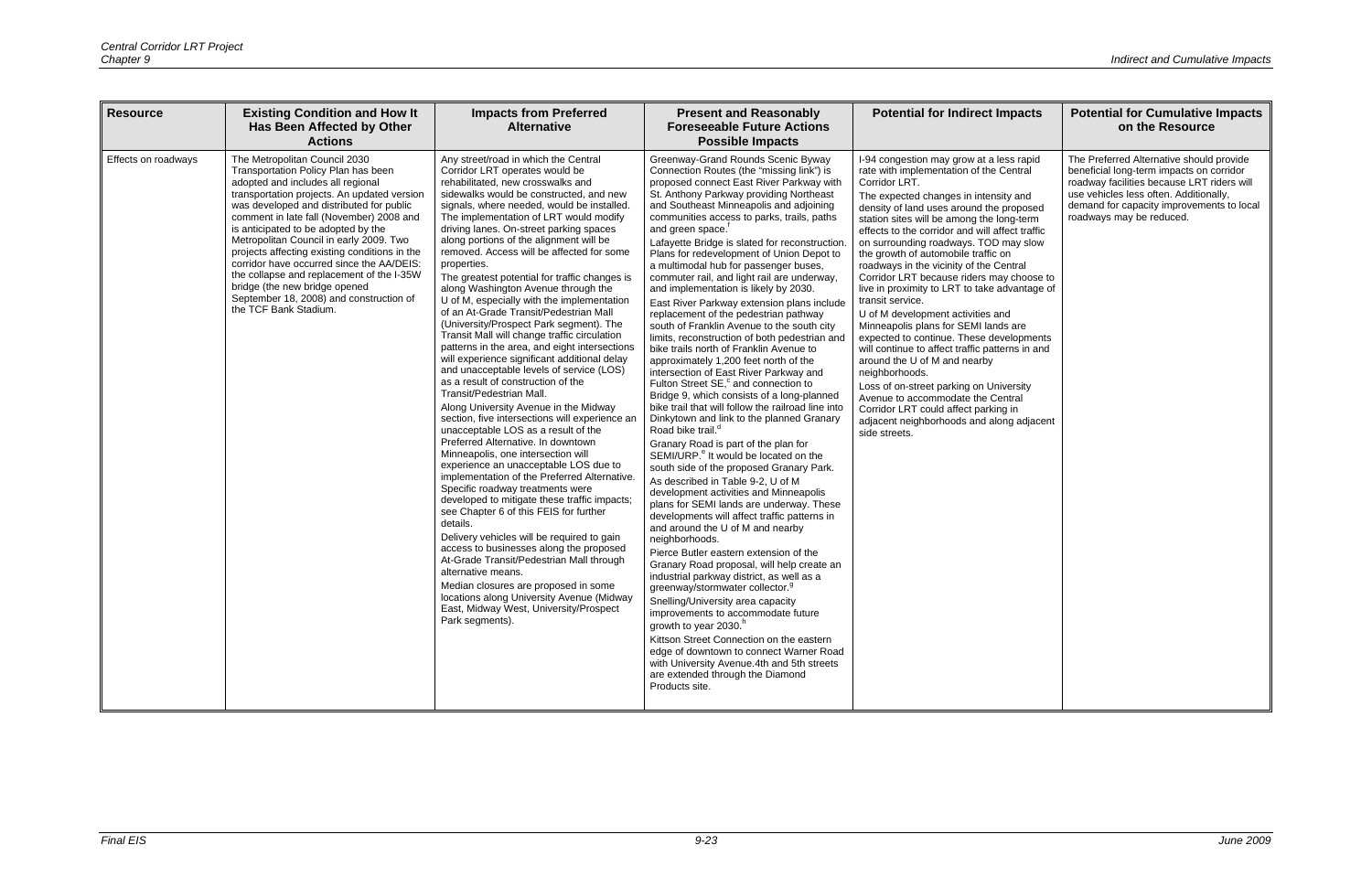| <b>Resource</b>                                               | <b>Existing Condition and How It</b><br>Has Been Affected by Other<br><b>Actions</b>                                                                                                                                                                                                                                                                                                                                                                                                                                                                                                                                                                                                                                                                                          | <b>Impacts from Preferred</b><br><b>Alternative</b>                                                                                                                                                                                                                                                                                                                                                                                                                                                                                                                                                                                                                                                                                                                                                                                                                                                                                                                                                                                                                                                                                                                                                                                             | <b>Present and Reasonably</b><br><b>Foreseeable Future Actions</b><br><b>Possible Impacts</b>                                                                                                                                                                                                                                                                                                                                                                                                                                                                                                                                                                                                                                                                                                                                                                                                                                                                                                                                                                                                                                                                                   | <b>Potential for Indirect Impacts</b>                                                                                                                                                                                                                                                                                                                                                                                                                                                                                                                                                                                                  | <b>Potential for Cumulative Impacts</b><br>on the Resource                                                                                                                                                                                                                                                                                                                                                                                                                                                                                                                                                                                                   |
|---------------------------------------------------------------|-------------------------------------------------------------------------------------------------------------------------------------------------------------------------------------------------------------------------------------------------------------------------------------------------------------------------------------------------------------------------------------------------------------------------------------------------------------------------------------------------------------------------------------------------------------------------------------------------------------------------------------------------------------------------------------------------------------------------------------------------------------------------------|-------------------------------------------------------------------------------------------------------------------------------------------------------------------------------------------------------------------------------------------------------------------------------------------------------------------------------------------------------------------------------------------------------------------------------------------------------------------------------------------------------------------------------------------------------------------------------------------------------------------------------------------------------------------------------------------------------------------------------------------------------------------------------------------------------------------------------------------------------------------------------------------------------------------------------------------------------------------------------------------------------------------------------------------------------------------------------------------------------------------------------------------------------------------------------------------------------------------------------------------------|---------------------------------------------------------------------------------------------------------------------------------------------------------------------------------------------------------------------------------------------------------------------------------------------------------------------------------------------------------------------------------------------------------------------------------------------------------------------------------------------------------------------------------------------------------------------------------------------------------------------------------------------------------------------------------------------------------------------------------------------------------------------------------------------------------------------------------------------------------------------------------------------------------------------------------------------------------------------------------------------------------------------------------------------------------------------------------------------------------------------------------------------------------------------------------|----------------------------------------------------------------------------------------------------------------------------------------------------------------------------------------------------------------------------------------------------------------------------------------------------------------------------------------------------------------------------------------------------------------------------------------------------------------------------------------------------------------------------------------------------------------------------------------------------------------------------------------|--------------------------------------------------------------------------------------------------------------------------------------------------------------------------------------------------------------------------------------------------------------------------------------------------------------------------------------------------------------------------------------------------------------------------------------------------------------------------------------------------------------------------------------------------------------------------------------------------------------------------------------------------------------|
| Effects on other<br>transportation facilities<br>and services | Many miles of bike paths and sidewalks are<br>available in the study area. Both cities have<br>extensive skyway systems in the<br>downtowns. The Capitol Area and U of M<br>also have extensive pedestrian facilities.<br>Downtown Action Plan - Access<br>Minneapolis, completed in 2008, contains a<br>bicycle transportation plan. St. Paul has a<br>draft bicycle plan that calls for bicycle lanes<br>throughout the city, and has completed a<br>plan for downtown. These plans propose<br>improvements for alternate transportation<br>modes and connections to transit.<br>Plans are being developed to connect the<br>Grand Rounds, which include bicycle<br>facilities.<br>Streets along the Central Corridor<br>alignment are lined with public parking<br>spaces. | Approximately 121 on-street parking spaces<br>would be removed in downtown St. Paul.<br>Access to several off-street parking lots and<br>structures would be reconfigured, but<br>maintained. In the Capitol Area,<br>approximately 28 on-street parking spaces<br>would be removed. The loss of these<br>spaces will not substantially change the<br>parking availability in this area.<br>University Avenue will retain 175 of its<br>1,150 on-street parking spaces. All 79 on-<br>street parking spaces along Washington<br>Avenue at the U of M will be removed.<br>A bike trail on the north side of the<br>Hiawatha LRT (Cedar/Riverside) would be<br>relocated to accommodate the connection<br>to the Central Corridor LRT; see Chapter 2<br>for a description of this impact.<br>Eastbound traffic from the Washington<br>Avenue Bridge would be diverted to East<br>River Parkway and Delaware Street SE.<br>Emergency service access to the U of M<br>medical facilities will be unchanged from<br>present conditions with conversion of<br>Washington Avenue to a transit/pedestrian<br>mall. Vehicle lanes will be open only to<br>transit vehicles and emergency service<br>vehicles and maintenance equipment when<br>required. | The Union Depot is being considered for<br>redevelopment as a multimodal<br>transportation hub, where new transit lines<br>including the Central Corridor, Rush Line,<br>and Red Rock, would connect to Amtrak<br>trains and High Speed Rail to Chicago.<br>As described in Table 9-2, multiple public<br>and private actions have been planned to<br>take place in the corridor-none of these<br>are part of the Preferred Alternative. Of<br>particular note are U of M development<br>activities, Minneapolis' plans for SEMI<br>lands, and Union Depot redevelopment.                                                                                                                                                                                                                                                                                                                                                                                                                                                                                                                                                                                                       | Implementation of the Preferred Alternative<br>is expected to encourage the market to<br>continue current development and<br>redevelopment trends in the corridor. As the<br>population grows along the corridor,<br>additional demand for pedestrian and<br>bicycle facilities should be anticipated.<br>In effect, the Preferred Alternative will<br>encourage implementation of Minneapolis<br>and St. Paul land use plans, TOD<br>proposals, and alternate transportation<br>mode plans-not all of those plans are<br>adjacent to the Central Corridor LRT<br>corridor, and none of them are part of the<br>Preferred Alternative. | Access by alternate transportation modes-<br>bicycles and pedestrians-would<br>strengthen the role of the Union Depot as a<br>regional transportation hub.<br>Additional transit connectivity through Union<br>Depot would improve mobility for area<br>residents and intercity travelers.<br>Combined with planned future LRT service<br>in the region, the implementation of LRT in<br>the Central Corridor is likely to reduce<br>reliance on single occupancy vehicles for<br>work and recreation trips for choice riders in<br>the region, and encourage the use of<br>alternate modes.<br>No cumulative effects to emergency<br>services are expected. |
| <b>Effects on Greenhouse</b><br><b>Gas Emissions</b>          | Transportation vehicles that burn gasoline<br>and diesel fuel produce GHG emissions<br>that may contribute to global warming.<br>Carbon dioxide is the primary GHG emitted<br>by fossil-fuel-burning transportation<br>vehicles.                                                                                                                                                                                                                                                                                                                                                                                                                                                                                                                                              | LRT transportation does not directly<br>contribute to GHG emissions because it<br>does not burn gasoline or diesel fuel,<br>provided that the electric source is not<br>produced from burning fossil fuels.<br>LRT provides an alternative to automobiles,<br>and has the potential to reduce GHG<br>production from these vehicles.<br>Overall, the Preferred Alternative would<br>result in a small increase in GHG<br>emissions.                                                                                                                                                                                                                                                                                                                                                                                                                                                                                                                                                                                                                                                                                                                                                                                                             | Many factors contribute to the use of fossil<br>fuels for transportation, such as fuel prices,<br>government regulations, vehicle technology,<br>and alternative energy sources. Reasonably<br>foreseeable future actions include new fuel<br>standards that require higher fuel efficiency<br>for automobiles, potential development of<br>other LRT facilities, increased ridership of<br>public transportation (as evidenced by<br>current local and national trends), increased<br>use of automobiles (particularly in developing<br>countries), and increased use of all types of<br>energy due to global development.<br>Future carbon emissions are difficult to<br>project because of the many contributing<br>factors. Factors that reduce the use of fossil<br>fuel, such as higher fuel standards, high<br>fuel prices, and development of alternative<br>energy would reduce GHG emissions.<br>Factors that increase the use of fossil fuel,<br>such as increasing use of automobiles<br>worldwide and global development would<br>increase GHG emissions. The long-term<br>trends indicate that emissions will continue<br>to increase for the foreseeable future. | In comparison to the major activities that<br>contribute directly or indirectly to GHG<br>emissions, the Central Corridor LRT project<br>will be insignificant. Depending on the<br>source of electricity used to operate the<br>LRT, the Preferred Alternative may have a<br>positive or neutral effect, overall.                                                                                                                                                                                                                                                                                                                     | In comparison to the major activities that<br>cumulatively contribute to GHG emissions,<br>the Central Corridor LRT project will be<br>insignificant. Depending on the source of<br>electricity used to operate the LRT, the<br>Preferred Alternative may have a positive or<br>neutral cumulative effect, overall.<br>Although not regionally significant, the No-<br>Build Alternative could produce<br>0.07 percent more GHG emissions by 2030<br>compared to the Preferred Alternative, and<br>the Baseline Alternative could produce<br>0.05 percent more GHG emissions by 2030<br>compared to the Preferred Alternative.                               |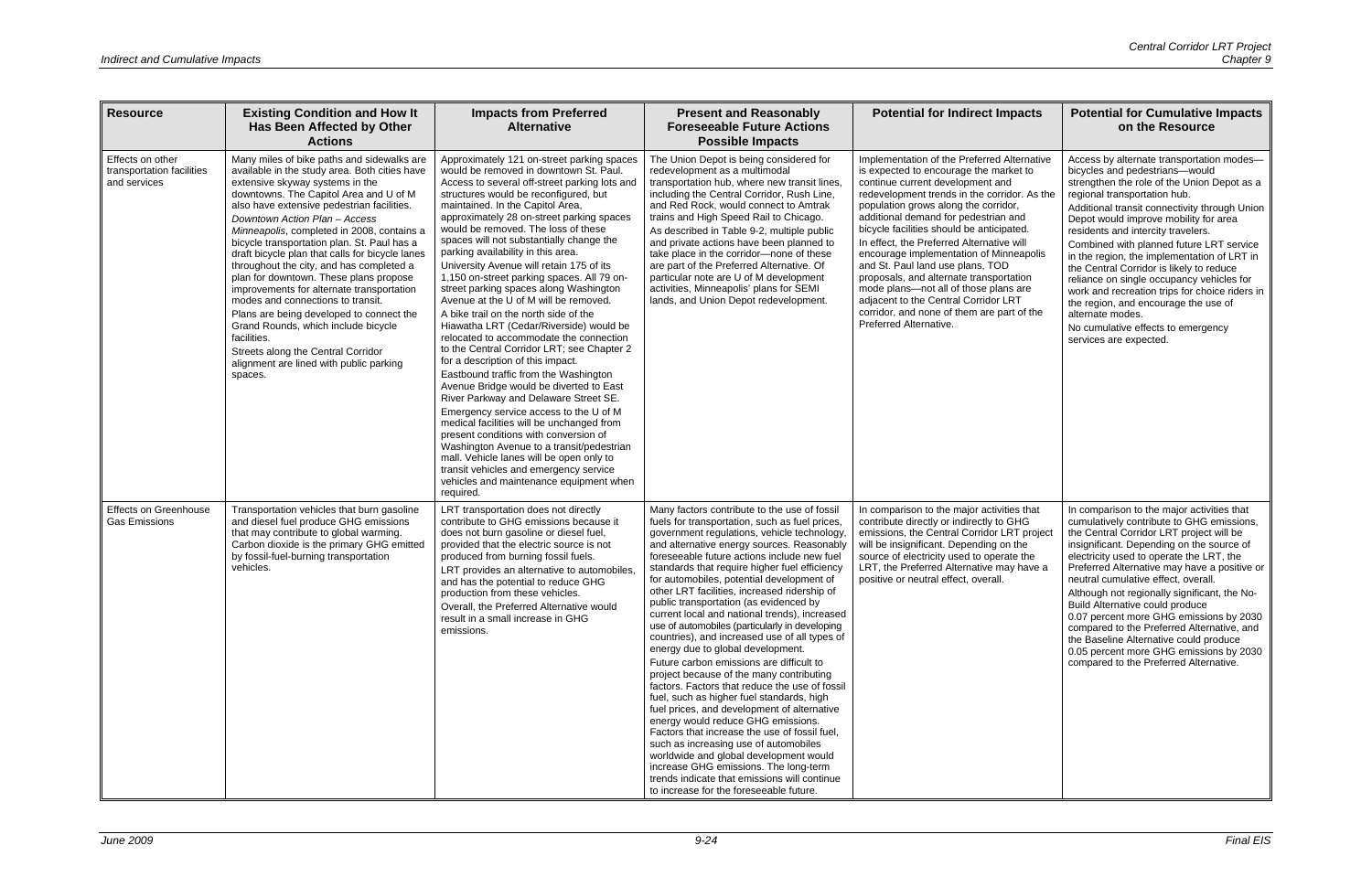| <b>Resource</b>        | <b>Existing Condition and How It</b><br>Has Been Affected by Other<br><b>Actions</b>                                                                                                                              | <b>Impacts from Preferred</b><br><b>Alternative</b>                                                                                                                                                                                                                                                                                                                                                                                                                                                                                                                                                                                                                                                                                                                                                                                                                                                                                                                                                                                                                                                                                                                                                                                                                                                                                                                                                                             | <b>Present and Reasonably</b><br><b>Foreseeable Future Actions</b><br><b>Possible Impacts</b>                                                                                                                                                                                                                                                                                                                                                                                                                                                                                                                                                                                                                                                                                                                                                                                                       | <b>Potential for Indirect Impacts</b>                                                                                          | <b>Potential for Cumulative Impacts</b><br>on the Resource                                                                                                                                                                                                                                                                                                                                                                                                                                                                                                                                                                                                                                                                                                                                                                                                                                                                                                                                                                                                                             |
|------------------------|-------------------------------------------------------------------------------------------------------------------------------------------------------------------------------------------------------------------|---------------------------------------------------------------------------------------------------------------------------------------------------------------------------------------------------------------------------------------------------------------------------------------------------------------------------------------------------------------------------------------------------------------------------------------------------------------------------------------------------------------------------------------------------------------------------------------------------------------------------------------------------------------------------------------------------------------------------------------------------------------------------------------------------------------------------------------------------------------------------------------------------------------------------------------------------------------------------------------------------------------------------------------------------------------------------------------------------------------------------------------------------------------------------------------------------------------------------------------------------------------------------------------------------------------------------------------------------------------------------------------------------------------------------------|-----------------------------------------------------------------------------------------------------------------------------------------------------------------------------------------------------------------------------------------------------------------------------------------------------------------------------------------------------------------------------------------------------------------------------------------------------------------------------------------------------------------------------------------------------------------------------------------------------------------------------------------------------------------------------------------------------------------------------------------------------------------------------------------------------------------------------------------------------------------------------------------------------|--------------------------------------------------------------------------------------------------------------------------------|----------------------------------------------------------------------------------------------------------------------------------------------------------------------------------------------------------------------------------------------------------------------------------------------------------------------------------------------------------------------------------------------------------------------------------------------------------------------------------------------------------------------------------------------------------------------------------------------------------------------------------------------------------------------------------------------------------------------------------------------------------------------------------------------------------------------------------------------------------------------------------------------------------------------------------------------------------------------------------------------------------------------------------------------------------------------------------------|
| Section 4(f) resources | Of the many Section 4(f) protected<br>properties in the study area, 14 may<br>experience temporary or permanent<br>impacts that may constitute a use of 4(f)<br>property.<br>Section 106 consultation is ongoing. | Several long-term impacts to 4(f) resources<br>would occur with implementation of the<br>Preferred Alternative.<br>The Union Depot Station will be constructed<br>on the north side of the Union Depot (NRL)<br>changing the circular access.<br>The diagonal alignment of the 4th and<br>Cedar station will require the removal of<br>one building that falls within the period of<br>significance for the St. Paul Urban Renewal<br>Historic District (NRE).<br>Rice Street Station will be constructed<br>within the Capitol Mall Historic District on<br>the edge of the Leif Erikson lawn in State<br>Capitol Mall HD (NRE), which converts a<br>minor amount of park land in this location to<br>a transportation use.<br>Tenth Street Station will be constructed<br>within the Capitol Mall Historic District,<br>which converts three blocks of lawn panels<br>in the median of Cedar Avenue into LRT<br>tracks and the LRT station at Tenth Street.<br>East River Parkway (contributing element to<br>NRE Grand Rounds HD) will require<br>installation of new turn lanes and traffic<br>signals to mitigate traffic impacts.<br>Section 106 consultation is ongoing. A<br>Programmatic Agreement (PA) is in<br>development by FTA, MnDOT, Minnesota<br>SHPO, and the Metropolitan Council. The<br>PA outlines a number of compensatory<br>mitigation measures for historic properties<br>(see the PA in Appendix G). | The Union Depot in downtown St. Paul is<br>currently being evaluated by the FHWA and<br>Ramsey County as a location for a future<br>intermodal transit station.<br>As described in Table 9-2, St. Paul and<br>Minneapolis plan for new parks in the<br>corridor, including those that could act as<br>community focal points, community<br>redevelopment catalysts, and that will<br>enhance transit stations-none of these are<br>part of the Preferred Alternative.<br>As described in Table 9-2, multiple public<br>and private actions have been planned to<br>take place in the corridor-none of these<br>are part of the Preferred Alternative. Of<br>particular note are U of M development<br>activities, Minneapolis' plans for SEMI<br>lands, and Union Depot redevelopment.<br>Both cities have enacted zoning ordinances<br>that encourage TOD along transit<br>corridors. <sup>8</sup> | With more housing opportunities available<br>in the corridor, more demand for parkland<br>and recreation facilities is likely. | The expected changes in intensity and<br>density of land uses around the proposed<br>stations may be among the long-term<br>effects to the corridor-these changes may<br>affect the context of the historic property in<br>the corridor. Land values will continue to<br>increase, which may stimulate the<br>conversion or replacement, rather than<br>preservation, of historic property.<br>Redevelopment is likely to occur and<br>continue, particularly in the areas<br>surrounding the proposed station sites.<br>Between the stations, redevelopment is<br>most likely to occur and continue on<br>properties immediately facing the<br>alignment. Combined with the visual effects<br>of the LRT facilities, these anticipated<br>developments may affect the visual context<br>of the historic properties.<br>Underutilized land and buildings near<br>station areas will continue to be prime<br>development and redevelopment sites. With<br>more housing opportunities available in the<br>corridor, more demand for parkland and<br>recreation facilities will continue. |

<sup>a</sup> Metropolitan Council, 2006. Central Corridor LRT Draft New Starts Application – 29 June 2006. Pages L-1-71.

b City of Minneapolis & Minneapolis Community Development Agency, SEMI Refined Master Plan, May, 2001, pages 30-31.

c News from Cam Gordon, Council Member, Second Ward, March 2008. http://www.ci.minneapolis.mn.us/council/ward2/

d Second Ward, Minneapolis, http://secondward.blogspot.com/2008/02/bridge-9-extension.html

e Southeast Minneapolis Industrial/University Research Park (SEMI/URP), City of Minneapolis Community Planning and Economic Development and Public Works. http://thegrandrounds.com/documents/design/missing/road\_development.

f Minneapolis Park & Recreation Board, http://www.minneapolisparks.org/default.asp?PageID=996

<sup>g</sup> Center for Transportation Studies, University of Minnesota, July 2003. St. Paul Central Corridor Study: Pierce Butler Industrial Redevelopment Plan. Pages 1-2.

h Metropolitan Council, 2007. Snelling-University Capacity Study. http://www.metrocouncil.org/transportation/ccorridor/CCMC/SnellingUnivStudyMar07.pdf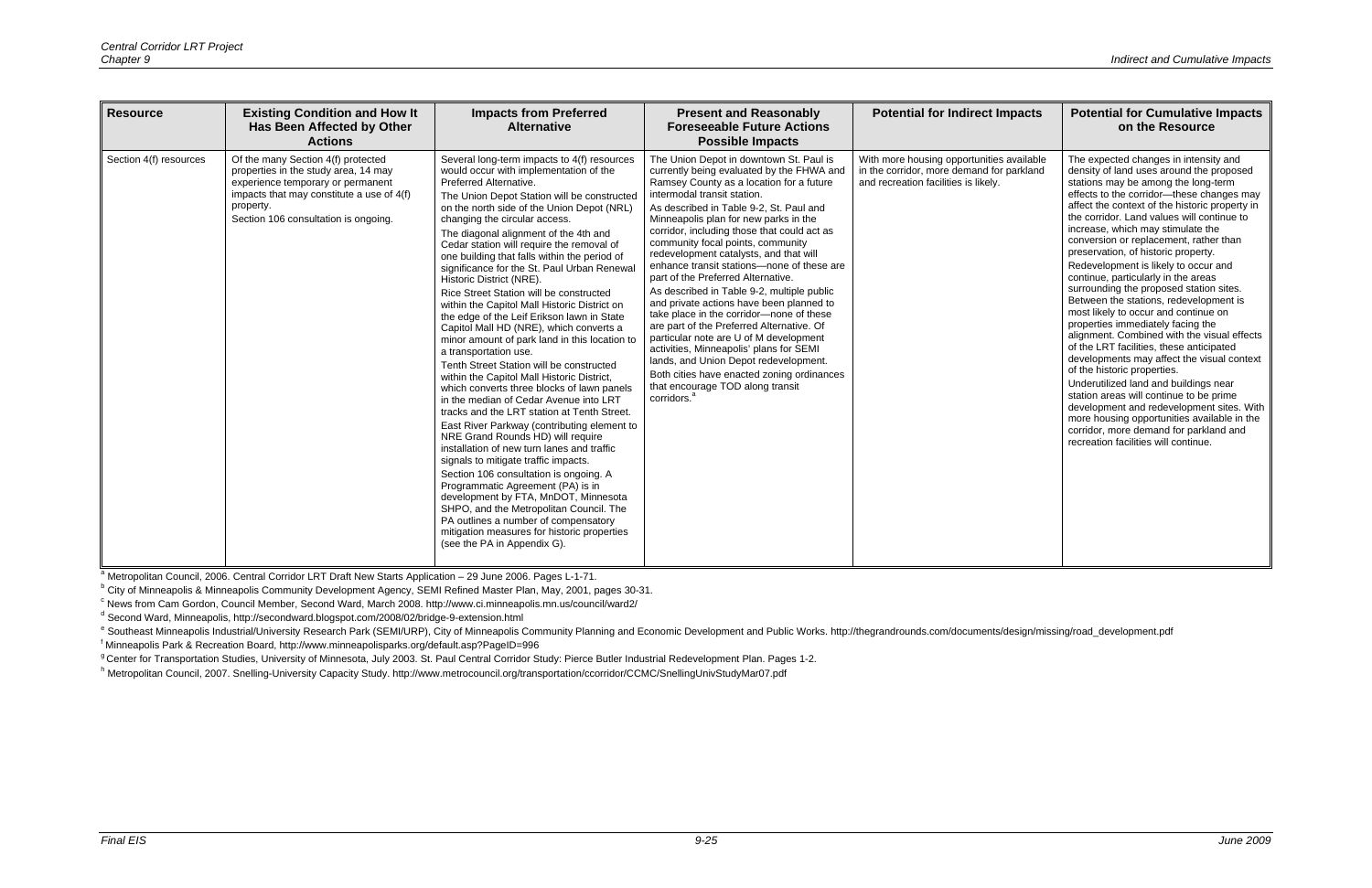This page intentionally left blank.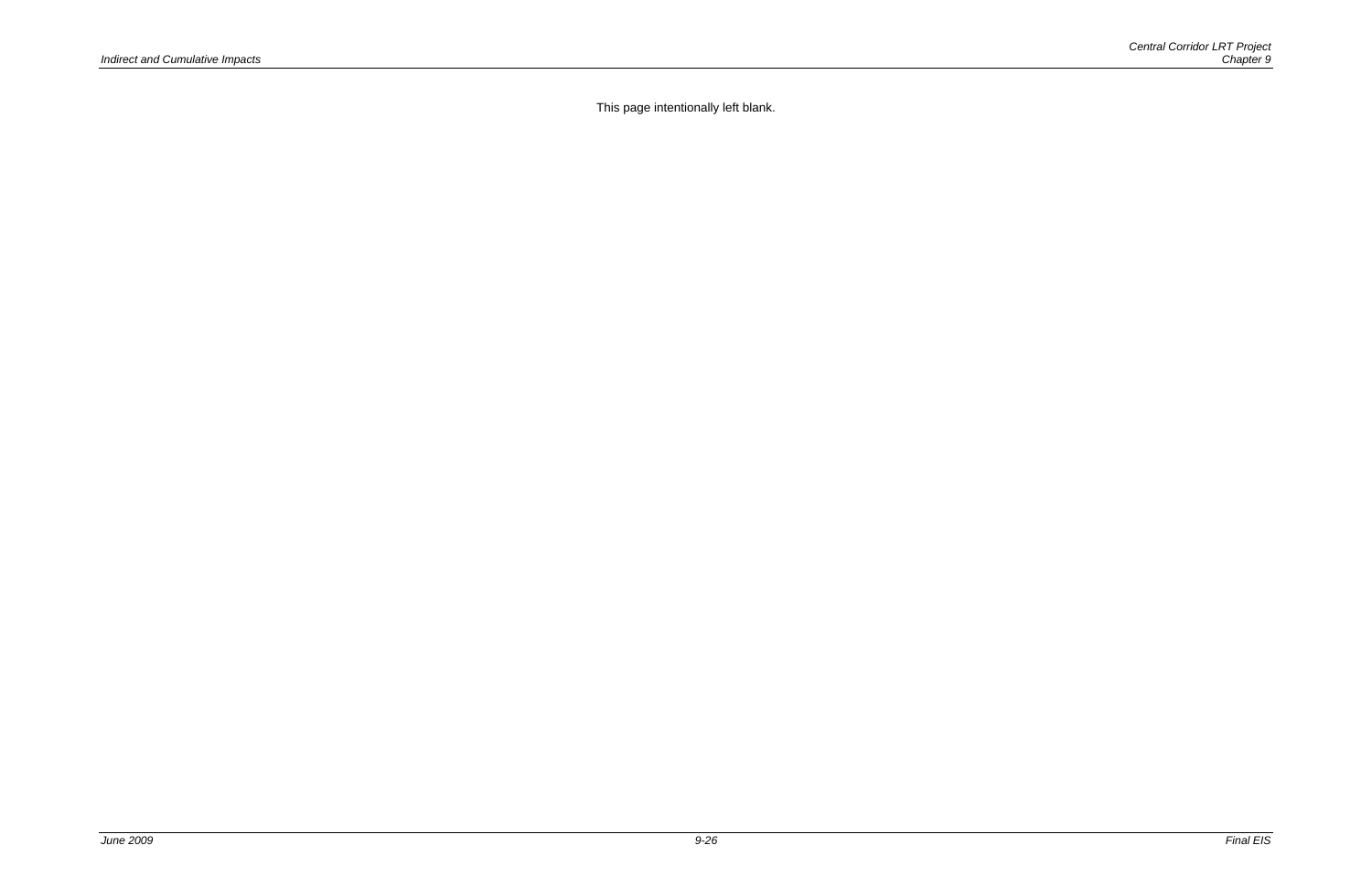# **9.4 Long-Term Effects**

#### **9.4.1 Indirect and Cumulative Effects**

#### **9.4.1.1 No-Build Alternative**

Under the No-Build Alternative, current development patterns would continue as the market demands. Traffic congestion associated with trips that have both origins and destinations in the Central Corridor would not be improved.

The No-Build Alternative would not result in any project-related cumulative impacts.

#### **9.4.1.2 Preferred Alternative**

The primary sources of potential indirect and cumulative effects, as described above in Table 9-3, would be the increased development and redevelopment in the proposed station areas for the Central Corridor LRT project, and the potential indirect impacts to roadways such as those in the vicinity of the proposed At-grade Transit/Pedestrian Mall at the U of M. The addition of LRT would not directly cause development and redevelopment activities, but many are being proposed or are underway in the corridor. Responding to the demand for new housing and commercial development in the corridor, and given the opportunity to direct it in the most beneficial manner, Minneapolis and St. Paul are instituting plans and regulatory guidance that will control the location and quality of the housing and ensure that they are compatible with their surroundings and suitable for the existing neighborhoods. Traffic analysis, potential impacts, and potential traffic mitigation in the vicinity of the U of M and surrounding neighborhoods is presented in Chapter 6.2. All impacts related to the Preferred Alternative and mitigation commitments are evaluated and documented in this FEIS.

As described in Table 9-3, the likely changes in density and land use intensity, particularly in the vicinity of the proposed stations, are the most likely indirect and cumulative effects anticipated. These changes will be the result of natural market forces that strive to meet the demand for convenient housing and businesses where transit riders board and alight from LRT vehicles. These changes are already occurring in areas where underutilized land and buildings are available.

As the Twin Cities' population grows and people are attracted to the residential areas surrounding the Central Corridor LRT, continued development and redevelopment will result in increased density around stations, and possibly a change in the ethnic, racial, and income characteristics of some neighborhoods.

Changes in visual character due to denser development would occur, but because this is already an urban environment, the changes would not be considered a negative indirect or cumulative effect. In most cases, the reuse and redevelopment of underutilized land will also increase the attractiveness and safety of the neighborhoods along the Central Corridor alignment, bring new and improved services, and, with increased mobility, enhance cohesiveness and neighborhood identity.

An increased attraction to the neighborhoods surrounding the Central Corridor LRT alignment is likely to instill a heightened interest in the residents and local governments to make improvements in community aesthetics—more emphasis on parks, community art, and a clean, well-lighted environment, which would be expected to be positive indirect and cumulative effects. It is also possible that as developers reuse vacant auto dealership lots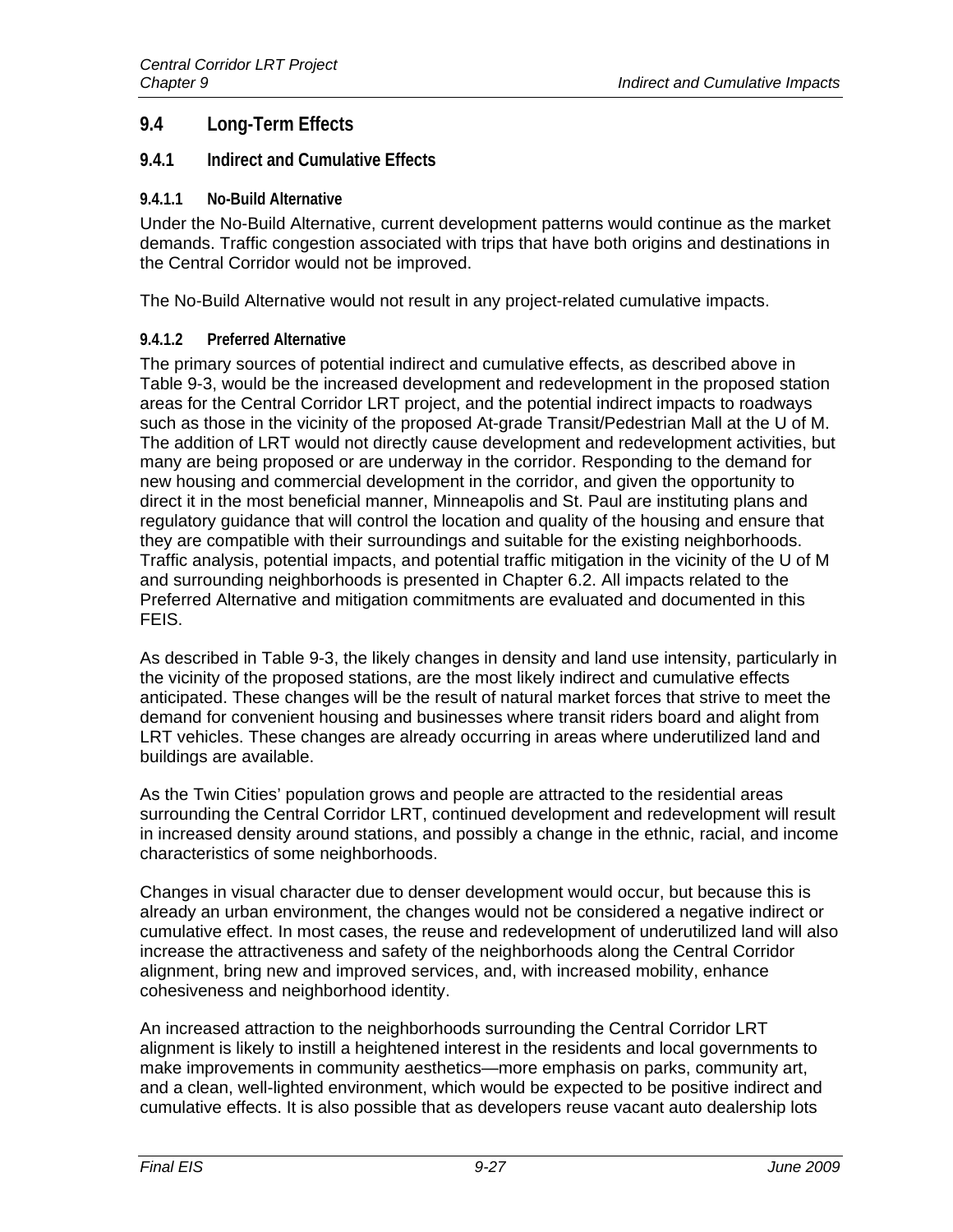and similar underutilized parcels that a variety of development types will create a series of distinct and diverse visual environments along the corridor.

An improved tax base and economic development are positive expected indirect and cumulative effects. The Preferred Alternative is anticipated to have positive effects on commercial and residential development located near transit stations, and would contribute economic benefits by encouraging and supporting higher-density residential and commercial land uses around the proposed transit stations.

The implementation of LRT in the Central Corridor is likely to reduce reliance on single occupancy vehicles for work and recreation trips for choice riders, and reduce traffic congestion associated with trips that have both origins and destinations in the Central Corridor.

## **9.4.2 Mitigation**

#### **9.4.2.1 Land use**

Indirect and cumulative effects associated with the Central Corridor LRT project are related primarily to population and job growth anticipated under the No-Build Alternative and development attracted to underutilized land and buildings, especially near proposed stations, along the Central Corridor LRT alignment.

As discussed above, in many respects the cities are addressing the expected population growth and attractiveness of the LRT station areas with plans and regulatory guidance that will control the location and quality of the developments and ensure that they are compatible with their surroundings (see Section 3.1). The indirect and cumulative effects of the Central Corridor LRT project for land use impacts are, thus, planned for, expected, and in most cases desired by the cities. No mitigation for the expected indirect and cumulative impacts to land use of the Preferred Alternative is proposed; however, the Metropolitan Council will continue to work with communities in the Central Corridor LRT study area through their comprehensive planning staff who manage the development of Council required Community Plans to ensure consistency of local plans with broader regional development goals.

#### **9.4.2.2 Cultural resources**

Adverse indirect or cumulative effects can occur when the intensity and density of surrounding land uses (see Sections 3.1, and 9.4.3.1, above) results in changes to a property's setting (visual and land-use context) or its use affects the National Register characteristics of the property in a manner that diminishes the integrity of the property's location, feeling, or association. Methods for avoidance, minimization, or mitigation of indirect and cumulative impacts to historic property (any prehistoric or historic district, site, building, structure, or object included in, or eligible for, inclusion in the NRHP) will be developed in coordination under the Section 106 consultation process.

#### **9.4.2.3 Effects on Greenhouse Gas Emissions**

See Section 9.5, below. Measures to reduce the emission of GHG have been outlined by the State of Minnesota.

#### **9.4.2.4 Other resources**

No indirect or cumulative impacts have been identified to date, thus requiring no mitigation.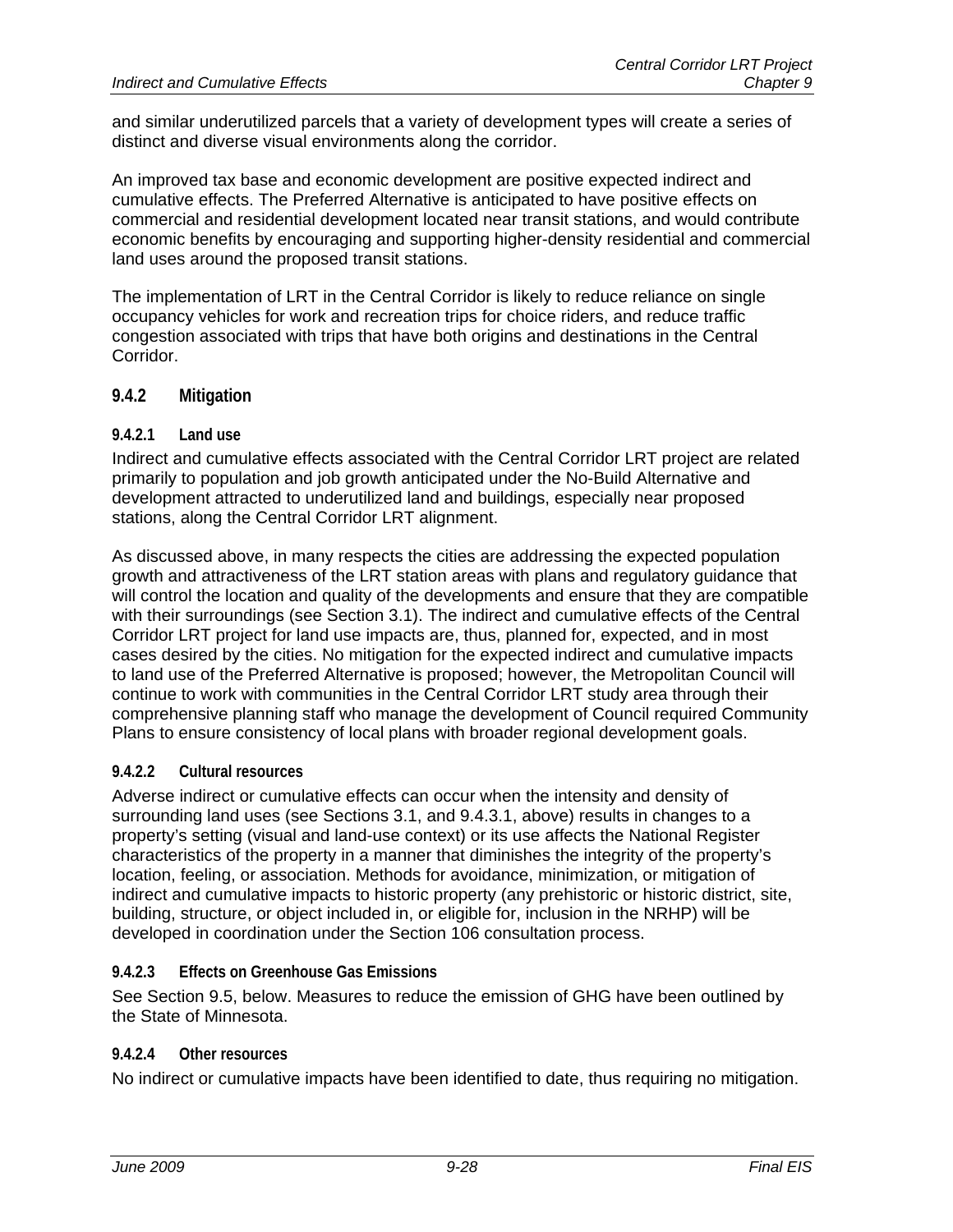# **9.5 Greenhouse Gas Emissions**

This section summarizes the project's approach to assessing potential impacts associated with climate change and discusses future uncertainty associated with climate change. Although there is uncertainty about the climate impacts of anthropogenic GHG emissions, the following assessment of the Central Corridor LRT project is provided to compare the GHG emissions of the proposed project and alternatives, given the potential for cumulative impacts on climate.

If the Twin Cities metro area becomes very transit-oriented, it may be possible to realize substantial GHG reductions with Central Corridor LRT implementation. According to the report "Reducing Greenhouse Gas Emissions From Transportation Sources in Minnesota" by the Center for Transportation Studies at the U of M (June 2008), commuter and light rail can yield GHG reductions of 40 percent and 75 percent, respectively.

#### **9.5.1 Legal and Regulatory Context**

The Energy Independence and Security Act, signed on December 19, 2007, by President Bush, has the following provisions related to transportation:

- Increases Corporate Average Fuel Economy (CAFE) to 35 miles per gallon by the year 2020 (Sec. 102).
- Requires a minimum standard of 27.5 miles per gallon (mpg) for domestic passenger vehicles (Sec. 102).
- Requires an increase in the production of renewable fuels from 4.0 billion gallons to 36.0 billion gallons by 2022 (Sec. 202).
- Stipulates that all renewable fuel refineries built after enactment of this bill reduce GHG by at least 20 percent of the current baseline (Sec. 202).

The 2007 Minnesota Next Generation Energy Act established statewide GHG reduction goals of 15 percent by 2015, 30 percent by 2025, and 80 percent by 2050 compared with 2005.

#### **9.5.2 Methodology**

Future carbon dioxide  $(CO<sub>2</sub>)$  emissions for the Central Corridor LRT project are difficult to estimate precisely because a wide variety of factors could influence  $CO<sub>2</sub>$  emissions. Some of these factors include government regulations, price and availability of fuel and alternative energy sources, and vehicle technology (such as electric hybrid or fuel cell vehicles). The following methodology was used to compare GHG emissions produced in the study area with and without the Central Corridor LRT project in the year 2030.

#### **9.5.2.1 Assumptions:**

- Daily vehicle miles traveled (VMT) for the No-Build, Baseline, and Preferred Alternative were calculated using projections from the Metropolitan Council's Travel Demand Model (see Chapter 6).
- In addition to  $CO<sub>2</sub>$ , gasoline contains other GHGs, including  $CH<sub>4</sub>$  (methane) and N<sub>2</sub>O (nitrous oxide). The ratio of  $CO<sub>2</sub>$  emissions to total GHG emissions was assumed to be 0.971, according to EPA guidelines (2007b). Total GHG emissions in this analysis are expressed as  $CO<sub>2</sub>$  equivalents ( $CO<sub>2</sub>E$ ).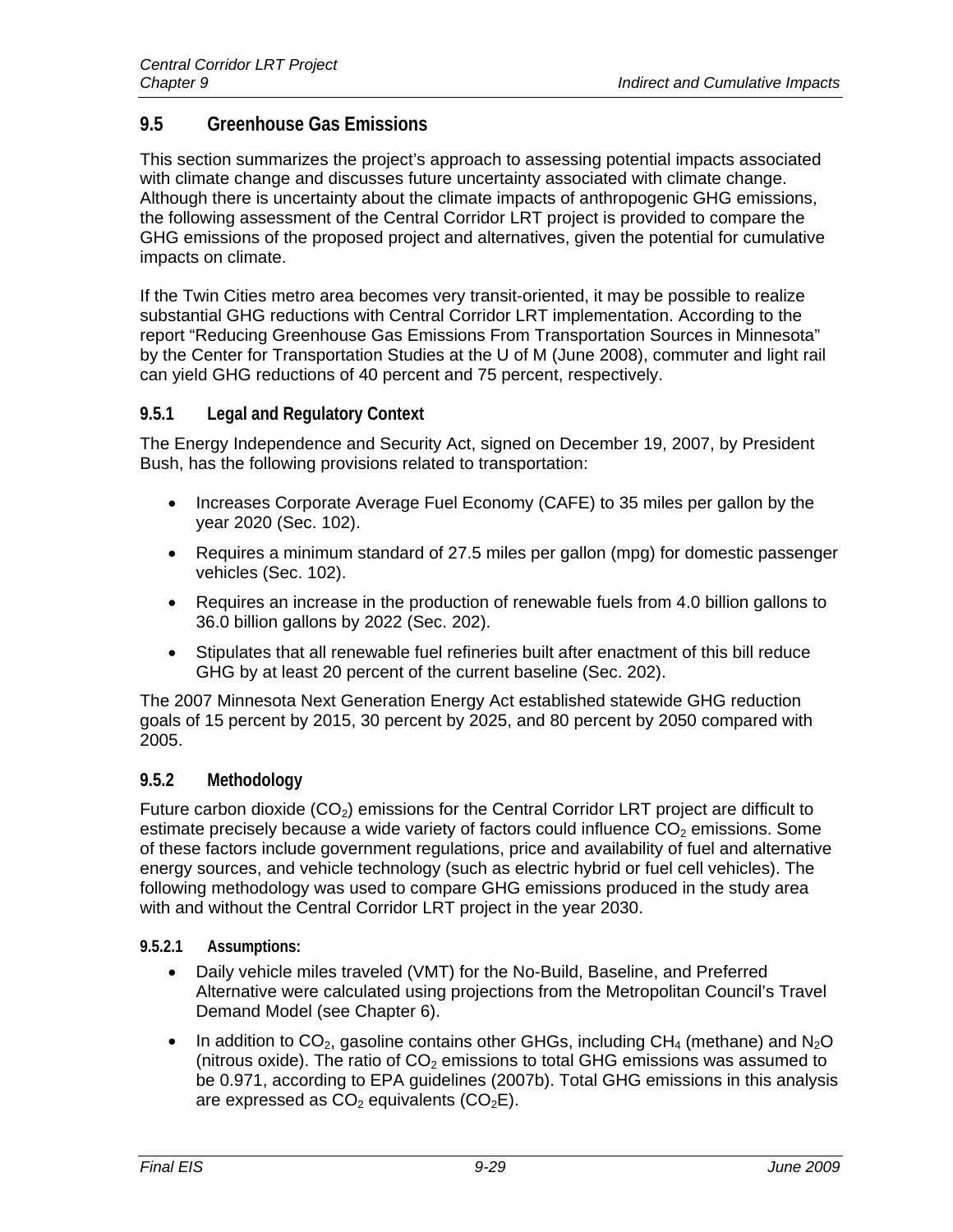- The 35 miles per gallon (mpg) fuel economy factor comes from the Energy Independence and Security Act. The fuel efficiency factor of 35 mpg required for new cars by 2020 was used for the fleet average of cars and Sport Utility Vehicles (SUVs) in 2030. The vast majority of the fleet in 2030 will likely be less than 10 years old, and thus, subject to the 35 mpg standard. Any further improvements in automobile efficiencies would improve (reduce) total GHG calculated emissions for all scenarios.
- Gallons of gasoline consumed
	- o Average heat content of conventional motor gasoline is 5.22 million British Thermal Units (BTUs) per barrel (EPA 2007a). Average carbon coefficient of motor gasoline is 19.33 kilograms (kg) carbon per million BTUs (EPA 2007a). Fraction oxidized to  $CO<sub>2</sub>$  is 100 percent (IPCC 2006).
	- $\circ$  CO<sub>2</sub> emissions per barrel of gasoline were determined by multiplying heat content times the carbon coefficient time the fraction oxidized times the ratio of the molecular weight ratio of  $CO<sub>2</sub>$  to carbon (44/12). A barrel equals 42 gallons.
- No discussion has been included to account for the GHG emissions which would be produced to provide the electricity required to power the LRT. Any fossil fuels (i.e., coal) used in the generation of the electricity would lessen the GHG benefit of LRT.

## **9.5.2.2 Calculation**

5.22 mmBtu/barrel \* 19.33 kg C/mmBtu \* 1 barrel/42 gallons \* 44 g  $CO<sub>2</sub>/12$  g C \* 1 metric ton/1000 kg =  $8.81*10^{-3}$  metric tons CO<sub>2</sub>/gallon of gasoline

Note: Due to rounding, performing the calculations given in the equations below may not return the exact results shown. 8.81  $*$  10-<sup>3</sup> metric tons of CO<sub>2</sub>/ gallon of gasoline (http://www.epa.gov/solar/energy-resources/calculator.html).

## **No-Build Alternative**

109,168,370 mi/day \* 8.81\*10-3 metric tons CO2/gal \* 1 gal/35 mi \* 1 CO<sub>2</sub>, CH<sub>4</sub>, and  $N_2$ O/0.971 CO<sub>2</sub> = 28,300 metric tons CO<sub>2</sub>E/day

## **Baseline**

109,141,230 mi/day \* 8.81\*10-3 metric tons  $CO_2$ /gal \* 1 gal/35 mi \* 1  $CO_2$ , CH<sub>4</sub>, and  $N_2$ O/0.971  $_{CO2}$  = 28,293 metric tons CO<sub>2</sub>E/day

#### **Preferred Alternative**

109,091,260 mi/day \* 8.81\*10-<sup>3</sup> metric tons CO<sub>2</sub>/gal \* 1 gal/35 mi \* 1 CO<sub>2</sub>, CH<sub>4</sub>, and  $N_2$ O/0.971 CO<sub>2</sub> = 28,280 metric tons CO<sub>2</sub>E/day

#### **9.5.2.3 Sources**

EPA (2007a). Inventory of U.S. Greenhouse Gas Emissions and Sinks: Fast Facts 1990- 2005. Conversion Factors to Energy Units (Heat Equivalents) Heat Contents and Carbon Content Coefficients of Various Fuel Types. U.S. Environmental Protection Agency, Washington, DC. USEPA #430-R-07-002 (PDF) (2 pp, 216K, About PDF).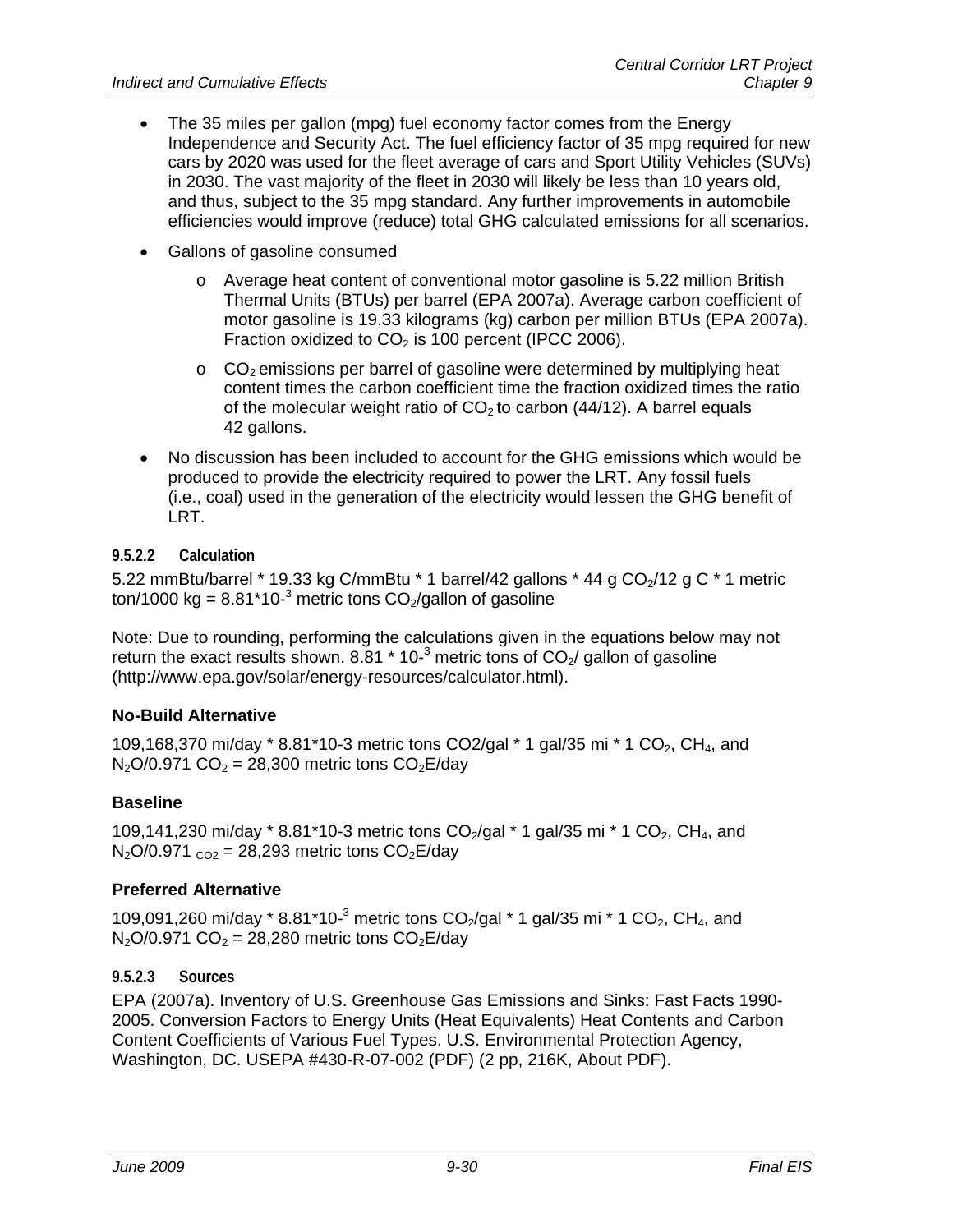IPCC (2006). 2006 IPCC Guidelines for National Greenhouse Gas Inventories. Intergovernmental Panel on Climate Change, Geneva, Switzerland.

EPA (2007b). Inventory of U.S. Greenhouse Gas Emissions and Sinks: 1990-2005. U.S. Environmental Protection Agency, Washington, DC. USEPA, Table 3-7 (p.3-9) (PDF) (59 pp, 1.47MB, About PDF) and Table A-108 (p.A-127) (PDF) (169 pp, 1.27MB, About PDF)

#### **9.5.3 Existing Conditions**

Transportation is a substantial source of GHG emissions through the burning of petroleumbased fuel. Any process that burns fossil fuel releases  $CO<sub>2</sub>$  into the air. Because the Central Corridor LRT is a transportation project, and  $CO<sub>2</sub>$  is the primary GHG emitted by vehicles, it is the focus of this analysis.

Changes in  $CO<sub>2</sub>$  emissions from fossil fuel combustion are influenced by many long-term and short-term factors—some of which change daily—including fuel prices, future VMT, future federal regulations and international agreements, estimates of carbon emissions from current and future fuels, timeframes for phasing in standards, land use development patterns, economic impacts of changing fuel, food, and crop prices, seasonal temperatures, consumer response to regulations, price increases, lifestyle changes, and new vehicle technology and fuel. On an annual basis, the overall consumption of fossil fuels in the United States generally fluctuates in response to changes in general economic conditions, energy prices, weather, and the availability of nonfossil alternatives (Center for Transportation Studies, University of Minnesota, June 2008).

Transportation currently accounts for an estimated 24 percent of Minnesota's  $CO<sub>2</sub>$  emissions (about 55 percent is attributable to coal use for the utility sector). Passenger cars account for nearly two-thirds of this amount and commercial vehicles powered by diesel engines account for about 16 percent. The remainder comes from aviation rail, marine, and off-road vehicles. Vehicle  $CO<sub>2</sub>$  emissions are predicted to increase by 2025 because VMT is expected to increase annually at the rate of 0.9 percent, as projected by MnDOT. Historically, Minnesota's VMT growth trend has been close to 2.3 percent, but growth has been flat over the past several years (Center for Transportation Studies, University of Minnesota, June 2008).

To support the 2007 Minnesota Next Generation Energy Act, the legislature funded a study to evaluate potential strategies for the transportation sector to help the state meet the legislated goals—Reducing Greenhouse Gas Emissions From Transportation Sources in Minnesota, by the Center for Transportation Studies at the U of M—which was released in June 2008. Some key findings of the study include the following:

- The study estimates that the federal CAFE standards or the California standards could contribute between 61 percent and 64 percent of the target emissions reductions for the transportation sector in 2015. In 2025, assuming no further efficiency improvements past 2020 (the final year for each standard), CAFE standards could contribute about 66 percent and California standards about 80 percent for the transportation reduction goal.
- The study encourages low-interest loans to Minnesota-based truckers to help implement GHG reduction strategies.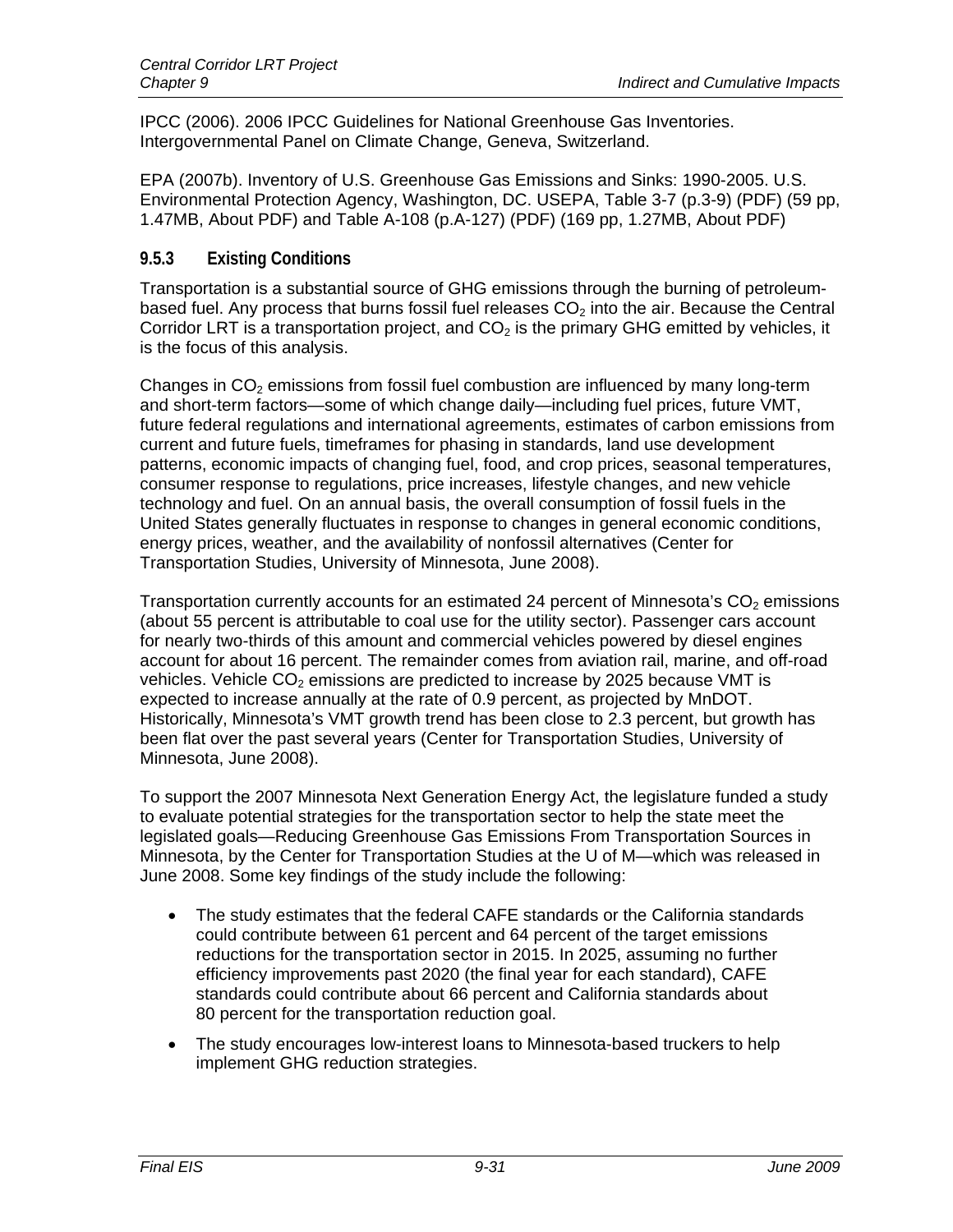- The study shows that if Minnesota adopts a low-carbon standard requiring lowcarbon biofuels and alternatives fuels,  $CO<sub>2</sub>$  emissions would fall by 10 percent by 2020 and 12 percent by 2025. This policy, according to the study, could contribute 27 percent of Minnesota's transportation reduction goals in 2015 and 40 percent in 2025.
- The amount of travel has a huge effect on the success of the state's GHG goals, but it is the area with greatest uncertainty, particularly with rising gas prices. The team conducting the study researched a range of policies that reduce VMT—alternative travel modes, improved urban form, mixed land-use, population densification, pricing, telecommuting, pay-as-you-drive insurance, improved freight efficiency, and process alteration (such as creating an office of sustainability in MnDOT. Each implemented VMT reduction policy reduces total VMT between 0.1 percent and 5.3 percent in 2025. Combined, they would represent up to 14 percent of the transportation sector's goal for reduction in 2025.
- An important step in meeting the 2050 target is to develop infrastructure to shift the long-distance transport of freight and passengers to more efficient modes, such as rail. The study notes that recent data show that, on average, buses produce 16 percent less GHG per passenger-mile than personal vehicles. Commuter and light rail can yield GHG reductions of 40 percent and 75 percent, respectively, while choosing rail rather than air for long-distance passenger travel reduces emissions up to 28 percent.

# **9.5.4 Long-Term Effects**

If historic and recent transportation trends continue,  $CO<sub>2</sub>$  emissions will continue to increase. By 2030,  $CO<sub>2</sub>$  emitted from vehicles on all regional (7 country metropolitan planning area) roadways, including I-94, are expected to increase over existing conditions. For example, the population is expected to increase in the study area by 30 percent between 2000 and 2030, which could have a dramatic effect on the vehicle miles traveled in the region.

Without the Central Corridor LRT improvements (the No-Build Alternative), traffic in the corridor could produce 0.07 percent more GHG emissions by 2030 compared to the Preferred Alternative, and the Baseline Alternative could produce 0.05 percent more GHG emissions by 2030 compared to the Preferred Alternative.

## **9.5.5 Short-Term Construction Effects**

As described in Section 4.5.5 Short-term Construction Effects, short-term emissions of GHG that could potentially affect climate change in the long-term due to construction of the Preferred Alternative would include emissions from vehicles due to traffic detours implemented, and construction vehicles within the construction site.

## **9.5.6 Mitigation**

Emissions of GHG due to construction operations for the Preferred Alternative would be mitigated by implementation of BMPs including the following:

 A construction traffic control plan would be developed prior to construction to minimize the amount of additional vehicle emissions due to traffic issues as a result of the project's construction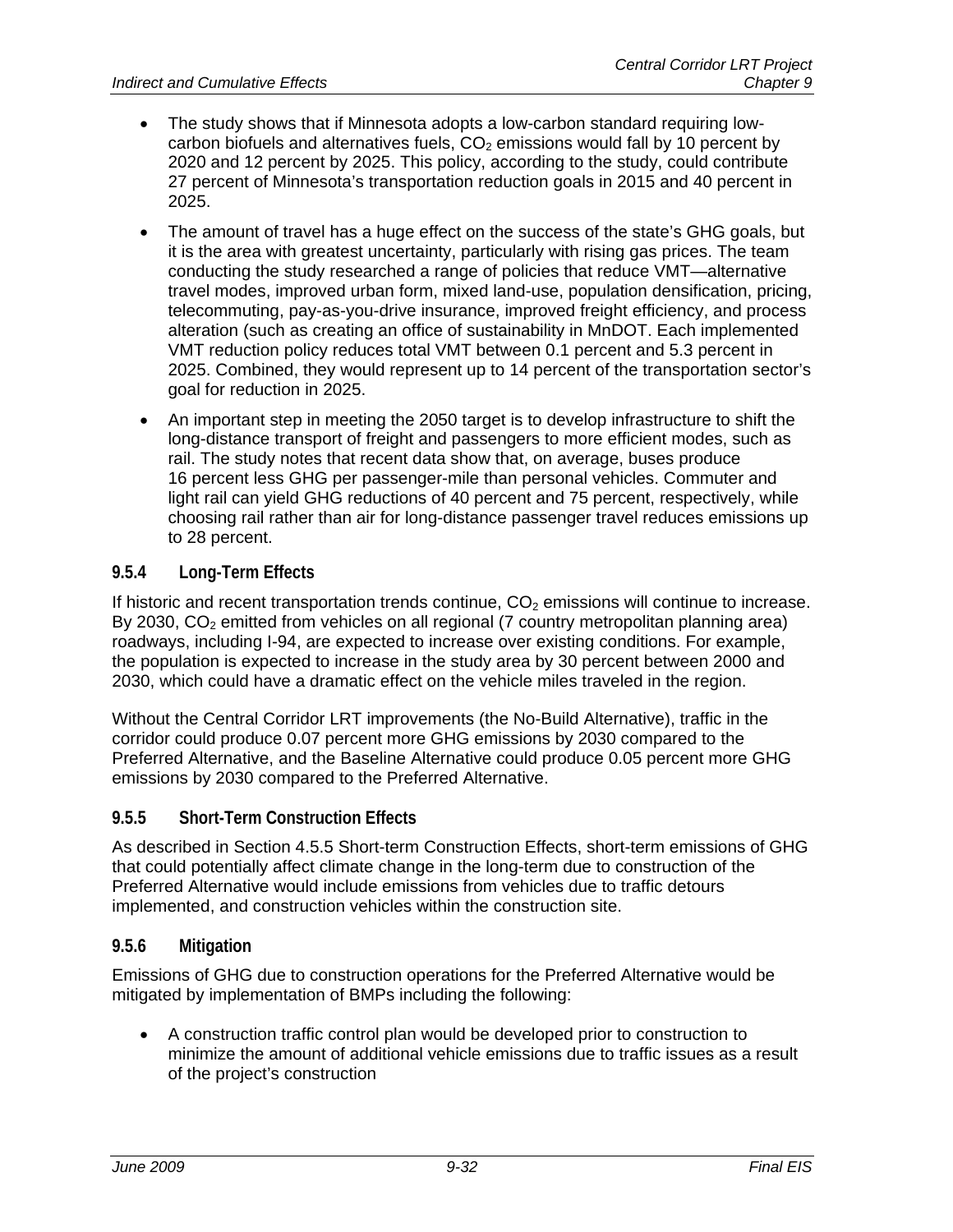- Construction, operation, and maintenance vehicles would be routinely maintained to make sure that engines remain tuned and emission-control equipment is properly functioning as required by law
- No unnecessary idling of vehicles or construction equipment will be allowed.